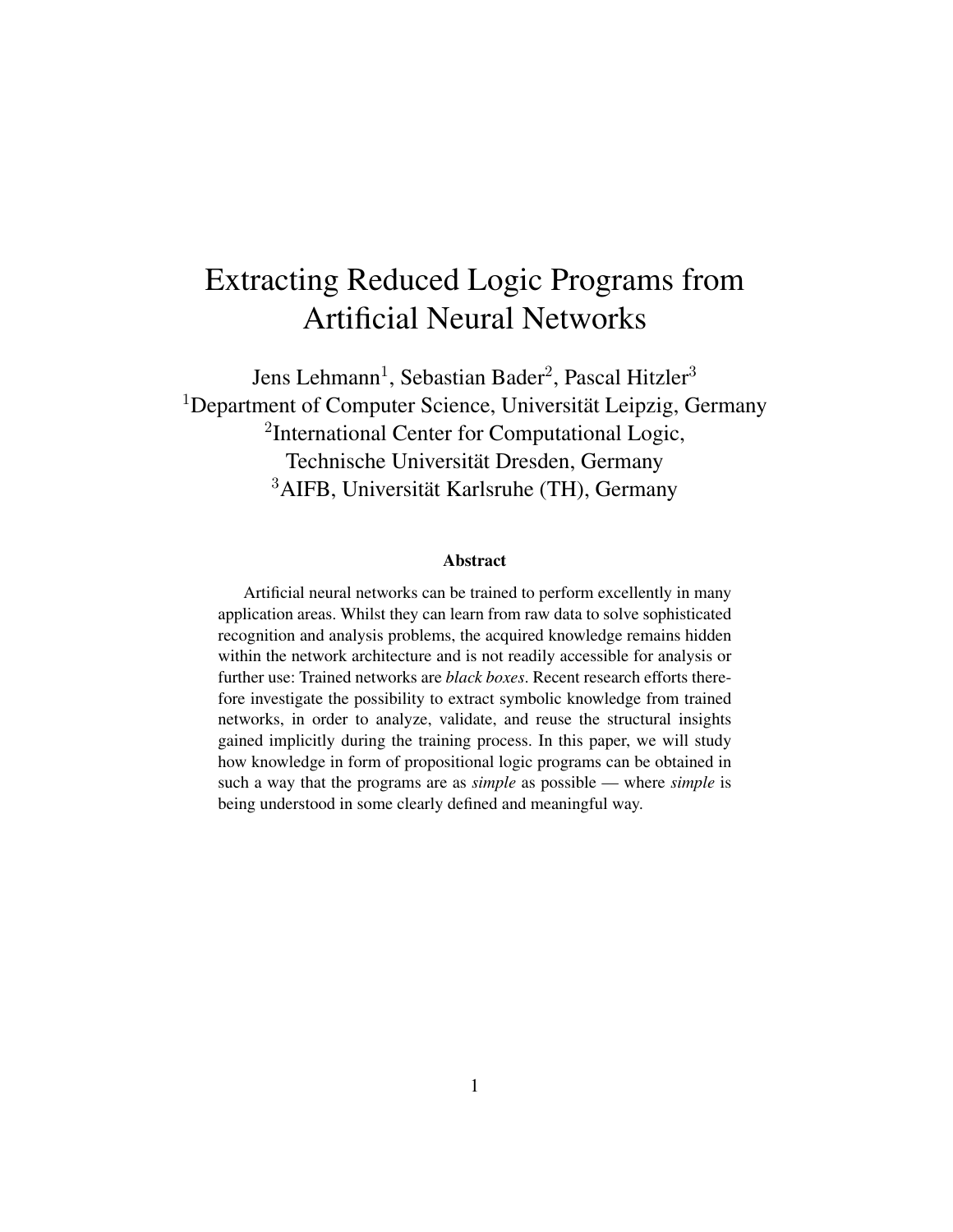### 1 Introduction and Motivation

The success of the neural networks machine learning technology for academic and industrial use is undeniable. There are countless real uses spanning over many application areas such as image analysis, speech and pattern recognition, investment analysis, engine monitoring, fault diagnosis, etc. During a training process from raw data, artificial neural networks acquire expert knowledge about the problem domain, and have the ability to generalize this knowledge to similar but previously unencountered situations in a way which often surpasses the abilities of human experts.

The knowledge obtained during the training process, however, is hidden within the acquired network architecture and connection weights, and not directly accessible for analysis, reuse, or improvement, thus limiting the range of applicability of the neural networks technology. For these purposes, the knowledge would be required to be available in structured symbolic form, most preferably expressed using some logical framework.

Suitable methods for the extraction of knowledge from neural networks are therefore being sought within many ongoing research projects worldwide, see [1, 2, 14, 27, 30, 33, 37] to mention a few recent publications. One of the prominent approaches seeks to extract knowledge in the form of logic programs, i.e. by describing the input-output behavior of a network in terms of material implication or *rules*. More precisely, activation ranges of input and output nodes are identified with truth values for propositional variables, leading directly to the description of the input-output behavior of the network in terms of a set of logic program rules.

This naive approach is fundamental to the rule extraction task. However, the set of rules thus obtained is usually highly redundant and typically turns out to be as hard to understand as the trained network itself. One of the main issues in propositional rule extraction is therefore to alter the naive approach in order to obtain a *simpler* set of rules, i.e. one which appears to be more meaningful and intelligible.

Within the context of our own broader research efforts described e.g. in [3, 5, 6, 7, 8, 9, 4, 22, 24], we seek to understand rule extraction within a learning cycle of (1) initializing an untrained network with background knowledge, (2) training of the network taking background knowledge into account, (3) extraction of knowledge from the trained network, see Figure 1, as described for example in [7, 8, 17]. While our research efforts mainly concern first-order neural-symbolic integration, we consider the propositional case to be fundamental for our studies.

We were surprised, however, that the following basic question apparently had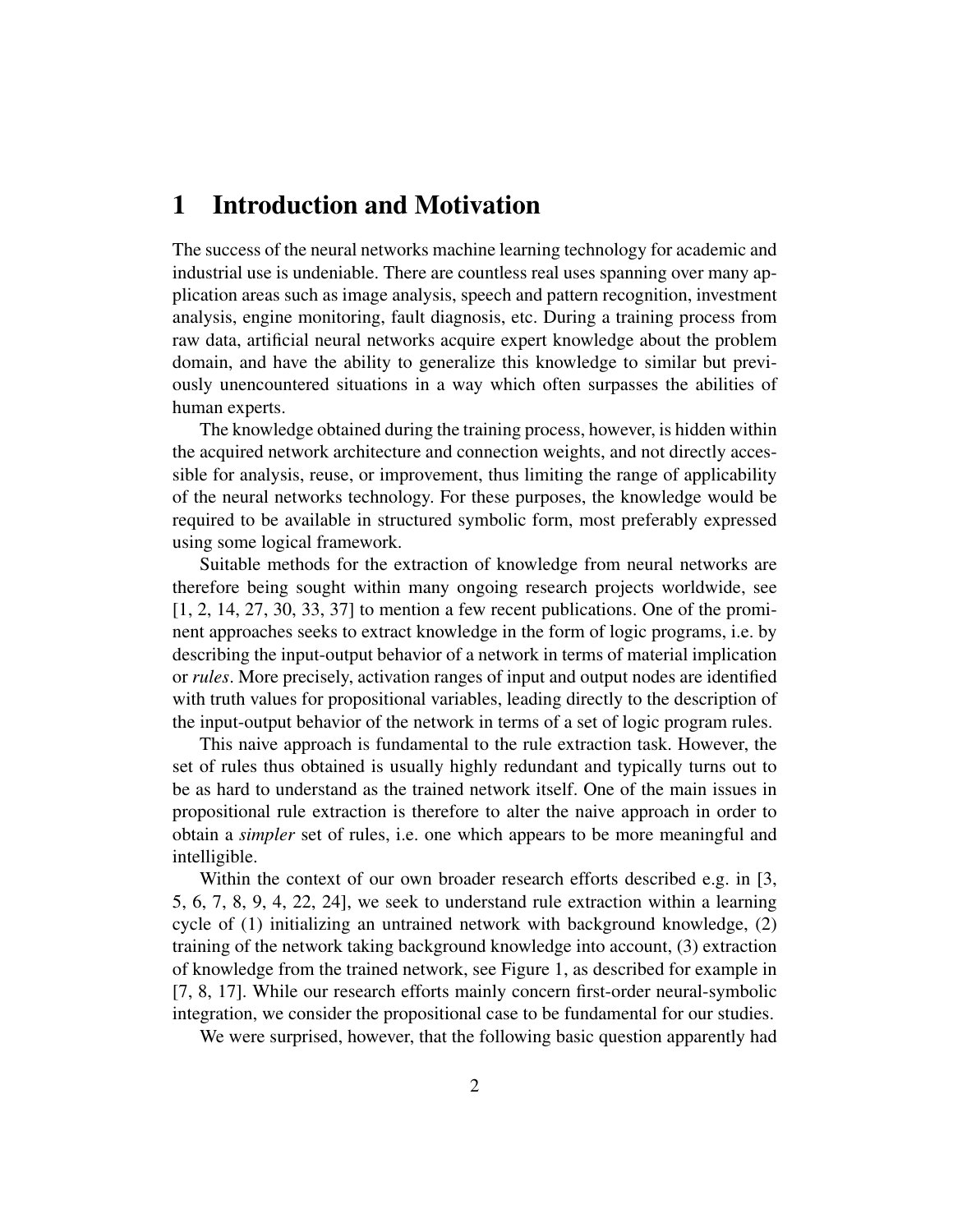

Figure 1: The Neural-Symbolic Learning Cycle

not been answered yet within the available literature: *Using the data obtained from the naive rule extraction approach described above — when is it possible to obtain a unique irredundant representation of the extracted data?* While we believe that applicable extraction methods will have to deviate from the exact approach implicitly assumed in the question, we consider an answer important for providing a fundamental understanding of the issue. This paper is meant to settle the question to a satisfactory extent.

More precisely, we prove formally that a unique irredundant representation can be obtained if the use of negation within the knowledge base is forbidden, i.e. when considering *definite* logic programs — and we also clarify formally what we mean by *redundancy* in this case. We also show that in the presence of negation, i.e. for *normal* logic programs, unique representations cannot be obtained in general. However, we present heuristic algorithms which optimize naive approaches by retrieving programs with less redundancies, and we report on experimental evaluations which show the usefulness of these algorithms. To the best of our knowledge, this paper constitutes the most comprehensive treatment of the subject matter which has been done so far. We would like to stress, however, that we consider our results to be of fundamental nature, i.e. we do not claim that they can be of direct practical use in the form presented herein.

The structure of the paper is as follows. After some preliminaries reviewed in Sections 2 and 3, we will present our main theoretical result on the extraction of a unique irredundant definite logic program in Section 4, together with a corresponding algorithm. How to remove redundancies in normal logic programs is discussed in Section 5, while a more powerful extraction algorithms for these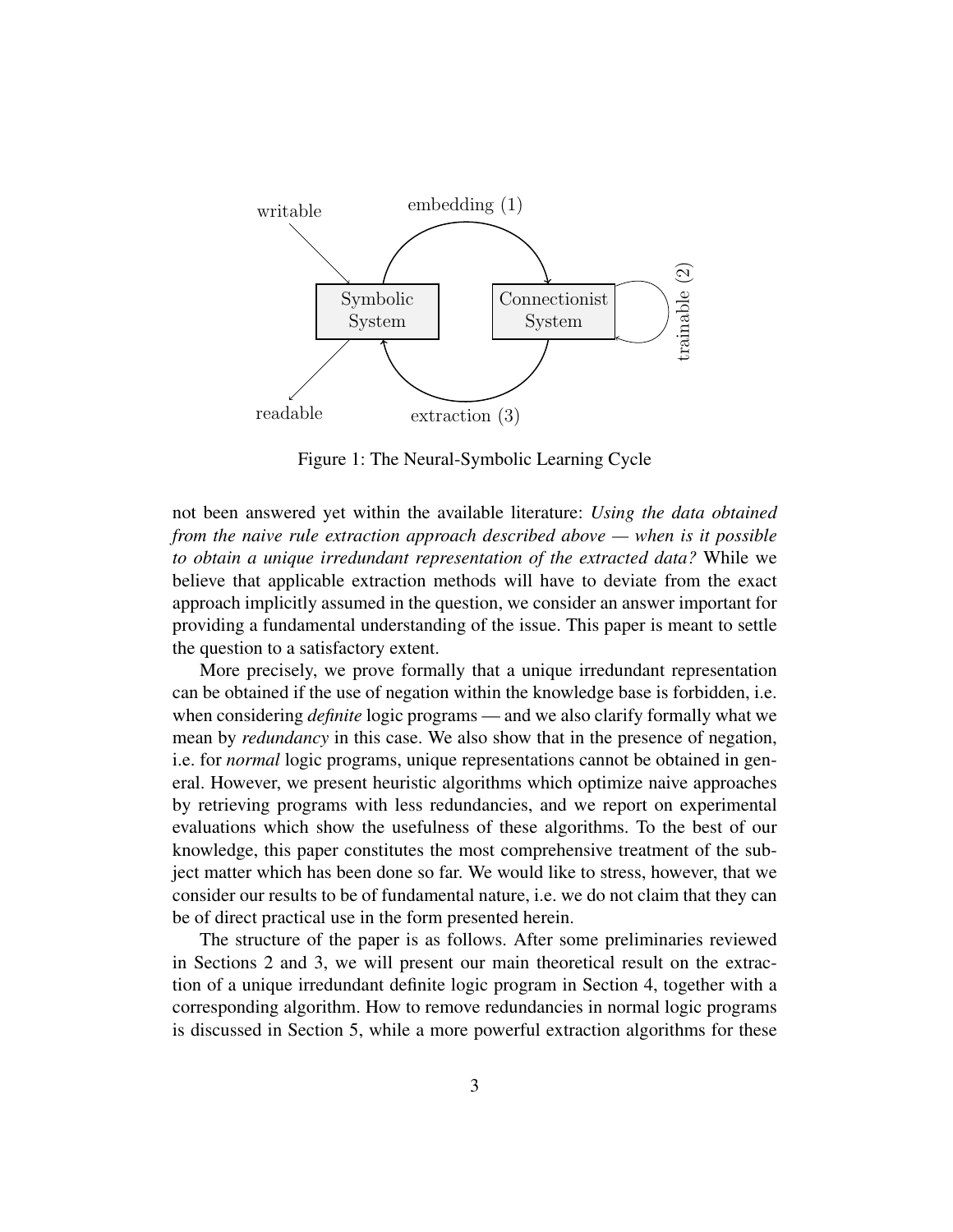programs is presented in Section 6. In Section 7 we show formally that the main theoretical result from Section 4 cannot be carried over to normal programs. An experimental evaluation of our algorithms is presented in Section 8. A discussion of related work follows in Section 9 and some final conclusions are drawn in Section 10.

### Acknowledgments

Jens Lehmann is supported by the German Federal Ministry of Education and Research (BMBF) under the SoftWiki project 01ISF02B. Sebastian Bader was supported by the GK334 of the German Research Foundation (DFG). Pascal Hitzler is supported by the Deutsche Forschungsgemeinschaft (DFG) under the ReaSem project.

### 2 Logic Programs

We first introduce some standard notation for logic programs, roughly following [31].

A predicate in propositional logic is also called an *atom*. A *literal* is an atom or a negated atom. A *(Horn) clause* in propositional logic is of the form  $q \leftarrow$  $l_1, \ldots, l_n$  with  $n \geq 0$ , where q is an atom and all  $l_i$  with  $1 \leq i \leq n$  are literals, and q is called the *head* and  $l_1, \ldots, l_n$  the *body* of the clause. Clause bodies are understood to be conjunctions. If all  $l_i$  are atoms a clause is called *definite*. The number of literals in the body of a clause is called the *length* of the clause. A *(normal propositional) logic program* is a finite set of clauses, a *definite (propositional) logic program* is a finite set of definite clauses.

An *interpretation* maps predicates to *true* or *false*. We will usually identify an interpretation with the set of predicates which it maps to true. An interpretation is extended to literals, clauses and programs in the usual way. A *model* of a clause C is an interpretation I which maps C to true (in symbols:  $I \models C$ ). A model of a program  $P$  is an interpretation which maps every clause in  $P$  to true.

Given a logic program  $P$ , we denote the (finite) set of all atoms occurring in it by  $B_{\mathcal{P}}$ , and the set of all interpretations of  $\mathcal{P}$  by  $I_{\mathcal{P}}$ ; note that  $I_{\mathcal{P}}$  is the powerset of the (finite) set  $B_{\mathcal{P}}$  of all atoms occurring in  $\mathcal{P}$ .

As a neural network can be understood as a function between its input and output layer, we require a similar perspective on logic programs. This is provided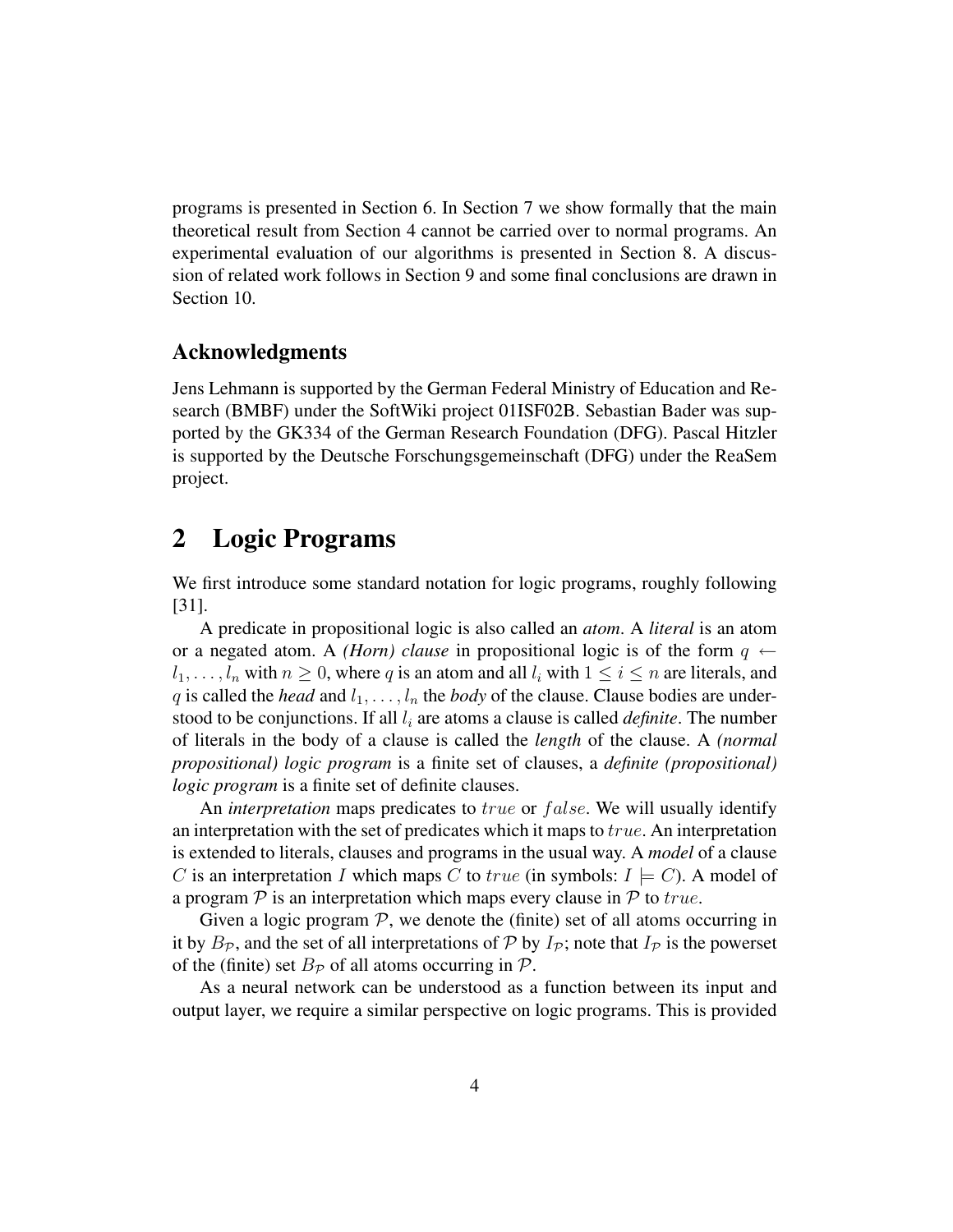by the standard notion of a semantic operator, which is used to describe the meaning of a program in terms of operator properties [31]. We will elaborate on the relation to neural networks in Section 3. The *immediate consequence operator*  $T_p$ associated with a given logic program  $P$  is defined as follows:

**Definition 2.1.**  $T_p$  *is a mapping from interpretations to interpretations defined in the following way for an interpretation* I *and a program* P*:*

$$
T_{\mathcal{P}}(I) := \{ q \mid q \leftarrow B \text{ is a clause in } \mathcal{P} \text{ and } I \models B \}.
$$

If the underlying program is definite we will call  $T_p$  *definite*. An important property of definite  $T_P$ -operators is monotonicity, i.e.  $I \subseteq J$  implies  $T_P(I) \subseteq I$  $T_P(J)$ . The operators  $T_P$  for a program  $P$  and  $T_Q$  for a program  $Q$  are *equal* if they are pointwise equal, i.e. if we have  $T_P(I) = T_Q(I)$  for all interpretations I. In this case, we call the programs P and Q *equivalent*.

As mentioned in the introduction, we are interested in extracting *small* programs from networks. We will use the obvious measure of *size* of a program P, which is defined as the sum of the number of all (not necessarily distinct) literals in all clauses in  $P$ . A program  $P$  is called (strictly) *smaller* than a program  $Q$ , if its size is (strictly) less than the size of Q.

As already noted, the immediate consequence operator will serve as a link between programs and networks, i.e. we will be interested in logic programs *up to equivalence*. Consequently, a program will be called *minimal*, if there is no strictly smaller equivalent program.

The notion of minimality just introduced is difficult to operationalize. We thus introduce the notion of *reduced* program; the relationship between reduction and minimality will become clear later on in Corollary 4.4. Reduction is described in terms of *subsumption*, which conveys the idea of redundancy of a certain clause  $C_2$  in presence of another clause  $C_1$ . If in a given program P, we have that  $C_1$ subsumes  $C_2$ , we find that the  $T_p$ -operator of the program does not change after removing  $C_2$ .

Definition 2.2. *A clause is said to be* consistent *iff the body does not contain a predicate and its negation.*

**Definition 2.3.** *A clause*  $C_1 : h \leftarrow p_1, \ldots, p_a, \neg q_1, \ldots, \neg q_b$  *is said to subsume the clause*  $C_2 : h \leftarrow r_1, \ldots, r_c, \neg s_1, \ldots, \neg s_d$ , *iff we have*  $\{p_1, \ldots, p_a\} \subseteq \{r_1, \ldots, r_c\}$ *and*  $\{q_1, \ldots, q_b\} \subseteq \{s_1, \ldots, s_d\}.$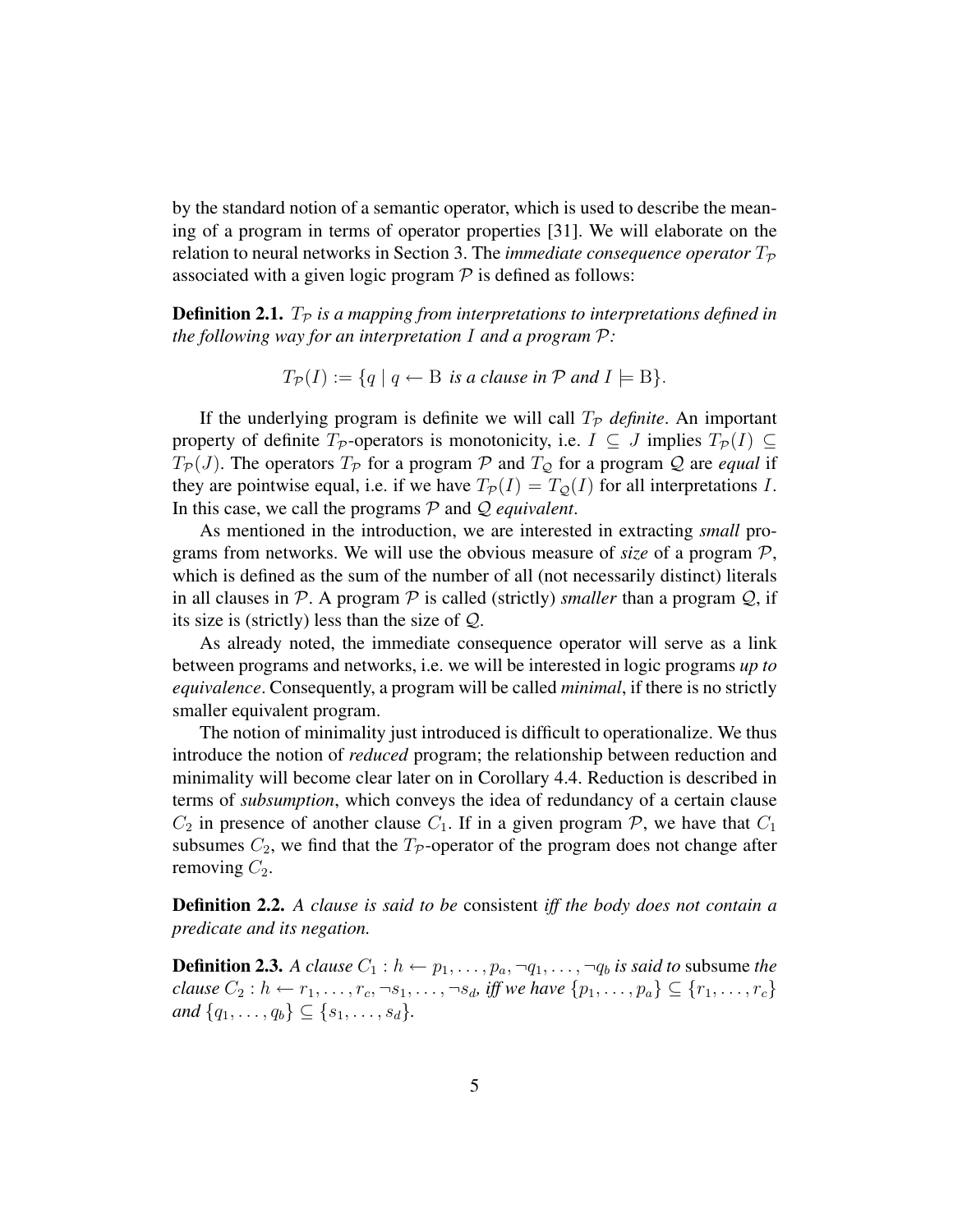Algorithm 1: Constructing a reduced logic program

Input: An arbitrary program P. **Output:** A reduced logic program Q with  $T_p = T_Q$ . 1 Initialize  $\mathcal{Q} = \mathcal{P}$ . <sup>2</sup> while *one of the following reductions applies* do <sup>3</sup> if *there is an inconsistent clause* C *in* Q then 4 | Remove  $C$ . <sup>5</sup> if *there is a clause in* Q *whose body contains the literal* L *twice* then  $\mathfrak{g}$  | Remove one occurrence of L from the body.  $7$  **if** there are  $C_1 \neq C_2$  in Q such that  $C_1$  subsumes  $C_2$  then  $\mathbf{8}$  | Remove  $C_2$ . <sup>9</sup> Return Q as result

Definition 2.4. *A program* P *is called* reduced *if the following properties hold:*

- *1. Every clause in* P *is consistent.*
- *2. No literal appears more than once in some clause body.*
- *3. There are no clauses*  $C_1 \neq C_2$  *in* P, *such that*  $C_1$  *subsumes*  $C_2$ *.*

Humans usually write reduced logic programs. Using Definition 2.4, we can define the naive Algorithm 1 for reducing logic programs: Simply check every condition separately on every clause, and remove the subsumed, respectively irrelevant, symbols or clauses. Performing steps of this algorithm is called *reducing* a program.

Proposition 2.5. *If* Q *is a reduced version of the propositional logic program* P*, then*  $T_P = T_Q$ .

*Proof sketch.* Algorithm 1 will change the given program in three cases. (1) Inconsistent clauses are removed. This does not change the associated operator, because an inconsistent clause does not contribute to it. (2) Double occurrences of literals are removed, which does not change the behavior of the clause. (3) Subsumed clauses are removed. But whenever a clause  $C_2$  is subsumed by  $C_1$ , we find that under all interpretations that satisfy the body of  $C_1$  that the body of  $C_2$  is also mapped to true. Therefore, the  $T_p$ -operator does not change while removing  $C_2$ from P.  $\Box$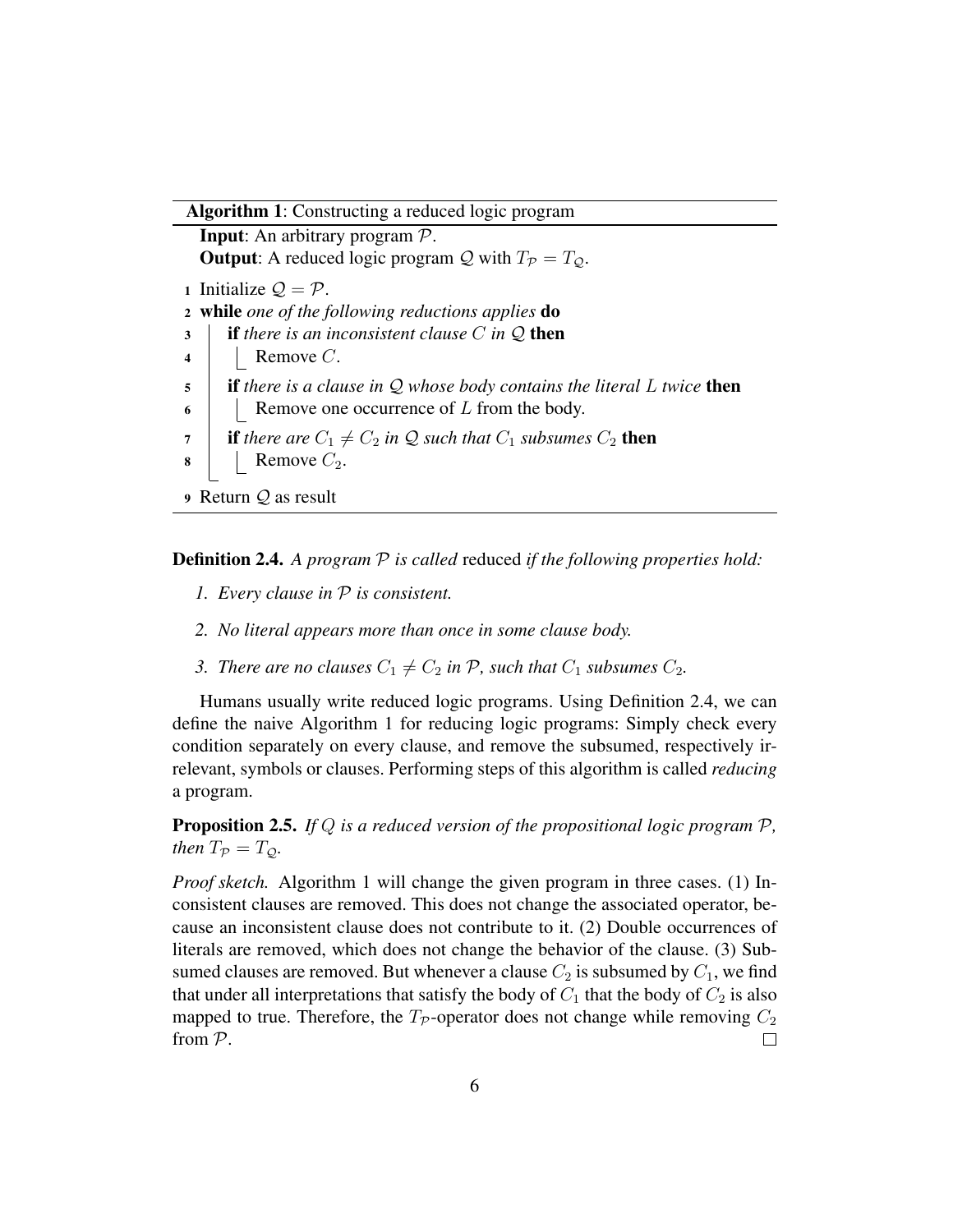### 3 Neural-Symbolic Integration

For the purpose of this paper, an *artificial neural network*, also called *connectionist system*, consists of (a finite set of) *nodes* or *units* and weighted directed connections between them. The weights are understood to be real numbers. The network updates itself in discrete time steps. At every point in time, each unit carries a real-numbered *activation*. The activation is computed based on the current input of the unit from the incoming weighted connections from the previous time step, as follows. Let  $v_1, \ldots, v_n$  be the activation of the predecessor units for a unit k at time step t, and let  $w_1, \ldots, w_n$  be the weights of the connections between those units and unit k, then the *input* of unit k is computed as  $i_k = \sum_i w_i \cdot v_i$ . The activation of the unit at time step  $t + 1$  is obtained by applying a simple function to its input, e.g. a threshold or a sigmoidal function.

We would like to remark, that the mathematical properties which we will show in the following, are independent of any concrete neural network paradigm. They may even prove useful for the understanding of biological neural networks, though this remains to be investigated, and the authors' interests lie primarily in understanding artificial connectionist systems. We refer to [11] for general background on artificial neural networks.

More specifically, we consider so-called 3-layer feed forward networks with threshold activation functions, as depicted in Figure 2. The nodes in the leftmost layer are called the *input nodes* and the nodes in the rightmost layer are called the *output nodes* of the network. A network can be understood as computing the function determined by propagating some input activation to the output layer.

In order to connect the input-output behavior of a neural network with the immediate consequence operator of a logic program, we interpret the input and output nodes to be propositional variables. Activations above a certain threshold are interpreted as *true*, others as *false*. In [22, 25], an algorithm was presented for constructing a neural network for a given  $T_p$ -operator, thus providing the initialization step depicted in Figure 1. Without going into the details, we will give the basic principles here. For each atom in the program there is one unit in the input and output layer of the network, and for each clause there is a unit in the hidden layer. The connections between the layers are set up such that the input-output behavior of the network matches the  $T_p$ -operator. The basic idea is depicted in Figure 2, and an example-run of the network is shown in Figure 3. The algorithm was generalized to sigmoidal activation functions in [17], thus enabling the use of powerful learning algorithms based on backpropagation [11]. The resulting *Connectionist Inductive Learning and Logic Programming System* (CILP), also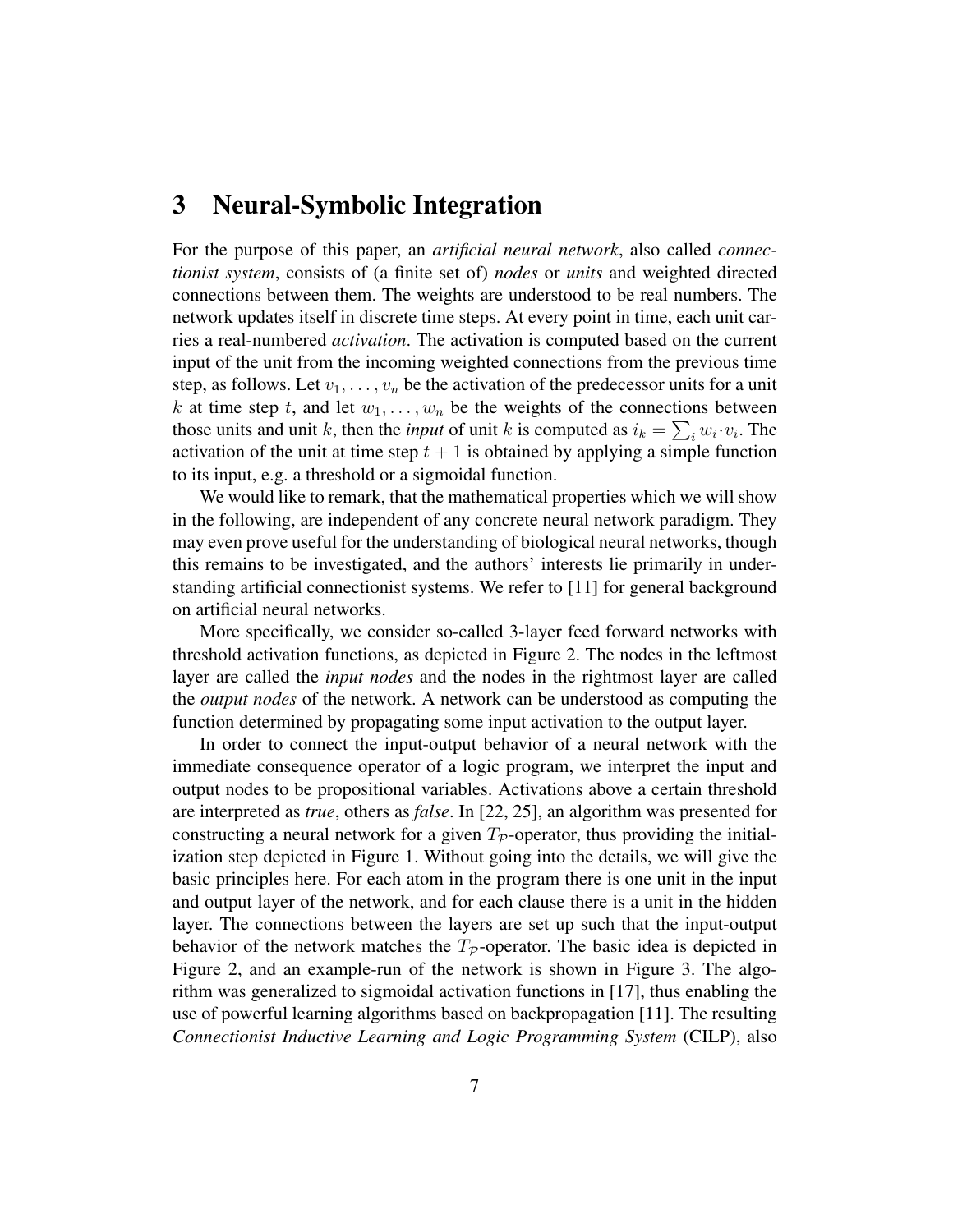

Figure 2: The 3-layer network constructed to implement the  $T_p$ -operator of the given program  $P$ . Connections with weight 1 are depicted solid, those with weight −1 are dashed. The numbers denote the thresholds of the units.

comprises extraction capabilities described in [14], and we will return to this in Section 9.

The representation of the  $T_p$ -operator as a feedforward network is the base of the so-called *core method* [7] for neural-symbolic integration. In this paper, however, we are concerned with the extraction of logic programs from neural networks. The naive, sometimes called *global* or *pedagogical* approach is to activate the input layer of the given network with all possible interpretations, and to read off the corresponding interpretations in the output layer. We thus obtain a mapping  $f: I_{\mathcal{P}} \to I_{\mathcal{P}}$  as *target function* for the knowledge extraction by interpreting it as an immediate consequence operator. The task which remains is to find a logic program  $P$  such that  $T_P = f$ , and furthermore, to do this such that  $P$  is as simple as possible.

We start with a naive extraction by *"Full Exploration"*, detailed in Algorithms 2 and 3, for definite and normal logic programs, respectively. We will find that the extraction of definite programs is easier and theoretically more satisfactory. However, negation is perceived as highly desirable because it allows to express knowledge more naturally. We give an example for full exploration in the normal case. Algorithm 3 allows to state the following proposition.

**Proposition 3.1.** For every mapping  $f: I_{\mathcal{P}} \to I_{\mathcal{P}}$ , we can construct a proposi*tional logic program*  $P$  *with*  $T_P = f$ .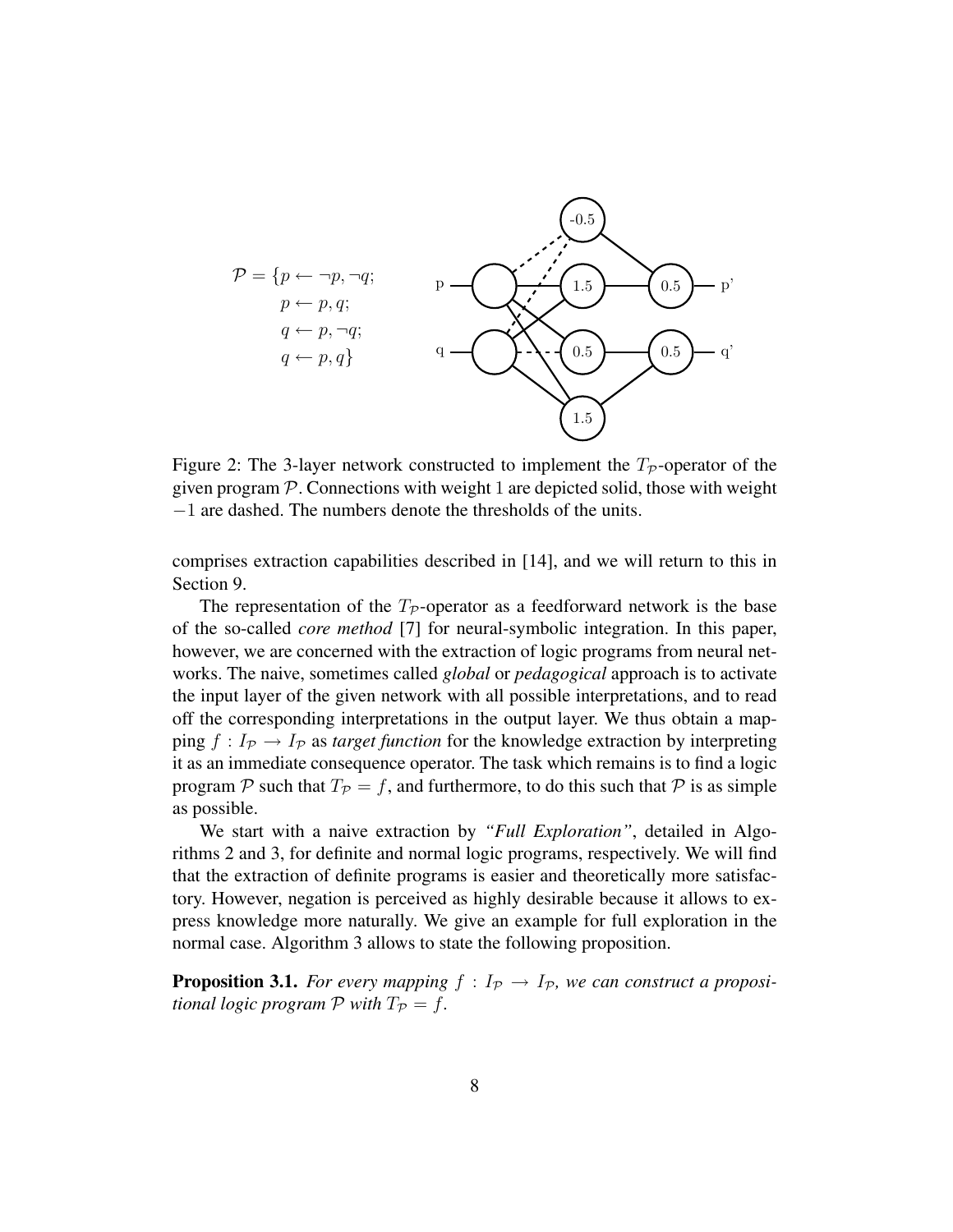

Figure 3: A run of the network depicted in Figure 2 for the interpretation  $I =$  $\{p, q\}$ . A unit is depicted in black, if its activation is 1. At time  $t = 0$  the corresponding units in the input layer are activated to 1. This activation is propagated to the hidden layer and results in two active units there. Finally, it reaches the output layer, i.e.  $T_{\mathcal{P}}(I) = \{p, q\}.$ 

| <b>Algorithm 2:</b> Full Exploration $\sim$ Definite                                                                     |
|--------------------------------------------------------------------------------------------------------------------------|
| <b>Input:</b> A monotone mapping $f: I_{\mathcal{P}} \to I_{\mathcal{P}}$ .                                              |
| <b>Output:</b> A definite logic program P with $T_p = f$ .                                                               |
| 1 Initialize $P = \emptyset$ .                                                                                           |
| <b>2 foreach</b> interpretation $I := \{r_1, \ldots, r_a\} \in I_{\mathcal{P}}$ do                                       |
|                                                                                                                          |
| 3 <b>for each</b> $h \in f(I)$ <b>do</b><br>4 <b>do</b> Add the clause $h \leftarrow r_1, \dots, r_a$ to $\mathcal{P}$ . |
| 5 Return $P$ as result                                                                                                   |

**Example 3.2.** Let  $B_p = \{p, q\}$  and the mapping f be obtained by querying the *network depicted in Figure 2. Using Algorithm 3, we re-obtain program* P *as given in Figure 2, and find that*  $T_P = f$  *holds.* 

| $f = \{ \emptyset \mapsto \{p\} \}$ | $\mathcal{P} = \{p \leftarrow \neg p, \neg q;$ |
|-------------------------------------|------------------------------------------------|
| $\{p\} \mapsto \{q\}$               | $p \leftarrow p, q;$                           |
| $\{q\} \mapsto \emptyset$           | $q \leftarrow p, \neg q;$                      |
| ${p,q}\mapsto {p,q}$                | $q \leftarrow p, q$                            |

Note that programs obtained using Algorithms 2 or 3 are in general neither reduced nor minimal. In order to obtain simpler programs, there are basically two possibilities. On the one hand we can extract a large program using e.g. Algorithms 2 or 3 and refine it. This general idea was first described in [25], but not spelled out using an algorithm. On the other hand, we can build a program from scratch. Both possibilities will be pursued in the sequel.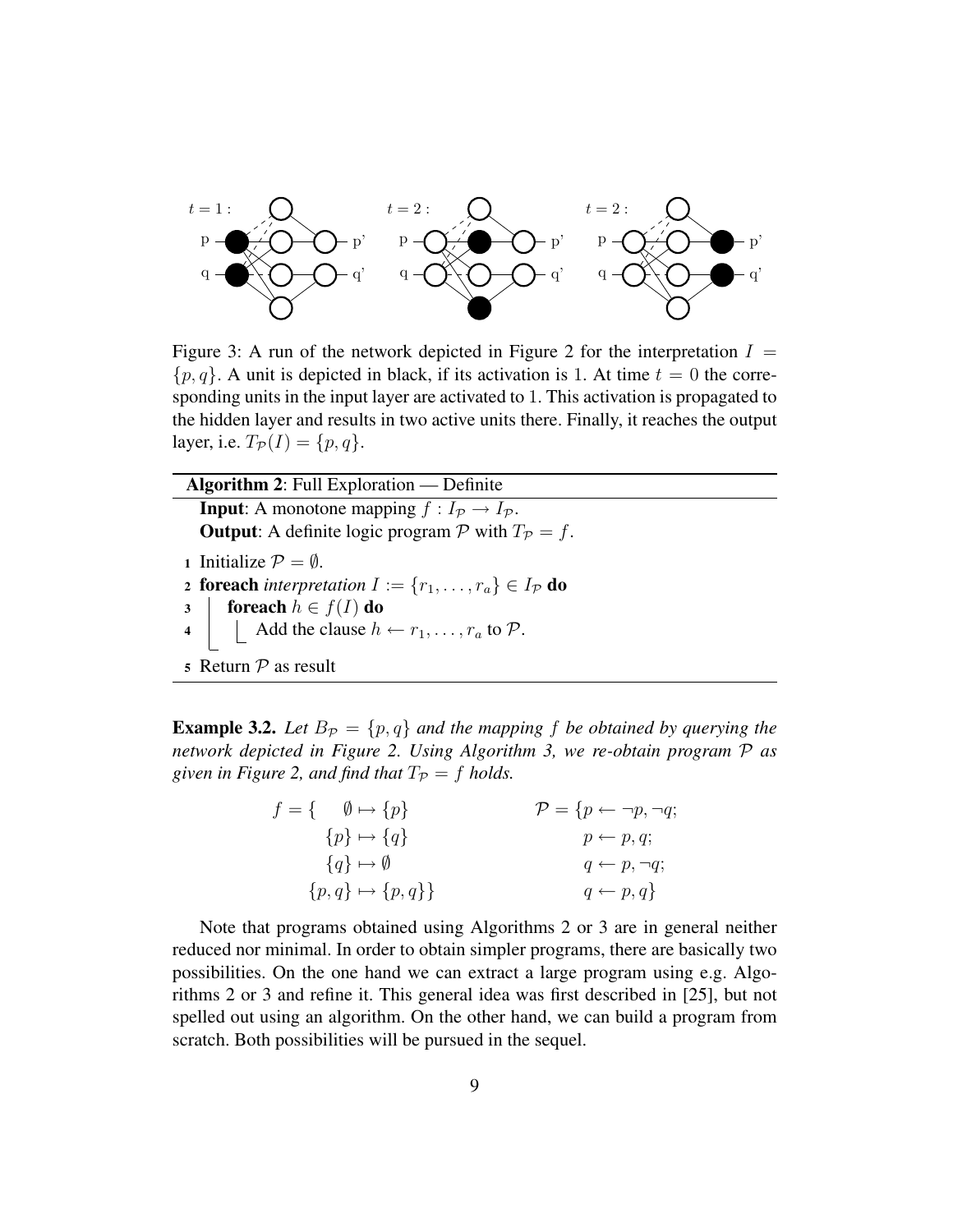Algorithm 3: Full Exploration — Normal

**Input:** An arbitrary mapping  $f : I_p \to I_p$ . **Output:** A normal logic program  $P$  with  $T_P = f$ . 1 Initialize  $P = \emptyset$ . 2 **foreach** *interpretation*  $I := \{r_1, \ldots, r_a\} \in I_{\mathcal{P}}$  **do**  $3 \mid \text{Let } B_{\mathcal{P}} \setminus I = \{s_1, \ldots, s_b\}.$ 4 foreach  $h \in f(I)$  do 5 Add the clause  $h \leftarrow r_1, \ldots, r_a, \neg s_1, \ldots, \neg s_b$  to  $P$ . 6 Return  $P$  as result

### 4 Extracting Reduced Definite Programs

First, we will discuss the simpler case of definite logic programs. We will derive an algorithm which returns only minimal programs, and we will show that the notion of minimal program coincides with that of a reduced program, thus serving both intuitions at the same time. To obtain a minimal program, we will employ a linear order  $\prec$  on the space of interpretations which has the property that  $I \prec J$ whenever  $I \subseteq J$ . Since all considered interpretations are finite, such a linear order trivially exists. We then proceed as in Algorithm 2. But by querying the interpretations according to the order, we will add only necessary clauses and obtain a minimal program. Algorithm 4 shows the extraction of a reduced definite program from a monotone mapping  $f$ . The correctness and minimality of the result is established in Propositions 4.1 and 4.2 respectively.

**Proposition 4.1.** Let  $T_P$  be a definite consequence operator and Q be the result *of Algorithm 4, obtained for*  $f = T_p$ *. Then*  $T_p = T_Q$ *.* 

*Proof.* We will show that  $T_{\mathcal{P}}(I) = T_{\mathcal{Q}}(I)$  for an arbitrary  $I = \{p_1, \ldots, p_n\}$  by showing  $T_{\mathcal{P}}(I) \subseteq T_{\mathcal{Q}}(I)$  and  $T_{\mathcal{P}}(I) \supseteq T_{\mathcal{Q}}(I)$ .

To show  $T_{\mathcal{P}}(I) \subseteq T_{\mathcal{O}}(I)$  we assume  $q \in T_{\mathcal{P}}(I)$  and show that  $q \in T_{\mathcal{O}}(I)$ follows: We know that the algorithm will treat  $I$  and  $q$  (because for every interpretation I every element in  $T_{\mathcal{P}}(I)$  is investigated). Then we have to distinguish two cases.

1. There already exists a clause  $q \leftarrow q_1, \ldots, q_m$  with  $\{q_1, \ldots, q_m\} \subseteq I$  in  $\mathcal{Q}$ . Then by definition  $q \in T_{\mathcal{Q}}(I)$ .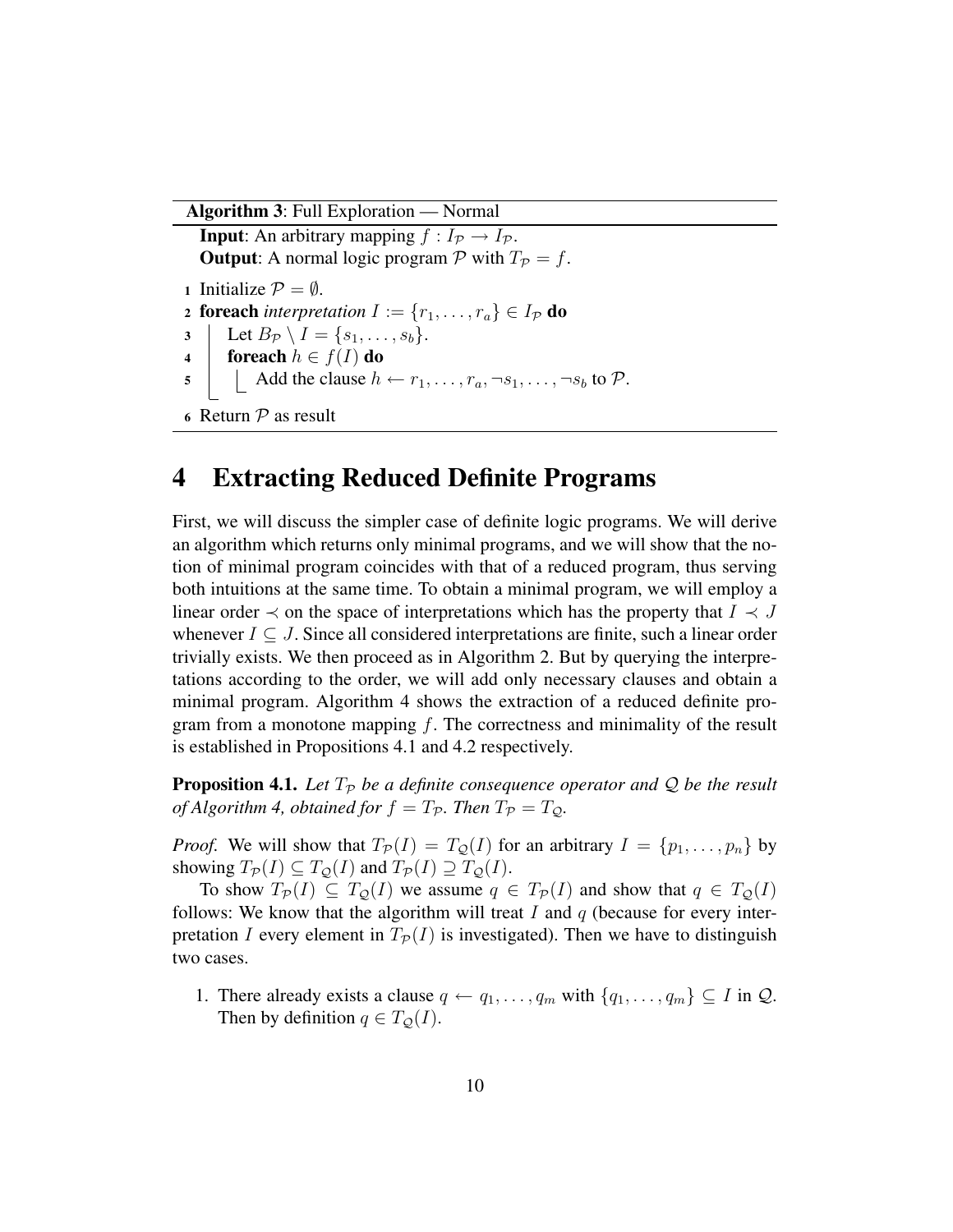#### Algorithm 4: Extracting a Reduced Definite Program

**Input:** A monotone mapping  $f : I_p \to I_p$ . **Output:** A definite logic program P with  $T_p = f$ . 1 Fix an order  $\prec$  on  $I_P$  with  $I \prec J$  if  $|I| \prec |J|$ . 2 Initialize  $\mathcal{Q} = \emptyset$ . 3 **foreach**  $I := \{p_1, \ldots, p_n\} \in I_{\mathcal{P}}$  *(ascending according to*  $\prec$ *)* **do** 4 foreach  $q \in f(I)$  do 5 **if there is no**  $(q \leftarrow q_1, \ldots, q_m) \in \mathcal{Q}$  with  $\{q_1, \ldots, q_m\} \subseteq I$  then 6 add the clause  $q \leftarrow p_1, \ldots, p_n$  to  $\mathcal{Q}$ . 7 Return  $Q$  as the result.

2. If there is no such clause  $q \leftarrow p_1, \ldots, p_n$  yet, it is added to Q, hence we have  $q \in T_{\mathcal{O}}(I)$ .

Conversely, we show  $T_{\mathcal{P}}(I) \supseteq T_{\mathcal{Q}}(I)$  by assuming  $q \in T_{\mathcal{Q}}(I)$  and deriving  $q \in T_{\mathcal{P}}(I)$ : If  $q \in T_{\mathcal{Q}}(I)$  we have by definition of  $T_{\mathcal{Q}}$  a clause  $q \leftarrow q_1, \ldots, q_m$  with  $\{q_1, \ldots, q_m\} \subseteq I$ . This means that the extraction algorithm must have treated the case  $q \in T_{\mathcal{P}}(J)$  with  $J = \{q_1, \ldots, q_m\}$ . Since  $T_{\mathcal{P}}$  is monotonic (it is the operator of a definite program) and  $J \subseteq I$  we have  $T_{\mathcal{P}}(J) \subseteq T_{\mathcal{P}}(I)$ , hence q is also an element of  $T_{\mathcal{P}}(I)$ .  $\Box$ 

### Proposition 4.2. *The output of Algorithm 4 is a reduced definite propositional logic program.*

*Proof.* Obviously the output of the algorithm is a definite program Q, because it generates only definite clauses. We have to show that the resulting program is reduced. For a proof by contradiction we assume that  $\mathcal Q$  is not reduced. According to Definition 2.4, there are three possible reasons for this: (1) The program contains an inconsistent clause. (2) A predicate symbol appears more than once in the body of a clause. (3) There are two different clauses  $C_1$  and  $C_2$  in  $\mathcal{Q}$ , such that  $C_1$ subsumes  $C_2$ .

Case (1) and (2) are impossible, because neither inconsistent clauses are constructed, nor literals are added twice. To show that no subsumed clause is constructed (3), we let  $C_1$  be  $h \leftarrow p_1, \ldots, p_a$  and  $C_2$  be  $h \leftarrow q_1, \ldots, q_b$  and assume  $\{p_1, \ldots, p_a\} \subseteq \{q_1, \ldots, q_b\}$ . As abbreviations we use  $I = \{p_1, \ldots, p_a\}$  and  $J = \{q_1, \ldots, q_b\}$ . Because of (2) being impossible, we know  $|I| = a$  and  $|J| = b$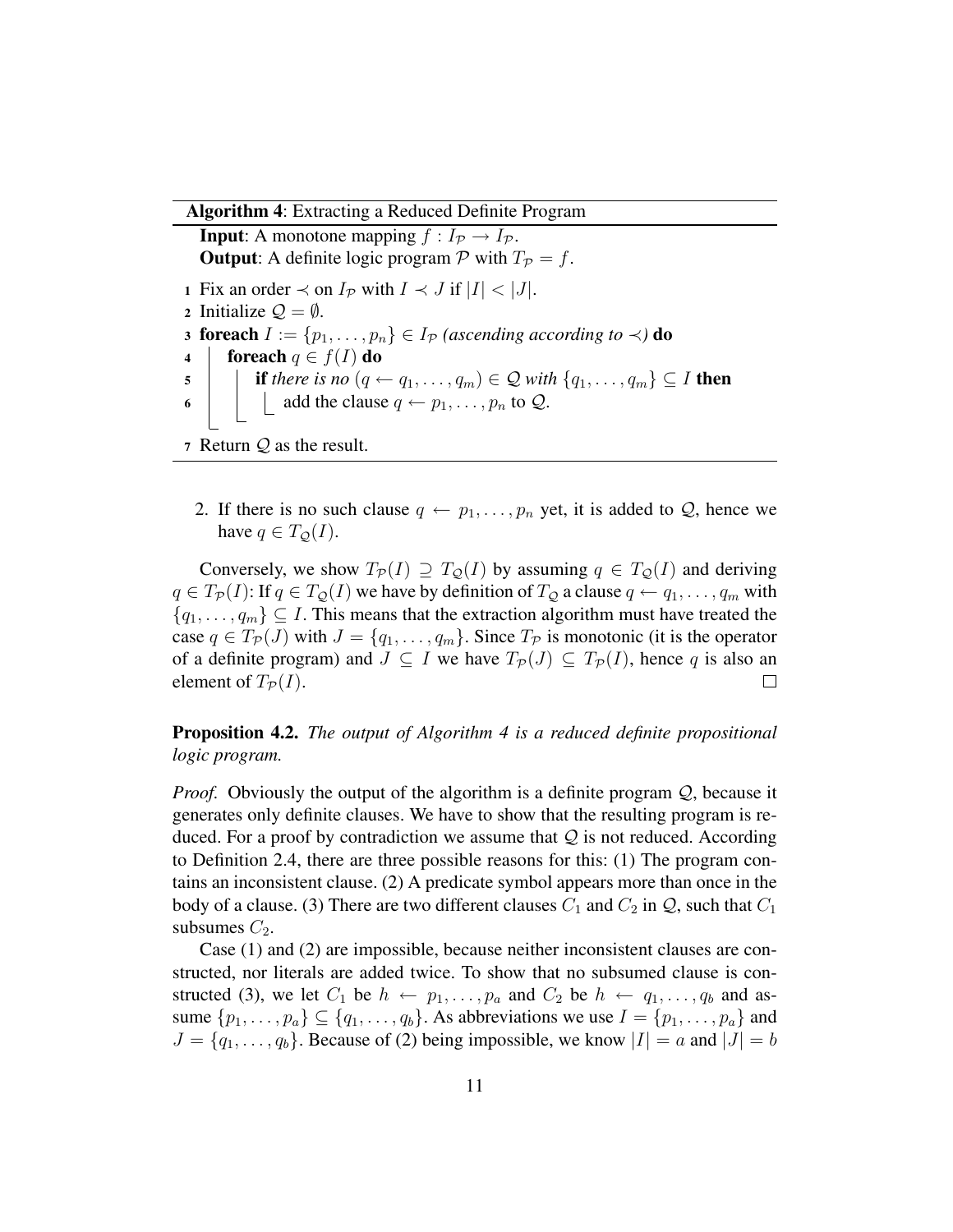and  $|I| < |J|$ . This means the algorithm has treated I (and  $h \in f(I)$ ) before J (and  $h \in f(J)$ ).  $C_1$  was generated by treating I and h, because  $C_1$  exists and can only be generated through I and  $h$ . While treating  $J$  and  $h$ , the algorithm checks for clauses  $h \leftarrow r_1, \ldots, r_m$  with  $\{r_1, \ldots, r_m\} \subseteq J$ . Because  $C_1$  is such a clause,  $C_2$  cannot be a clause in  $\mathcal{Q}$ , which is a contradiction and completes the proof.  $\Box$ 

Propositions 4.1 and 4.2 show that the output of the extraction algorithm is in fact a reduced definite program, which has the desired operator. Please note that we require the input of the algorithm to be an operator of a definite program, i.e. to be a monotonic mapping  $f : I_p \to I_p$ .

There are interesting points regarding the efficiency of the presented algorithm. Instead of storing all interpretations it is easy to write a successor function, which returns the "next" interpretation to be handled. Thus it is not necessary to actually store interpretations and therefore the space complexity is very low, indeed only Q and the current interpretation need to be stored. The bottleneck is the time complexity, which is exponential with respect to the number of predicates. However, it is also exponential with respect to the maximum length of a clause in Q, because for an input  $|I| = n$  the algorithm generates Horn clauses of length n only. Thus if we know a limit n of the number of elements in a body of a Horn clause in advance, we can reduce time complexity and maintain the properties proved above, by stopping the algorithm if  $|I| > n$ .

We proceed to show that the reduced program obtained by the algorithm is unique. The following theorem together with Corollary 4.4 are two of the main theoretical results in this paper.

**Theorem 4.3.** For any operator  $T_p$  of a definite propositional logic program  $\mathcal P$ *there is exactly one reduced definite propositional logic program*  $Q$  *with*  $T_P = T_Q$ .

*Proof.* Assume we have an operator  $T_p$  of a definite program P. With Algorithm 4 applied to  $f = T_p$  and Propositions 4.1 and 4.2 it follows that there is a reduced definite program Q with  $T_p = T_Q$ . We have to show that there cannot be more than one program with this property.

To prove this, we assume (by contradiction) that we have two different reduced definite programs  $P_1$  and  $P_2$  with  $T_P = T_{P_1} = T_{P_2}$ . Two programs being different means that there is at least one clause existing in one of the programs which does not exist in the other program, say a clause  $C_1$  in  $P_1$  which is not in  $P_2$ .  $C_1$  is some definite clause of the form  $h \leftarrow p_1, \ldots, p_m$ . By definition of  $T_{\mathcal{P}}$ , we have  $h \in T_{P_1}(\{p_1, \ldots, p_m\})$ . Because  $T_{P_1}$  and  $T_{P_2}$  are equal we also have  $h \in T_{P_2}(\lbrace p_1, \ldots, p_m \rbrace)$ . This means that there is a clause  $C_2$  of the form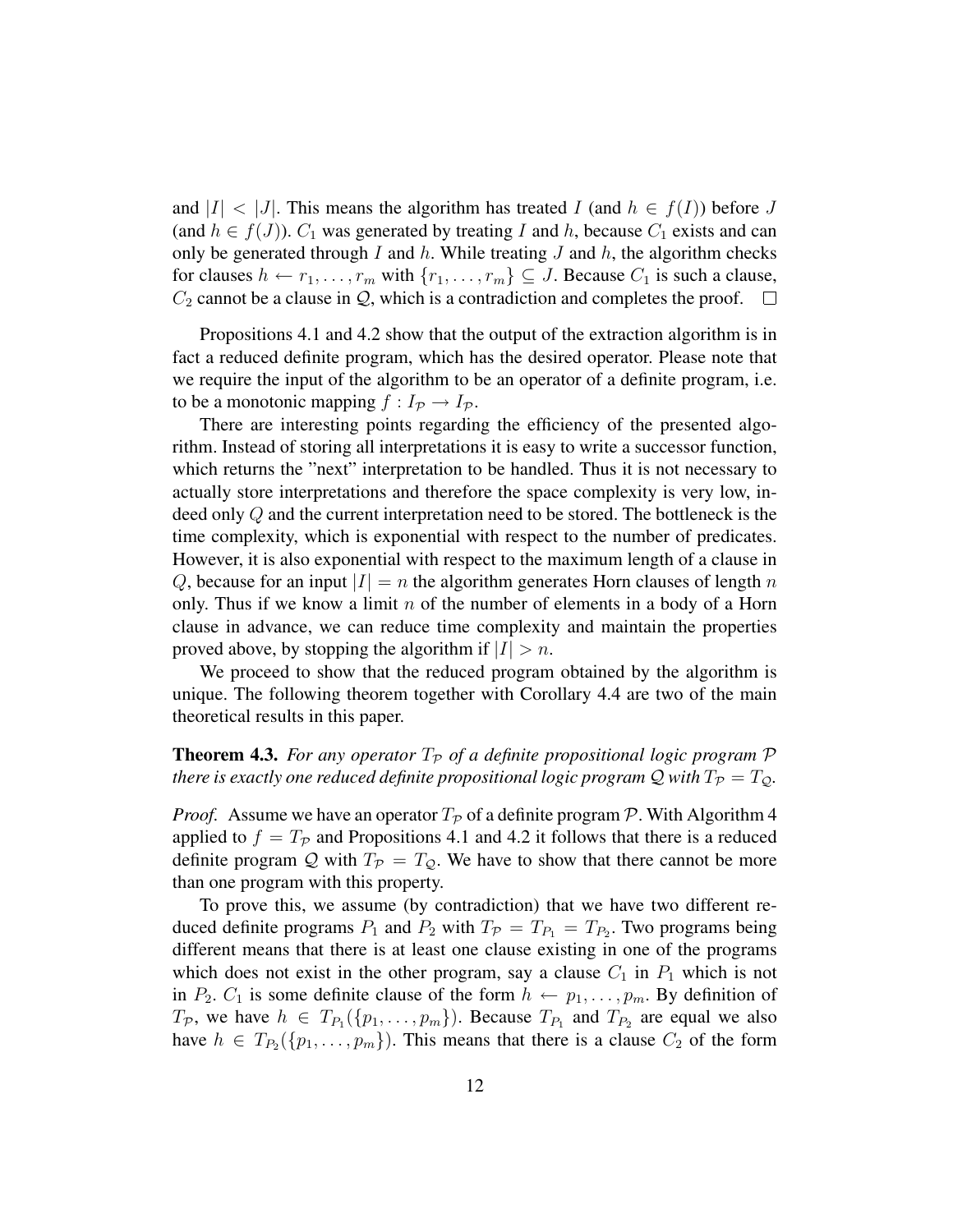$h \leftarrow q_1, \ldots, q_n$  with  $\{q_1, \ldots, q_n\} \subseteq \{p_1, \ldots, p_n\}$  in  $P_2$ . Applying the definition of  $T_P$  again, this means that  $h \in T_{P_2}(\{q_1, \ldots, q_n\})$  and  $h \in T_{P_1}(\{q_1, \ldots, q_n\})$ . Thus, we know that there must be a clause  $C_3$  of the form  $h \leftarrow r_1, \ldots, r_o$  with  ${r_1, \ldots, r_o} \subseteq {q_1, \ldots, q_n}$  in  $P_1$ .

 $C_3$  subsumes  $C_1$ , because  $\{r_1, \ldots, r_o\} \subseteq \{q_1, \ldots, q_n\} \subseteq \{p_1, \ldots, p_m\}$  and they have the same head. We know, that by our assumption  $C_1$  is not equal to  $C_2$ , because  $C_1$  is not equal to any clause in  $P_2$ . Additionally, we know that  $|\{p_1,\ldots,q_m\}| = m$  and  $|\{q_1,\ldots,q_n\}| = n$ , because  $P_1$  and  $P_2$  are reduced, i.e. no predicate appears more than once in any clause body. So we have  $\{q_1, \ldots, q_n\} \subset$  $\{p_1, \ldots, p_m\}$ . Because  $C_3$  has at most as many elements in its body as  $C_2$ , we know that  $C_1$  is not equal to  $C_3$ . That means that  $P_1$  contains two different clauses  $C_1$  and  $C_3$ , where  $C_3$  subsumes  $C_1$ . This contradicts  $P_1$  being reduced.  $\Box$ 

This shows that each algorithm extracting reduced definite programs from a neural network must return the same result as Algorithm 4. We can now also obtain that the notion of reduced program coincides with that of minimal program, which shows that Algorithm 4 also extracts the *least* program in terms of size.

Corollary 4.4. *If* P *is a reduced definite propositional logic program, then it is least in terms of size.*

*Proof.* Let Q be any program with  $T_Q = T_P$ . If Q is reduced, then it must be equal to  $P$  by Theorem 4.3. Assuming  $Q$  is not reduced, we find that the reduced program  $\mathcal{Q}_{red}$  is definite, by Definition 2.4 smaller than  $\mathcal{Q}$ , and  $T_{\mathcal{P}} = T_{\mathcal{Q}}$ . From Theorem 4.3 we know that there is only one reduced definite program with operator  $T_p$ , so we have  $P = Q_{red}$ . Because  $Q_{red}$  is smaller than Q, we find that P is also smaller than  $Q$ . Hence,  $P$  is smaller than any non-reduced program.  $\Box$ 

The results just given, show that there is a unique desired choice for the result of the extraction in case on a monotonic input-output mapping of the network. Note, that this certainly does not answer or even address how to obtain a meaningful interpretation of the extracted program, a task which is important but out of scope for the more fundamental issues addressed in this paper.

### 5 Reducing Normal Logic Programs

As discussed in Section 3, it is possible to extract a normal logic program  $P$  from a neural network, such that the behavior of the associated  $T_p$ -operator and the inputoutput-mapping of the network are identical. But the program obtained from the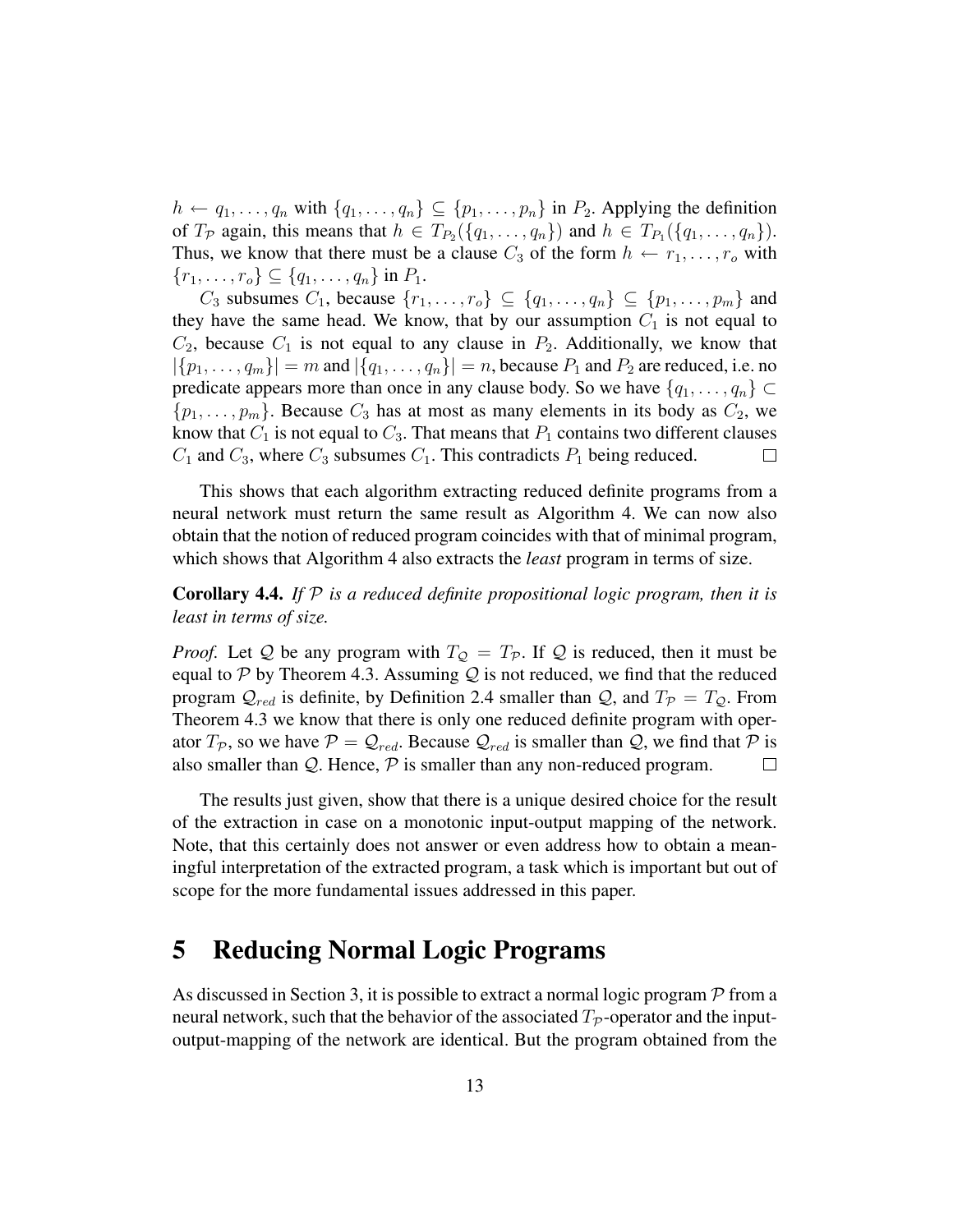naive Algorithm 3 in general yields an unwieldy program. In this section, we will show how to refine this logic program.

The first question to be asked is: Will we be able to obtain a result as strong as Theorem 4.3? The following example indicates a negative answer, and a formal assessment of the situation will follow later on in Proposition 7.1.

**Example 5.1.** *Let*  $P_1$  *and*  $P_2$  *be defined as follows:* 

$$
\mathcal{P}_1 = \{p \leftarrow q; \qquad \qquad \mathcal{P}_2 = \{p \leftarrow\} \newline p \leftarrow \neg q\}
$$

*Obviously, in program* P1*,* p *does not depend on* q*. Hence, the two programs are equivalent but*  $P_2$  *is smaller than*  $P_1$ *. We note, however, that*  $P_2$  *cannot be obtained from* P<sup>1</sup> *by reduction in the sense of Definition 2.4.*

Example 5.1 shows that the notion of reduction in terms of Definition 2.4 is insufficient for normal logic programs, whereas *size* obviously is a meaningful notion. A naive algorithm for obtaining minimal normal programs is easily constructed: As  $B_{\mathcal{P}}$  is finite, so is the set of all possible normal programs over  $B_{\mathcal{P}}$ (assuming we avoid multiple occurrences of atoms in the same clause body and multiple occurrences of the same clause). We can now search this set and extract from it all programs whose immediate consequence operator coincides with the target function, and subsequently we can extract all minimal programs by doing a complete search. This algorithm is obviously too naive to be practical.

For the moment, we will shortly discuss possibilities for refining the set obtained by Algorithm 3 (Full Exploration). We start with two examples.

**Example 5.2.** Let  $P_1$  (as in Example 3.2) and  $P_2$  be defined as follows:

| $\mathcal{P}_1 = \{ p \leftarrow \neg p, \neg q;$ | $\mathcal{P}_2 = \{p \leftarrow \neg p, \neg q;$ |
|---------------------------------------------------|--------------------------------------------------|
| $p \leftarrow p, q;$                              | $p \leftarrow p, q;$                             |
| $q \leftarrow p, \neg q;$                         | $q \leftarrow p$                                 |
| $q \leftarrow p, q$                               |                                                  |

*A closer look at the clauses 3 and 4 of* P<sup>1</sup> *yields that* q *does not depend on* q*, hence we could replace those two clauses by the single clause*  $q \leftarrow p$ *, resulting in*  $P_2$ *.* 

By generalizing from Examples 5.1 and 5.2, we introduce α*-reduced programs* in Definition 5.4. The following definition introduces  $q$ - and  $\neg q$ -subsumption, serving as abbreviations to keep the notions simple.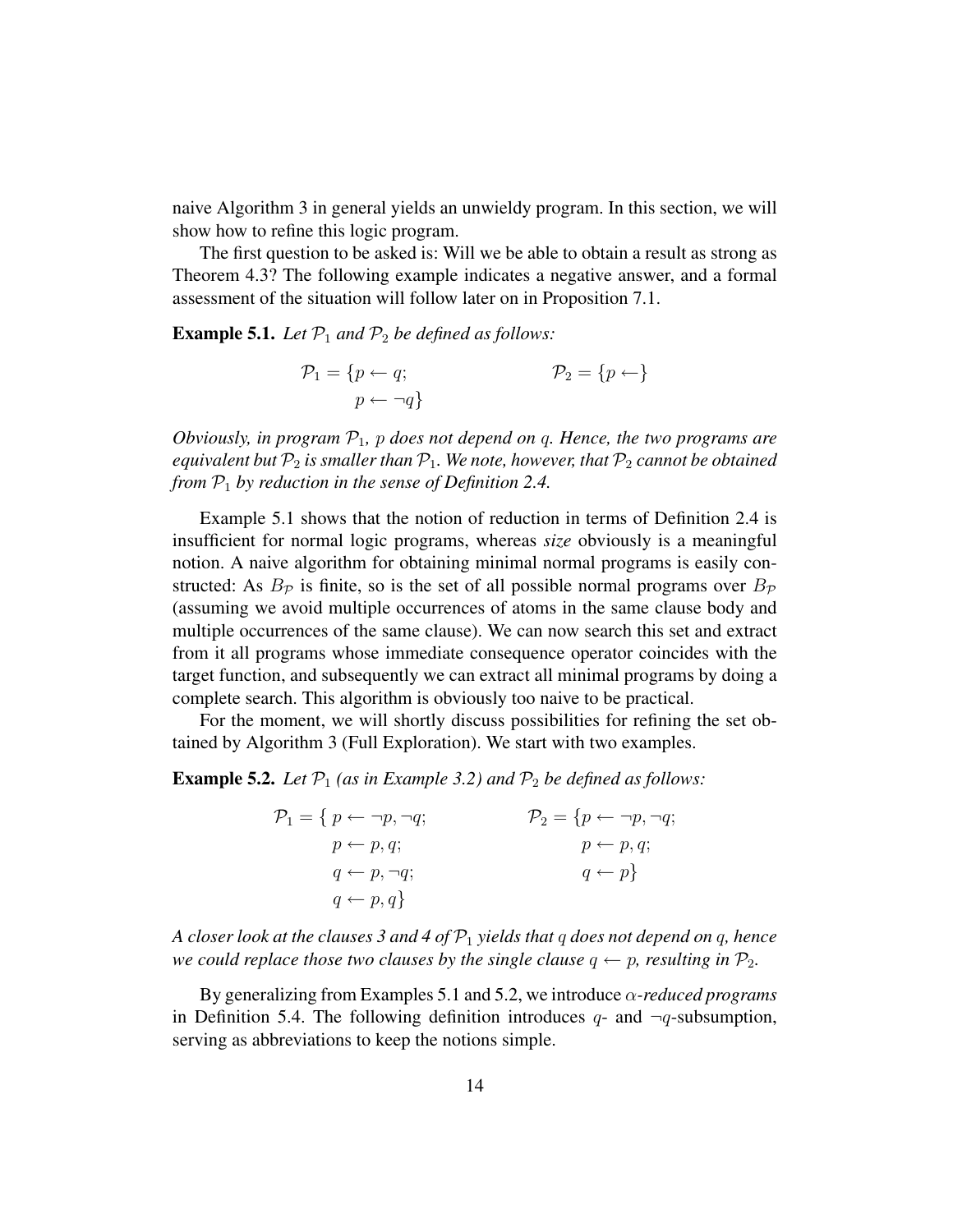**Definition 5.3.** A clause  $C_1$  is said to q-subsume  $C_2$ , if we have:

$$
C_1 = (a \leftarrow q, r_1, \dots, r_a, \underbrace{\neg s_1, \dots \neg s_b}_{\square \cap}
$$

$$
C_2 = (a \leftarrow \neg q, t_1, \dots, r_c, \neg u_1, \dots \neg u_d).
$$

*I.e., if*  $C_1$  *(without q) subsumes*  $C_2$  *(without*  $\neg q$ *) and we have additionally*  $q \in C_1$ *and*  $\neg q$  ∈  $C_2$ *. Analogously,*  $C_1$  *is said to*  $\neg q$ *-subsume*  $C_2$ *, if:* 

$$
C_1 = (a \leftarrow \neg q, \underbrace{r_1, \dots, r_a}_{\square \cap}, \underbrace{\neg s_1, \dots \neg s_b}_{\square \cap},
$$

$$
C_2 = (a \leftarrow q, \underbrace{t_1, \dots, r_c}_{\square \square, \dots \square u_d}, \dots \neg u_d).
$$

Definition 5.4. *An* α*-reduced program* P *is a program satisfying:*

- *1.* P *is reduced (Definition 2.4).*
- 2. There are no two clauses  $C_1 \neq C_2$  in  $P$  such that  $C_1$  q-subsumes  $C_2$ .
- *3. There are no two clauses*  $C_1 \neq C_2$  *in*  $\mathcal P$  *such that*  $C_1$   $\neg q$ *-subsumes*  $C_2$ *.*

Both examples above (Example 5.1 and 5.2) show logic programs and their  $\alpha$ -reduced versions. A method to construct an  $\alpha$ -reduced logic program from an arbitrary program is given as Algorithm 5. Please note, that the first 3 reduction steps are the same as in Algorithm 1. The proof of the following proposition is straightforward but tedious, and is left to the reader.

Proposition 5.5. *Let* P *be a logic program. If* Q *is the result of Algorithm 5 on input* P, then Q *is an*  $\alpha$ -reduced logic program and  $T_P = T_Q$ .

Unfortunately,  $\alpha$ -reduced programs are not necessarily minimal, as the next example shows.

Example 5.6. *The following two programs are equivalent. Even though both programs are*  $\alpha$ -reduced,  $P_3$  *is larger than*  $P_2$ *.* 

| $\mathcal{P}_2 = \{p \leftarrow \neg p, \neg r;$ | $\mathcal{P}_3 = \{p \leftarrow \neg p, \neg r;$ |
|--------------------------------------------------|--------------------------------------------------|
| $p \leftarrow p, r;$                             | $p \leftarrow p, r;$                             |
| $p \leftarrow q, r$                              | $p \leftarrow q, r;$                             |
|                                                  | $p \leftarrow \neg p, q$                         |

*Note also that*  $P_3$  *can be transformed to*  $P_2$  *by removing a redundant clause. However, this cannot be done by* α*-reduction.*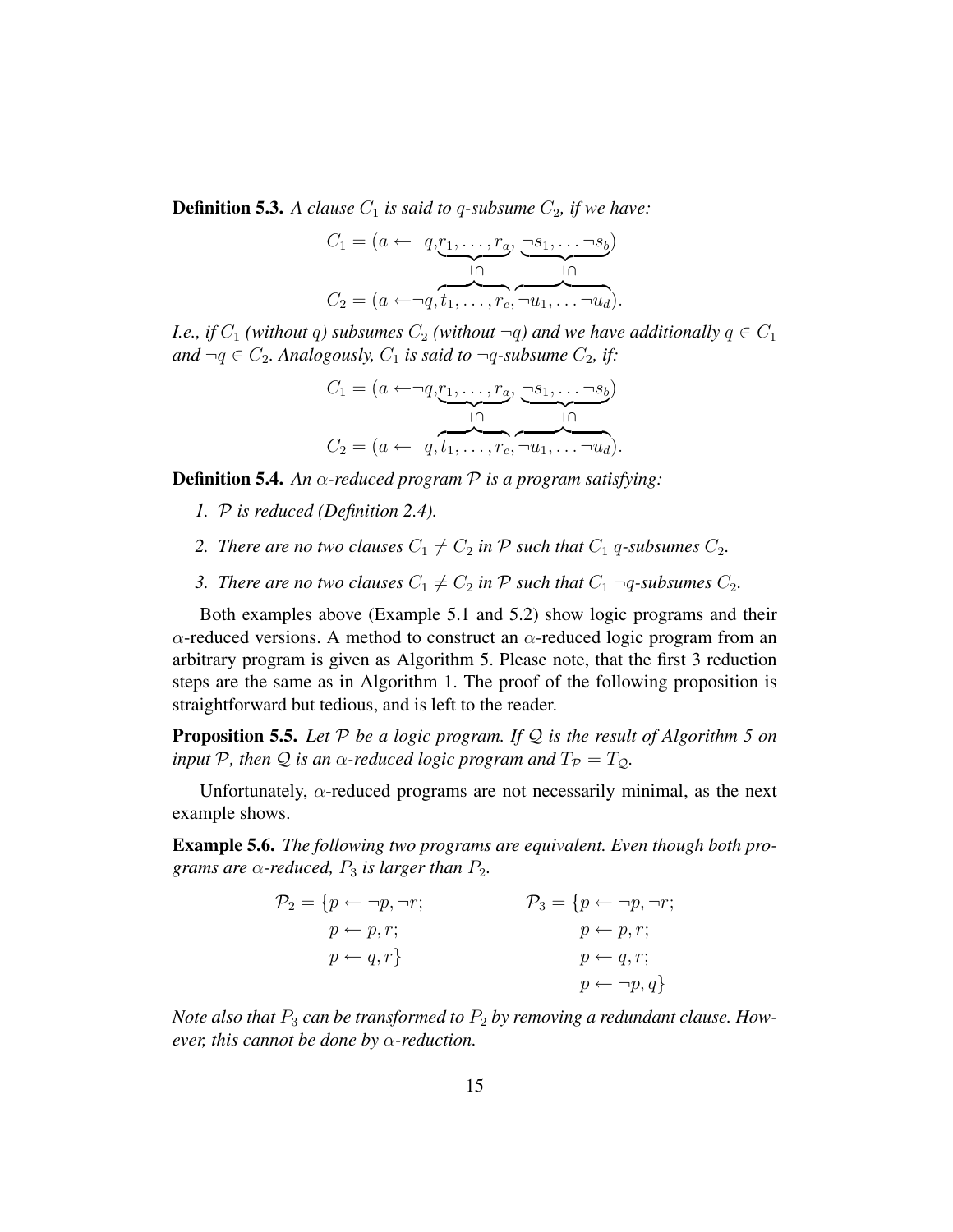**Algorithm 5:** Constructing an  $\alpha$ -reduced logic program Input: An arbitrary program P. **Output:** An  $\alpha$ -reduced logic program Q with  $T_p = T_Q$ . 1 Initialize  $\mathcal{Q} = \mathcal{P}$ . <sup>2</sup> while *one of the following reductions applies* do <sup>3</sup> if *there is an inconsistent clause* C *in* Q then 4 | Remove  $C$ . <sup>5</sup> if *there is a clause in* Q *whose body contains the literal* L *twice* then  $\mathfrak{g}$  | Remove one occurrence of L from the body.  $7$  **if** there are  $C_1 \neq C_2$  in Q such that  $C_1$  subsumes  $C_2$  then  $\mathbf{8}$  Remove  $C_2$ . 9 **if** there are  $C_1 \neq C_2$  in Q such that  $C_1$  q-subsumes  $C_2$  then 10 | Remove  $\neg q$  in the body of  $C_2$ . 11 **if** there are  $C_1 \neq C_2$  in Q such that  $C_1$   $\neg q$ -subsumes  $C_2$  then 12 Remove q in the body of  $C_2$ . 13 Return  $Q$  as result

In a similar manner, we can refine  $\alpha$ -reduction by introducing further refinement conditions. Refinement conditions can for example be obtained by recurring to insights from inverse resolution operators as used in Inductive Logic Programming [32]. Resulting algorithms, which we investigated, yield further refined programs at the cost of lower efficiency. The more refined algorithms return minimal programs with a higher probability. However, none of these algorithms can guarantee to obtain a minimal program, which is why we do not spell out this approach in more detail here. We rather accept the fact that we need to take a heuristic approach in order to obtain reasonable run-time behavior. We will discuss this next.

### 6 A Greedy Extraction Algorithm

We present another extraction algorithm for normal programs, which is closer in spirit to Algorithm 4 in that it incrementally builds a program. For this purpose, we introduce the notions of *valid* and *allowed clause bodies*, where the idea is that we do not want to allow clauses which clearly lead to an incorrect  $T_p$  operator, and we do not want to allow clauses, for which a shorter allowed clause exists.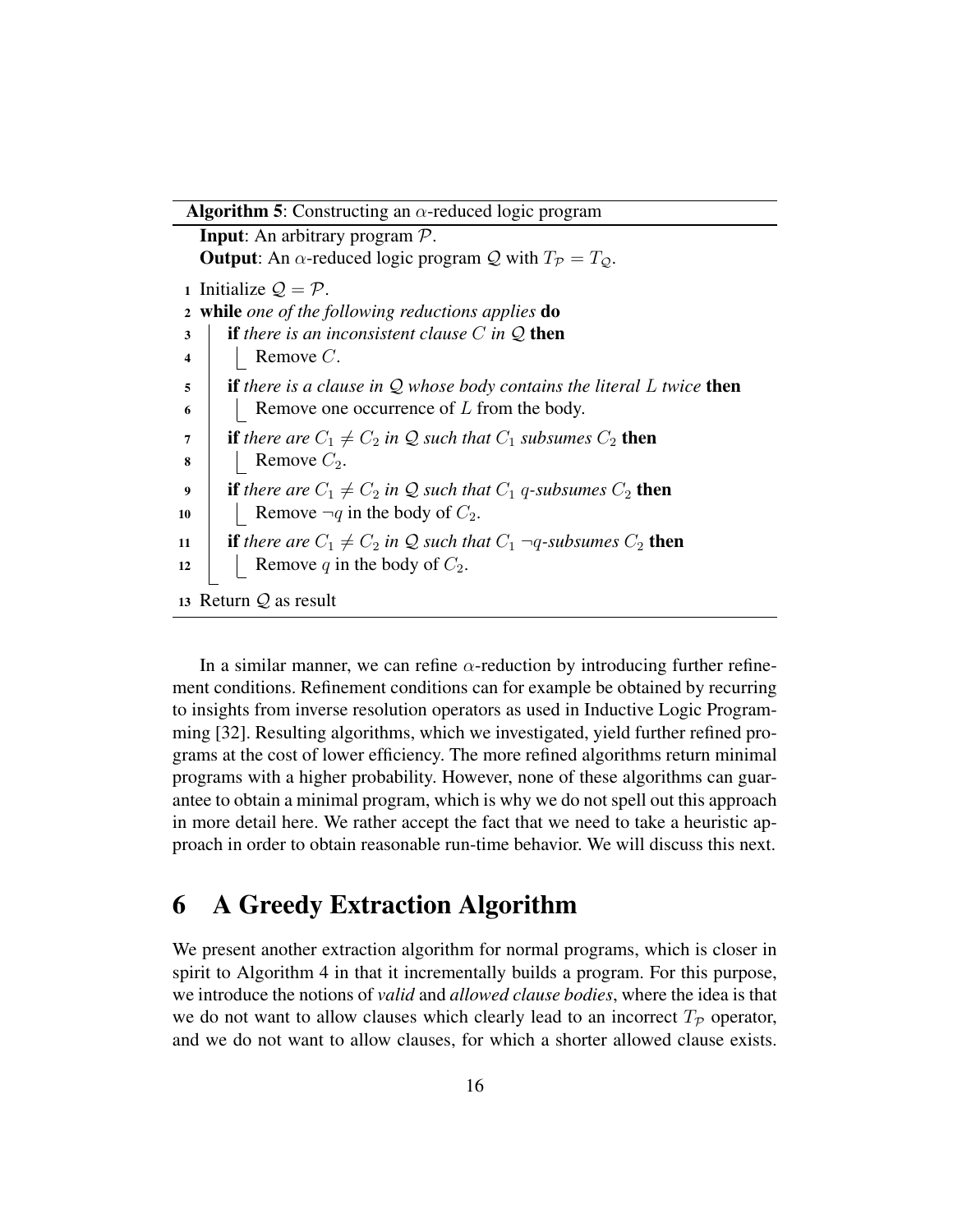Example 6.1 illustrates the intuition.

**Example 6.1.** Let  $T_p$  be given as follows:

$$
T_{\mathcal{P}} = \{ \emptyset \mapsto \{p\} \qquad \{q\} \mapsto \{p\} \qquad \{p, q\} \mapsto \emptyset \qquad \{q, r\} \mapsto \{p\}
$$

$$
\{p\} \mapsto \emptyset \qquad \{r\} \mapsto \emptyset \qquad \{p, r\} \mapsto \{p\} \qquad \{p, q, r\} \mapsto \{p\}
$$

*The 3 atoms* p, q, r *are being used, so there would be 27 different possible clause bodies, as shown in Table 1. The clause*  $p \leftarrow p$  *is not valid, since we have*  $p \notin$  $T_{\mathcal{P}}(\{p\})$ , whereas  $p \leftarrow p, q, r$  *is valid but not allowed because*  $p \leftarrow p, r$  *is valid and smaller.*

We will give a formal definition of valid and allowed clauses, before continuing with the example. Please note that in the following definitions  $B$  is not necessarily a clause in P.

**Definition 6.2.** Let  $T_p$  be an immediate consequence operator, and h be a pred*icate. We call*  $B = p_1, \ldots, p_a, \neg q_1, \ldots, \neg q_b$  valid with respect to h and  $T_p$  *iff for every interpretation*  $I \subseteq B_{\mathcal{P}}$  *with*  $I \models B$  *we have*  $h \in T_{\mathcal{P}}(I)$ *.* 

**Definition 6.3.** Let  $T_p$  be an immediate consequence operator, and h be a predi*cate. We call*  $B = p_1, \ldots, p_a, \neg q_1, \ldots, \neg q_b$  allowed with respect to h and  $T_P$  *if the following two properties hold:*

- *1. B* is valid with respect to  $T_P$  and h.
- *2. There is no valid body*  $B' \subset B$  *for* h *and*  $T_P$ .

**Example 6.4** (6.1 ctd.). *Table 1 shows all possible clause bodies for*  $B_p$  = {p, q, r}*. Furthermore it shows either "Allowed", if the body is allowed, or gives the reason why it is not allowed.*

Next, we will present an algorithm to compute the set of allowed clause bodies. The underlying ideas are illustrated with the help of a Hasse diagram (i.e., the partition of the Hasse diagram corresponding to consistent clause bodies) in Figure 4. First, all consistent clause bodies that contain every atom from  $B_{\mathcal{P}}$  are constructed and those which are valid with respect to the  $T_p$ -operator are included in a set  $\beta$ . In Figure 4 those are depicted white in the bottom-row, while invalid clause bodies are marked gray. Then, for all those sets  $B \in \mathcal{B}$  all direct subsets (subsets with one element less, i.e. one row up in the diagram) are constructed by removing one (possibly negated) atom b. Let  $B' := B \setminus \{b\}$ . If  $B' \cup \{\neg b\}$  is also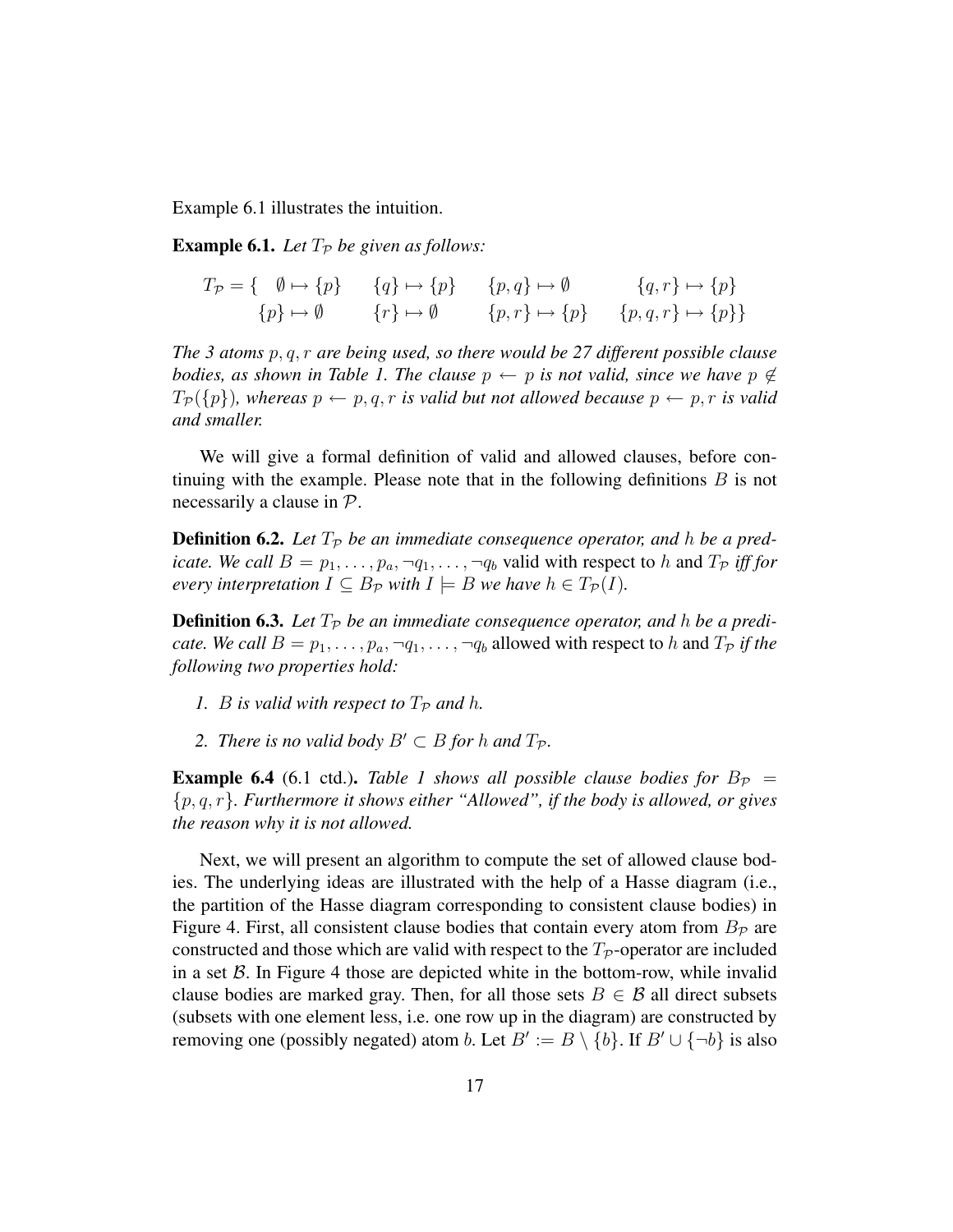| <b>Body</b>     | Evaluation                               | Body                         | Evaluation                               |
|-----------------|------------------------------------------|------------------------------|------------------------------------------|
| Ø               | NV $(p \notin T_{\mathcal{P}}(\{p\}))$   | $\{r, \neg p\}$              | NV $(p \notin T_{\mathcal{P}}(\{r\}))$   |
| $\{p\}$         | NV $(p \notin T_{\mathcal{P}}(\{p\}))$   | $\{r, \neg q\}$              | NV $(p \notin T_{\mathcal{P}}(\{r\}))$   |
| ${q}$           | NV $(p \notin T_{\mathcal{P}}(\{p,q\}))$ | $\{\neg p, \neg q\}$         | NV $(p \notin T_{\mathcal{P}}\{r\})$     |
| $\{r\}$         | NV $(p \notin T_{\mathcal{P}}(\{r\}))$   | $\{\neg p, \neg r\}$         | Allowed                                  |
| $\{\neg p\}$    | NV $(p \notin T_{\mathcal{P}}(\{r\}))$   | $\{\neg q, \neg r\}$         | NV $(p \notin T_{\mathcal{P}}(\{p\}))$   |
| $\{\neg q\}$    | NV $(p \notin T_{\mathcal{P}}(\{p\}))$   | $\{p,q,r\}$                  | NA ( $\{p, r\}$ is smaller)              |
| $\{\neg r\}$    | NV $(p \notin T_{\mathcal{P}}(\{p\}))$   | $\{p,q,\neg r\}$             | NV $(p \notin T_{\mathcal{P}}(\{p,q\}))$ |
| $\{p,q\}$       | NV $(p \notin T_{\mathcal{P}}(\{p,q\}))$ | $\{p, \neg q, r\}$           | NA $({p, r}$ is smaller)                 |
| $\{p,r\}$       | Allowed                                  | $\{\neg p, q, r\}$           | NA ( $\{q, r\}$ is smaller)              |
| $\{q,r\}$       | Allowed                                  | $\{p, \neg q, \neg r\}$      | NV $(p \notin T_{\mathcal{P}}(\{p\}))$   |
| $\{p, \neg q\}$ | NV $(p \notin T_{\mathcal{P}}(\{p\}))$   | $\{\neg p, q, \neg r\}$      | NA ( $\{\neg p, q\}$ is smaller)         |
| $\{p, \neg r\}$ | NV $(p \notin T_{\mathcal{P}}(\{p\}))$   | $\{\neg p, \neg q, r\}$      | NV $(p \notin T_{\mathcal{P}}(\{r\}))$   |
| $\{q, \neg p\}$ | Allowed                                  | $\{\neg p, \neg q, \neg r\}$ | NA $({\neg p, \neg r}$ is smaller)       |
| $\{q, \neg r\}$ | NV $(p \notin T_{\mathcal{P}}(\{p,q\}))$ |                              |                                          |

Table 1: Evaluation of clause bodies for the  $T_p$ -operator from Example 6.1. Bodies which are not valid are marked with "NV" and those that are not allowed with "NA". For both cases the reason is given in parentheses.

contained in  $\beta$  (i.e. white in the figure), we can conclude, that the truth value of b is not important. Therefore, we add the body B' to B and mark B and  $B' \cup \{\neg b\}$ as *subsumed*. This process is repeated for all sets in B. Finally, we return all valid elements from B that are not marked *subsumed*. The details can be found as Algorithm 6. In the sequel, we will show that the algorithm is sound and complete, i.e., that it returns all allowed clause bodies with respect to a given operator.

**Lemma 6.5.** Let  $T_P$  and h be the input for Algorithm 6. Then every set B added *to*  $\beta$  *is a valid clause body wrt.*  $T_p$  *and*  $h$ .

*Proof sketch.* Every clause body  $B$  added to  $B$  in line 5 of the algorithm is valid, because there is exactly one  $I \subseteq B_{\mathcal{P}}$  such that  $I \models B$  and we find  $h \in T_{\mathcal{P}}(I)$ and hence B to be valid. Let B' be a body added to B in line 10. B' will be added iff  $B := B' \cup \{b\}$  and  $B'' = B' \cup \{\neg b\}$  are both valid. Let *T* be the set of interpretations mapping B to true; and let  $\mathcal{I}'$  and  $\mathcal{I}''$  be the sets of interpretations mapping B' and B" to true, respectively. Obviously, we find  $\mathcal{I} = \mathcal{I}' \cup \mathcal{I}''$ , which completes the proof.  $\Box$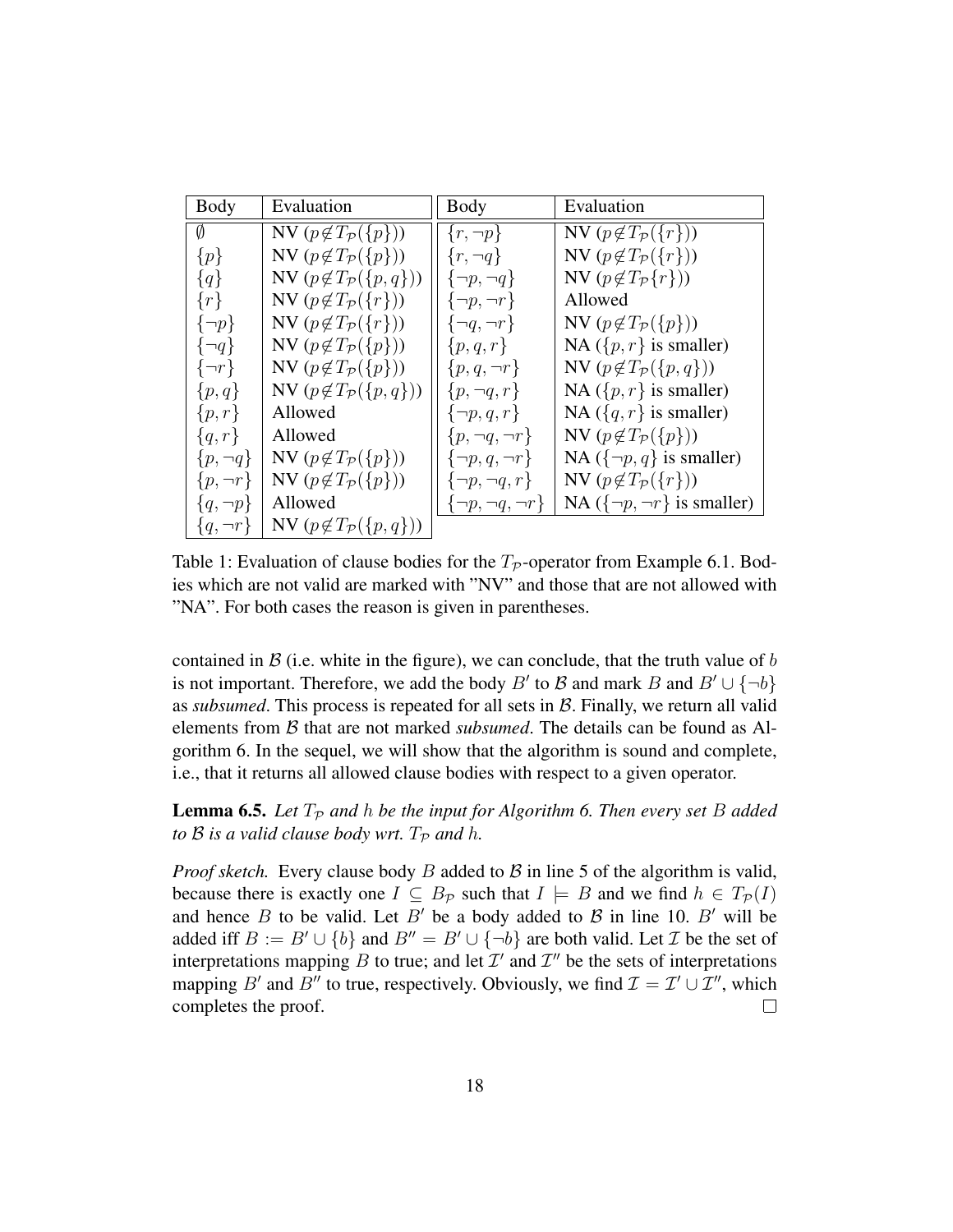

Figure 4: The Hasse diagram of consistent clause bodies over  $p, q, r$ . Valid clause bodies wrt.  $T_p$  from Example 6.1 are depicted in white, invalid ones gray.

**Lemma 6.6.** Let  $T_p$  and h be the input for Algorithm 6. Then in line 12, B contains *all valid clause bodies.*

*Proof sketch.* The following could be shown formally by induction on the size of the body D going from  $|B_{\mathcal{P}}|$  to 1. Assume there is a valid clause body D which is not contained in B. For  $|D| = |B_{\mathcal{P}}|$  we derive a contradiction as D would have been included in line 5. For  $|D| < |B_{\mathcal{P}}|$  with  $q \notin D$  we can conclude that  $D \cup \{q\}$ and  $D \cup \{\neg q\}$  are also valid. Hence, they would be contained in B and we obtain a contradiction because D would have been added to  $\beta$  in line 10. Therefore we can conclude that  $\beta$  in line 12 contains all valid clause bodies.  $\Box$ 

**Lemma 6.7.** Let  $T_P$  and h be the input, and C be the output of Algorithm 6. Then *every set*  $C \in \mathcal{C}$  *is an allowed clause body.* 

*Proof sketch.* According to Definition 6.3, we find C to be allowed, if it is valid, and if (b) there is no valid  $B' \subset B$ . From Lemma 6.5, we know that every  $C \in$  $C$  returned by Algorithm 6 is valid. Hence it remains to show that there is no valid  $B' \subset B$ . Assuming there would be a  $B'$  and  $B \in \mathcal{C}$  with  $B' \subseteq B$  leads immediately to a contradiction, because B would have been marked *subsumed* in line 11 and hence not be included in C.  $\Box$ 

Proposition 6.8. *Algorithm 6 is correct and complete, i.e. it outputs the set of all allowed clause bodies with respect to a given*  $T_P$ -operator and an atom h.

*Proof sketch.* Using Lemma 6.7, we know that every returned clause body is allowed, i.e., Algorithm 6 is correct. The completeness follows from Lemma 6.6 and the fact that every allowed clause body  $B$  is actually valid and not subsumed by some  $B' \subseteq B$  which is ensured in line 11.  $\Box$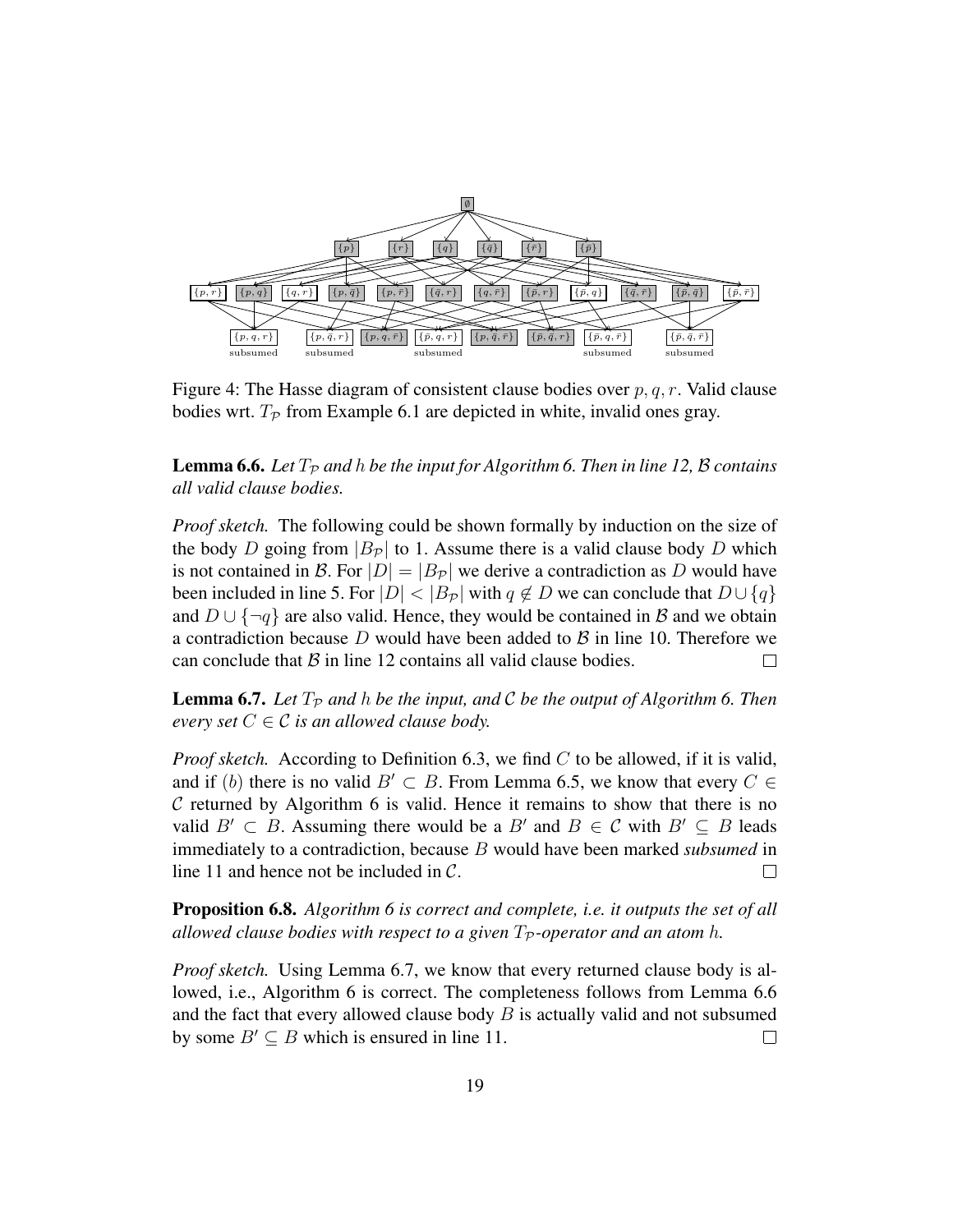Algorithm 6: Computing allowed clause bodies

**Input:** An arbitrary mapping  $f : I_p \to I_p$  over  $B_p = \{q_1, \ldots, q_m\}$ **Input:** A target atom  $h$ Output: The set of allowed clause bodies 1 Initialize  $\mathcal{B} = \emptyset$ . 2 foreach  $I := \{a_1, \ldots, a_n\} \subseteq B_{\mathcal{P}}$  do 3 | if  $h \in T_{\mathcal{P}}(I)$  then  $\begin{array}{ccc} \textsf{4} & | & \end{array} \quad \textsf{Let} \; \{b_1, \ldots, b_l\} := B_\mathcal{P} \setminus I.$ 5 Add  $\{a_1, \ldots, a_n, \neg b_1, \ldots, \neg b_l\}$  to  $\mathcal{B}$ . <sup>6</sup> foreach B *added to* B *(sorted descending wrt. their cardinality)* do 7 foreach  $b \in B$  do  $\begin{array}{c|c} \mathbf{s} & \mathbf{1} \end{array} \quad \begin{array}{c} \mathbf{2} \mathbf{E} & \mathbf{B} \end{array} \begin{array}{c} \mathbf{E} & \mathbf{B} \end{array} \begin{array}{c} \mathbf{E} & \mathbf{B} \end{array} \begin{array}{c} \mathbf{E} & \mathbf{B} \end{array}$ 9 │ │ if  $B' \cup \{\neg b\} \in \mathcal{B}$  then 10  $\parallel$   $\parallel$  Add  $B'$  to  $\mathcal{B}$ . 11  $\parallel$  Mark *B* and  $B' \cup \{\neg b\}$  to be *subsumed*. 12 Return  $\mathcal{B} \setminus \{B \in \mathcal{B} \mid B \text{ is marked } subsumed \}$  as result.

We use the notion of allowed clause bodies to present a greedy algorithm that constructs a logic program for a given target function. The algorithm will incrementally add clauses to an initially empty program. The clause to add is chosen from the set of allowed clauses with respect to some *score*-function, which is a heuristics for the importance of a clause. This function computes the number of interpretations for which the program does not yet behave correctly, but for which it would after adding the clause.

**Definition 6.9.** Let  $B_{\mathcal{P}}$  be a set of predicates. The score of a clause  $C : h \leftarrow B$ *with respect to a program* P *is defined as*

 $\text{score}(C, \mathcal{P}) := |\{I \mid I \subseteq B_{\mathcal{P}} \text{ and } h \notin T_{\mathcal{P}}(I) \text{ and } I \models B\}|.$ 

Please note, that the score-function can easily be implemented based on insights from the Hasse-diagrams as depicted in Figure 4.

To keep things simple, we will consider one predicate at a time only, since after treating every predicate symbol, we can put the resulting sub-programs together. Let  $q \in B_{\mathcal{P}}$  be an atom, then we call  $T_{\mathcal{P}}^q$  $\mathcal{P}^q_\mathcal{P}$  the *restricted* consequence operator for  $q$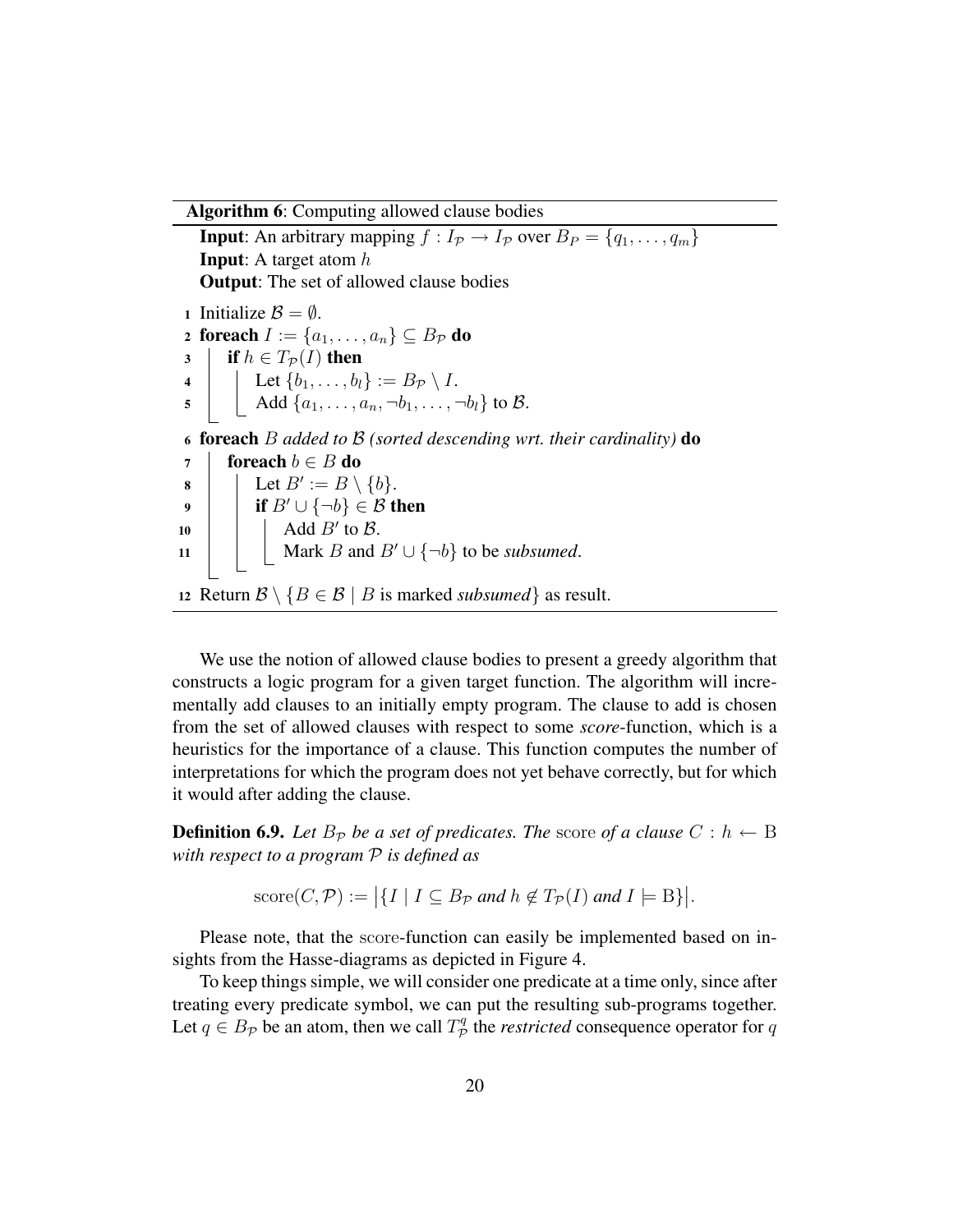Algorithm 7: Greedy Extraction Algorithm

**Input:** An arbitrary mapping  $f: I_p \to I_p$  over  $B_p = \{q_1, \ldots, q_m\}$ **Output:** A logic program  $Q$  with  $T_Q = f$ . 1 Initialize  $\mathcal{Q} = \emptyset$ . 2 **foreach** *predicate*  $q_i \in B_{\mathcal{P}}$  **do** 3 Construct the set  $S_i$  of allowed clause bodies for  $q_i$ . 4 Let  $C := \{q_i \leftarrow B \mid B \in S_i\}.$ 5 | Initialize:  $Q_i = \emptyset$ . <sup>6</sup> repeat 7 | Let  $s := max_{C \in \mathcal{C}} (\text{score}(C, Q_i)).$ 8 Eet  $\mathcal{C}' := \{C \mid C \in \mathcal{C} \text{ and } \operatorname{score}(C, Q_i) = s\}.$ Add C to  $\mathcal{Q}_i$ , with C being one of the smallest clauses in C'. until  $T_{\mathcal{Q}_i} = T_{\mathcal{P}}^{q_i}$ 10 **a until**  $T_{\mathcal{Q}_i} = T_{\mathcal{P}}^{q_i}$  (s = 0) 11  $\vert$  Add  $\mathcal{Q}_i$  to  $\mathcal{Q}$ . <sup>12</sup> Return Q as result

and set  $T^q_{\mathcal{P}}$  $\mathcal{P}_\mathcal{P}^q(I) = \{q\}$  if  $q \in T_\mathcal{P}(I)$ , and  $T_\mathcal{P}^q$  $P_{\mathcal{P}}^q(I) = \emptyset$  otherwise. Algorithm 7 gives the details of the resulting procedure and is illustrated in Example 6.10.

**Example 6.10.** Let  $T_P$  be given as follows:

$$
T_{\mathcal{P}} = \left\{ \begin{array}{ccc} \emptyset \mapsto \{p\} & \{r\} \mapsto \emptyset & \{q,r\} \mapsto \emptyset & \{p,q,s\} \mapsto \emptyset \\ \{p\} \mapsto \emptyset & \{p,q\} \mapsto \{p\} & \{q,s\} \mapsto \{p\} & \{p,r,s\} \mapsto \{p\} \\ \{q\} \mapsto \{p\} & \{p,r\} \mapsto \{p\} & \{r,s\} \mapsto \emptyset & \{q,r,s\} \mapsto \{p\} \\ \{r\} \mapsto \emptyset & \{p,s\} \mapsto \{p\} & \{p,q,r\} \mapsto \{p\} & \{p,q,r,s\} \mapsto \{p\} \end{array} \right\}
$$

*Obviously, we can concentrate on the predicate* p*, since there are no other predicates occurring as a consequence. The resulting set of allowed clause bodies is*

$$
S = \{ (p, r); (\neg p, \neg r, \neg s); (q, \neg p, \neg r); (q, \neg r, \neg s); (p, q, \neg s); (p, s, \neg q); (q, s, \neg p); (q, r, s) \}
$$

*Tables 2 and 3 show two example runs of Algorithm 7. In each step the score for the allowed clauses which are not yet in the program, is indicated. (The score of the clause which is added to the constructed program* Q *is given in boldface.)* E.g., the score for  $p, q, \neg s$  *in the first step of the first run is 2, because*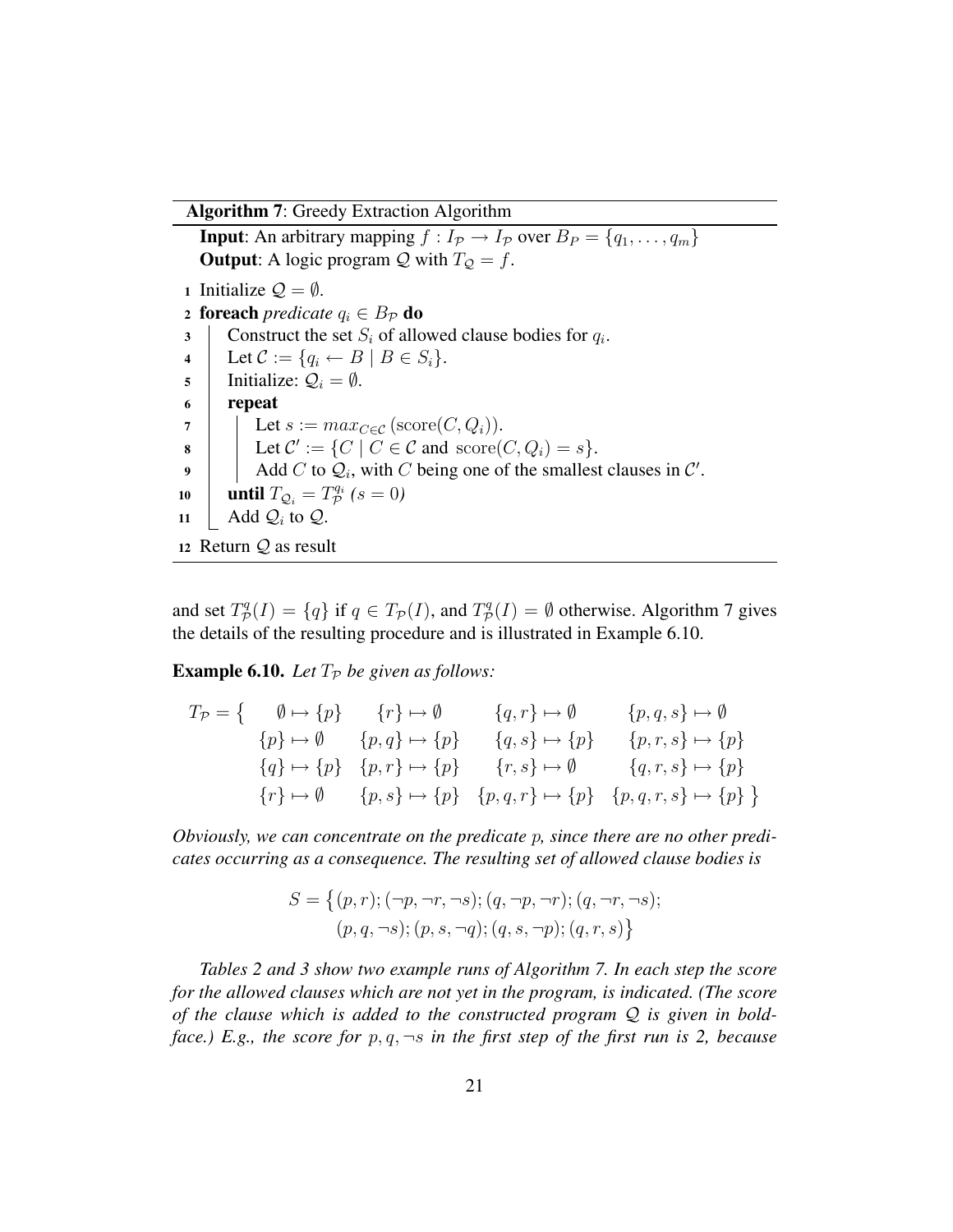| clause body              | 1.2.3.4.5.6.             |                                        |
|--------------------------|--------------------------|----------------------------------------|
| p, r                     |                          | $\mathcal{P}_1 = \{p \leftarrow p, r;$ |
| $\neg p, \neg r, \neg s$ | $2 \; 2 \;  1 $          |                                        |
| $q, \neg p, \neg r$      | $2\vert 2 \vert$         | $p \leftarrow q, \neg p, \neg r;$      |
| $q, \neg r, \neg s$      | $2\; 2\; 1\; 1$          | $p \leftarrow \neg p, \neg r, \neg s;$ |
| $p, q, \neg s$           | 2 1 1 1 0 0              | $p \leftarrow q, \neg r, \neg s;$      |
| $p, s, \neg q$           | $2 \; 1 \; 1 \; 1 \; 11$ | $p \leftarrow p, s, \neg q;$           |
| $q, s, \neg p$           | $2$ 2 1 1 1 1            |                                        |
| q, r, s                  | 2 1 1 1 1 1              | $p \leftarrow q, s, \neg p$            |

Table 2: Example run 1 and the resulting program.

| clause body              | 1.2.3.4.5.               |                                        |
|--------------------------|--------------------------|----------------------------------------|
| p, r                     | 4                        |                                        |
| $\neg p, \neg r, \neg s$ | 2 2                      | $\mathcal{P}_2 = \{p \leftarrow p, r;$ |
| $q, \neg p, \neg r$      | 2 2 1 0 0                | $p \leftarrow \neg p, \neg r, \neg s;$ |
| $q, \neg r, \neg s$      | $2 \t2 \t1 \t1$          | $p \leftarrow q, s, \neg p;$           |
| $p, q, \neg s$           | 2 1 1 1 0                |                                        |
| $p, s, \neg q$           | $2 \; 1 \; 1 \; 1 \; 11$ | $p \leftarrow q, \neg r, \neg s;$      |
| $q, s, \neg p$           | $2 \ 2 \ 2$              | $p \leftarrow p, s, \neg q$            |
| q, r, s                  |                          |                                        |

Table 3: Example run 2 and the resulting program.

 $p \in T_{\mathcal{P}}(\lbrace p, q \rbrace)$  and  $p \in T_{\mathcal{P}}(\lbrace p, q, r \rbrace)$ *. It goes down to 1 in the second step, because we added*  $p \leftarrow p, r \text{ to } Q$  *and only*  $p \in T_Q(\{p,q,r\})$  *is left. This means that we would only gain one additional interpretation by adding*  $p \leftarrow p, q, \neg s$  *as second clause.*

For Example 6.10 there are two different possible runs of the algorithm, which return programs of different size for the same operator. The first run produces a program with six clauses and 17 literals. The second run produces a program with five clauses and 14 literals. This shows that the algorithm does not always return a minimal program, which was expected since the algorithm is greedy, i.e. it chooses the clause with respect to some heuristics and without forecasting the effects of this decision. We also see that the algorithm is not deterministic, because there may be several clauses with the highest score and the lowest number of literals (e.g. in step 3 of run 1).

While it is clear that the score function is a meaningful heuristics, it is difficult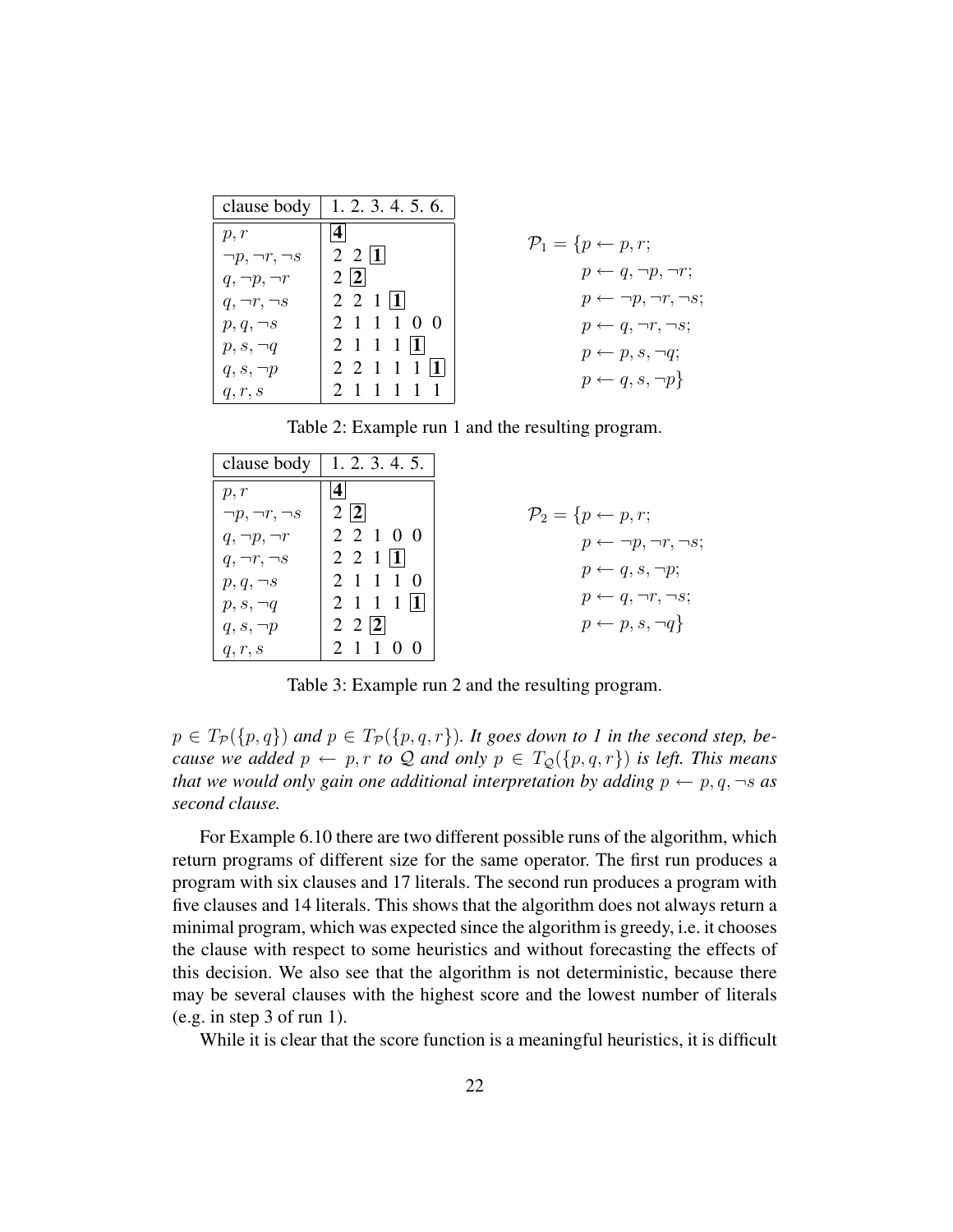|                |        |       | valid bodies      |                | allowed bodies  |
|----------------|--------|-------|-------------------|----------------|-----------------|
| $\it{n}$       | $3^n$  | max   | avg / red         | max            | avg / red       |
| $\overline{2}$ | 9      | 9     | 3.0/36%           | $\overline{2}$ | $1,3/15\%$      |
| 3              | 27     | 27    | 7.3/27%           | 6              | 9%<br>2,5/      |
| 4              | 81     | 51    | $17.1/21\%$       | 13             | $6\%$<br>5,2/   |
| 5              | 243    | 119   | 40.6 / 17%        | 20             | 11,1/<br>$5\%$  |
| 6              | 729    | 187   | $96.5/13\%$       | 41             | 24,0/<br>3%     |
| 7              | 2,187  | 409   | 219.9 / 10%       | 73             | 52,8/<br>$2\%$  |
| 8              | 6,561  | 800   | 501.7/<br>8%      | 158            | 117,5/<br>$2\%$ |
| 9              | 19,683 | 1,548 | 1,136.9/<br>$6\%$ | 329            | 261,8/<br>$1\%$ |
| 10             | 59,049 | 3,259 | 2,570.4/<br>$4\%$ | 688            | 583,8/<br>$1\%$ |

Table 4: Evaluation of clause pruning.

to judge the performance of the pruning method, i.e. the computation of allowed clauses. To evaluate the pruning we ran several tests, the results of which are shown in Table 4. The left-most column shows the number of predicates, which were used for the test. For this number of predicates we randomly generated  $T_p^q$ P operators for a fixed predicate  $q$  and computed the set of allowed clauses for this operator. We are, of course, interested in the number of allowed clauses we get, because this gives us an idea how good the pruning method works. To get a good approximation we generated 1000 operators for each fixed number of predicates. The second column in Table 4 shows the number of all clause bodies, which exist using *n* predicates (this is  $3<sup>n</sup>$ ). The third column shows the maximum number of valid clause bodies over all 1000 samples, followed by the average number and the corresponding reduction ratio wrt. the total number of clause bodies. Finally, the same numbers are given for allowed clause bodies.

A look at the table reveals that the number of existing clause bodies grows by a factor of 3 if a predicate is added, whereas the maximum and average in the samples grow approximately by a factor of 2. As a consequence the percentage of allowed clauses will decrease with an increasing number of predicates, i.e. only a smaller fraction of clauses survive the pruning process. In general a good reduction is achieved, which in the next section will allow us to define an *Intelligent Program Search Algorithm*. It is important to notice that the algorithm will probably perform even better in real world tasks, because there the  $T<sub>P</sub>$  operator usually follows certain patterns, which tends to lead to shorter rules. A consequence is that the number of allowed clauses is likely to be lower than the average in column 4.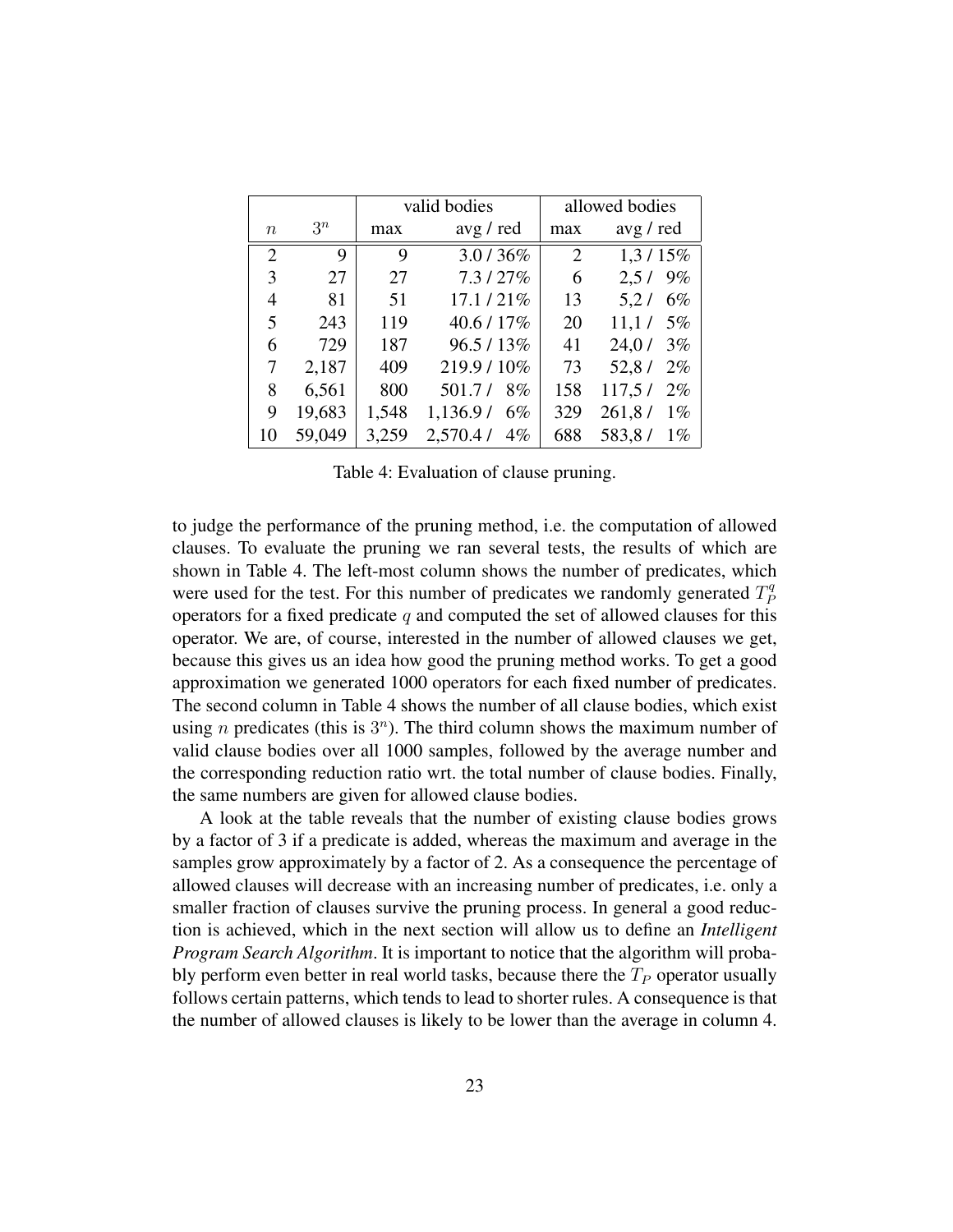Also note that the number of allowed clauses is an upper bound for the size of the output program, which is returned by the greedy algorithm.

### 7 Extracting Minimal Normal Programs

The discussed approaches for extracting normal programs cannot guarantee minimality of the extracted program. This raises the following question: *Is there always a unique minimal (i.e. least) program for any given target function?* The answer is negative, as the following proposition shows.

Proposition 7.1. *There can be more than one minimal propositional logic program with a given immediate consequence operator.*

*Proof.* For the programs  $P_1$  and  $P_2$  below (corresponding to the operator in example 6.1), there is no smaller program, i.e. a program with less literals, and the same immediate consequence operator.

$$
\mathcal{P}_1 = \{p \leftarrow \neg p, \neg r; \qquad \qquad \mathcal{P}_2 = \{p \leftarrow \neg p, \neg r; \\ p \leftarrow p, r; \qquad \qquad p \leftarrow p, r; \\ p \leftarrow \neg p, q\} \qquad \qquad p \leftarrow q, r\}
$$

To prove this we have to show that there is no smaller program having the operator  $T_P := T_{P_1} = T_{P_2}$ . In Example 6.1 we have computed the set S of allowed clause bodies for the predicate  $p$  (Obviously, a minimal program with this operator consists of clauses with head p only):  $S = \{p, r; q, r; q, \neg p; \neg p, \neg r\}$ . In particular there is no clause body with one or three literals. This means for a program to be smaller than  $P_1$  or  $P_2$ , which have the size of nine literals, it must have one or two clauses where each clause has exactly three literals (exactly two literals in the body). Furthermore, a program must contain the clause  $p \leftarrow \neg p, \neg r$ , because it is the only one for which we get  $T_P(\emptyset) = \{p\}$ . We also need the clause  $p \leftarrow p, r$ , because it is the only one which gives us  $T_P({p, r}) = {p}$ . But for the program  $Q = \{p \leftarrow \neg p, \neg r; p \leftarrow p, r\}$  we have  $p \notin T_Q(\{q, r\})$ . This means that there is no program with two or less clauses with operator  $T_P$ . This completes the proof.  $\Box$ 

Proposition 7.1 shows that an analogy to Corollary 4.4 does not hold for normal programs. This means that at best we can hope to extract *minimal* normal programs from neural networks, but in general not a *least* program. The complexity of this task is yet unknown, as is an optimal extraction algorithm. However,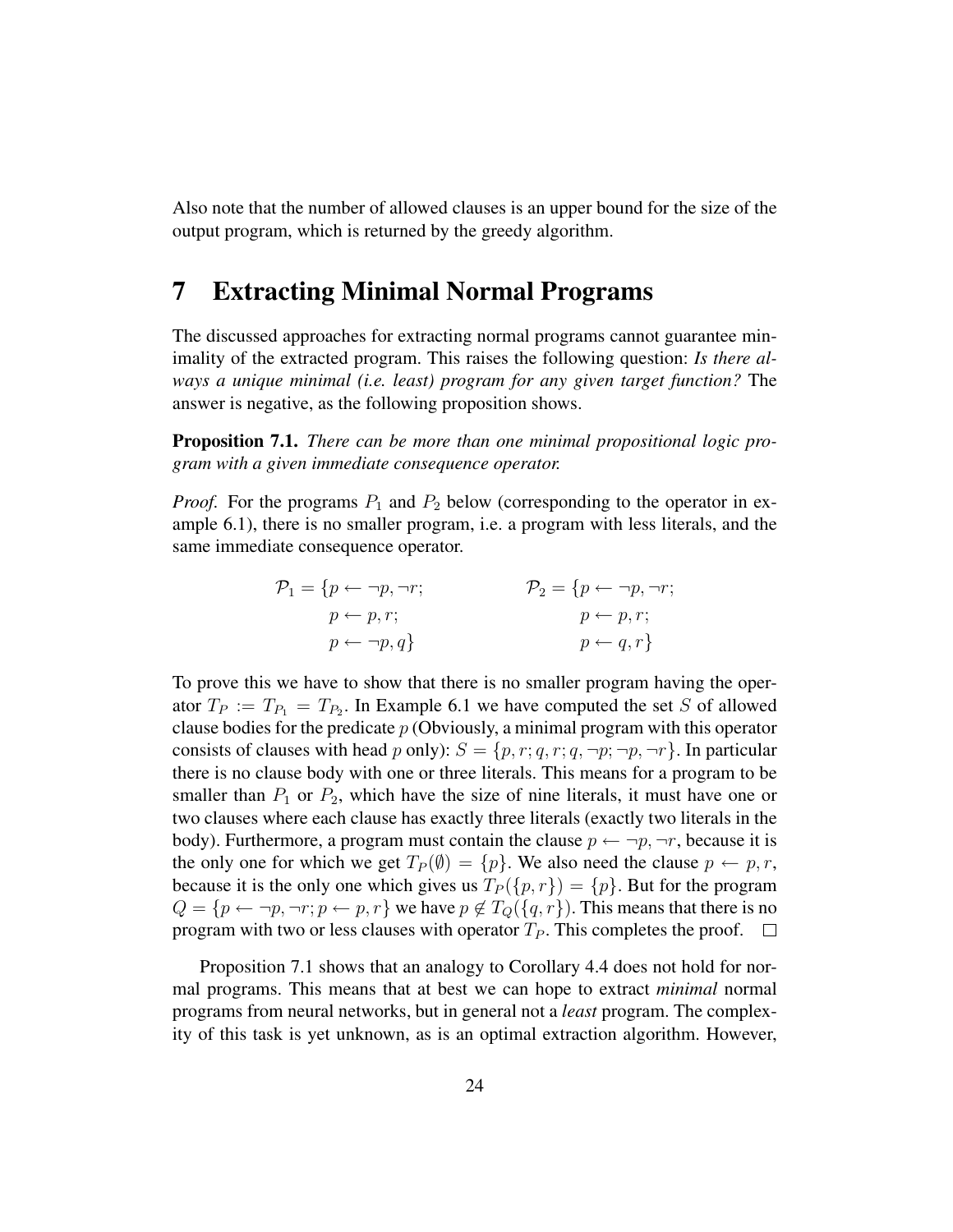Algorithm 8: Intelligent Program Search

**Input:** An arbitrary mapping  $f : I_p \to I_p$  over  $B_P = \{q_1, \ldots, q_m\}$ **Output:** A logic program  $Q$  with  $T_Q = f$ . 1 Initialize  $\mathcal{Q} = \emptyset$ . 2 **foreach** *predicate*  $q_i \in B_{\mathcal{P}}$  **do** 3 Construct the set  $S_i$  of allowed clause bodies for  $q_i$ . 4 | Initialize:  $n_i = 0$ <sup>5</sup> repeat 6 **if there is no allowed program**  $Q_i$  with  $T^{q_i}_{\mathcal{P}} = T_{Q_i}$  and size  $n_i$  then  $7$  | | Increment  $n_i$ 8 **until** *until an allowed program*  $Q_i$  *was found* 9 Add  $\mathcal{Q}_i$  to  $\mathcal{Q}$ . <sup>10</sup> Return Q as result

we can modify Algorithm 7 in order to obtain minimal programs. We do this by performing a full program search instead of using a heuristics, i.e. the score function, to add clauses to subprograms. The resulting Algorithm 8 is more intelligent than a naive full program search algorithm in that it constructs subprograms for each predicate separately and makes use of the pruning method introduced for the greedy algorithm.

### 8 Experimental Evaluation

Even though we focused on a theoretical investigation, we would like to present some experimental results. All algorithms described above were implemented in Java 1.5 and applied to some (benchmark) problems. First we will present a very small example in detail. Afterwards, solutions for three problems from the *UCI Machine Learning Repository* [12] are presented. These are the *Monks Problem 1 and 2* and the *Shuttle Landing Control* problem.

We trained a neural network with data about *Nessie* from Loch Ness. The learned input-output mapping is given in Table 5. We used the following abbreviations: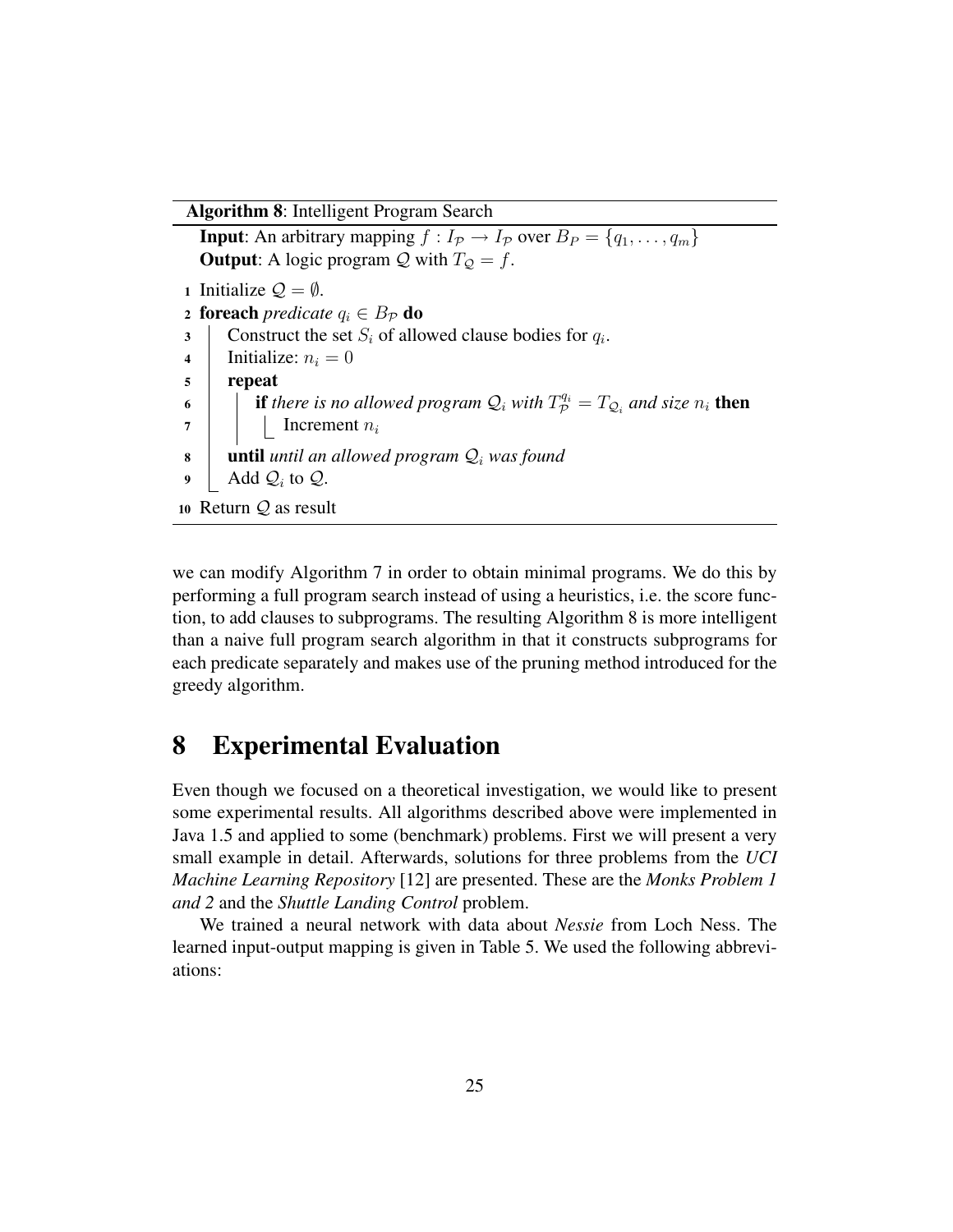|       |           | input     |              |                          |           |                | output |         |       |   |           | input |              |                      |       |                | output |                      |          |
|-------|-----------|-----------|--------------|--------------------------|-----------|----------------|--------|---------|-------|---|-----------|-------|--------------|----------------------|-------|----------------|--------|----------------------|----------|
| a     | d         | f         | $\mathbf{1}$ | t                        | a         | d              | f      | 1       | t     | a | d         | f     | $\mathbf{1}$ | t                    | a     | d              | f      | $\mathbf{1}$         | t        |
| $\pm$ | $\ddot{}$ | $^{+}$    | $+$          | $+$                      |           | $\overline{+}$ |        | $\ddag$ | $+$   |   | $\ddot{}$ | $+$   | $+$          | $+$                  |       | $^{+}$         |        | $\pm$                | $+$      |
| $\pm$ | $+$       | $\pm$     | $\pm$        | -                        |           | $\pm$          |        | $\pm$   | $\pm$ |   | $\pm$     | $\pm$ | $\pm$        |                      |       | $\,{}^+$       |        | ┿                    | $\pm$    |
| $+$   | $+$       | ╅         |              | $\ddot{}$                |           | $\overline{+}$ |        | $\pm$   | $\pm$ |   | $\pm$     | $\pm$ |              | $\textcolor{red}{+}$ |       |                |        | ┿                    | $+$      |
| $\pm$ | $+$       | ╅         |              |                          |           | ┿              |        | $\pm$   | $\pm$ |   | $\pm$     | $+$   |              |                      |       |                |        | ┿                    | $\div$   |
| $+$   | $+$       |           | $\ddag$      | $+$                      | $\pm$     | $\ddot{}$      |        |         | $\pm$ |   | $\pm$     |       | $\div$       | $\pm$                | $\pm$ | $^{+}$         |        |                      | $\pm$    |
| $+$   | $+$       |           | ┿            | -                        | $\pm$     | ┿              |        |         | $\pm$ |   | $\pm$     |       | ┿            | -                    | $\pm$ | $\,{}^+$       |        |                      | $\pm$    |
| $\pm$ | $+$       |           |              | $\pm$                    | $\pm$     | $\div$         |        |         | $\pm$ |   | $\ddag$   |       |              | $\ddot{}$            | $\pm$ |                |        |                      | $\bm{+}$ |
| $+$   | $+$       |           |              | -                        | $\pm$     | $\pm$          |        |         | $\pm$ |   | $\pm$     |       |              |                      | $\pm$ |                |        |                      | $\pm$    |
| $\pm$ |           | $\ddot{}$ | $\pm$        | $\pm$                    | -         | ╊              |        | $\pm$   |       |   |           | $\pm$ | $\ddot{}$    | $\pm$                |       | $\,{}^+$       |        | ╇                    |          |
| $\pm$ |           | $\ddag$   | $\pm$        | -                        |           | $\div$         |        | ╈       |       |   |           | $\pm$ | $\pm$        |                      |       | $\overline{+}$ |        | ┿                    |          |
| $\pm$ |           | ╊         |              | $\pm$                    | -         | $\ddot{}$      |        | $\pm$   |       |   |           | $\pm$ |              | ┿                    |       |                |        | $\ddot{}$            |          |
| $\pm$ |           |           |              |                          |           | $\div$         |        | $\pm$   |       |   |           | ╈     |              |                      |       |                |        | $\textcolor{red}{+}$ |          |
| $\pm$ |           |           | $\ddag$      | $\pm$                    | $\ddot{}$ | $\ddot{}$      |        |         |       |   |           |       | $\ddot{}$    | $\pm$                | $+$   | $^{+}$         |        |                      |          |
| $+$   |           |           | ┿            | $\overline{\phantom{a}}$ | $\pm$     | $\pm$          |        |         |       |   |           |       | $\div$       | -                    | $\pm$ | $^{+}$         |        |                      |          |
| $+$   |           |           |              | $\pm$                    | $\pm$     | ╋              |        |         |       |   |           |       |              | $\div$               | $\pm$ |                |        |                      |          |
| $\pm$ |           |           |              |                          | ┿         |                |        |         |       |   |           |       |              |                      | $\pm$ |                |        |                      |          |

Table 5: Input-output mapping for the fairy-tale example.

- *f nessie is a fairy tale creature*,
- *i nessie is immortal*,
- *a nessie is an animal*,
- *d nessie is a dragon* and
- *t nessie is a tourist attraction*.

One, obvious implication in that data, which will hopefully be reflected in the resulting program, is  $t \leftarrow d$ , because we find a "+" for the output-t, whenever there is a "+" for the input-d.

Applying Algorithm 3, we obtain a program consisting of 72 clauses, namely one for each "+" on the output side, where the body represents the corresponding input. The partial result for the head d, is shown in Figure 5. After applying the  $\alpha$ reduction (Algorithm 5), we obtain the program shown in Figure 6. This program was actually the program we used to generate samples to train the neural network. Algorithm 6 returned 5 allowed clause bodies. The Greedy algorithm as well as the intelligent program search returned the same final program. In Table 7 the number of clause bodies is given and Table 8 shows the running times of the different algorithms.

Next, we studied the Monks problems [36]. These are classification problems, where monks must be classified according to six attributes. Those attributes are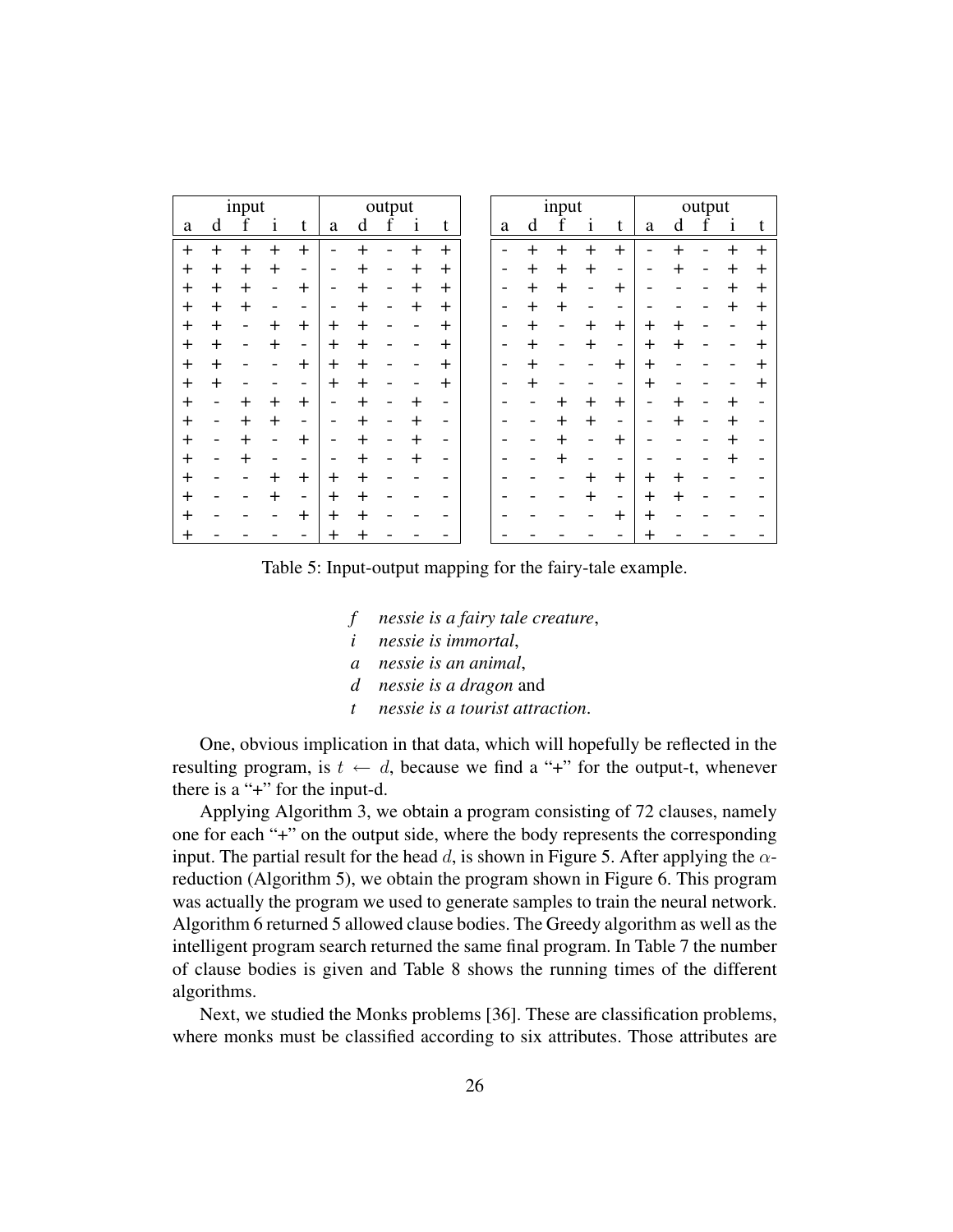$$
\begin{array}{llllllll} d \leftarrow a,d,f,i,t, & d \leftarrow a,d,f,i,\neg t. & d \leftarrow a,d,f,\neg i,t. \\ d \leftarrow a,d,f,\neg i,\neg t. & d \leftarrow a,d,\neg f,i,t, & d \leftarrow a,d,\neg f,i,\neg t. \\ d \leftarrow a,d,\neg f,\neg i,t. & d \leftarrow a,d,\neg f,\neg i,\neg t. & d \leftarrow a,\neg d,f,i,t. \\ d \leftarrow a,\neg d,f,i,\neg t. & d \leftarrow a,\neg d,f,\neg i,\neg t. & d \leftarrow a,\neg d,f,\neg i,\neg t. \\ d \leftarrow a,\neg d,\neg f,i,t. & d \leftarrow a,\neg d,\neg f,i,\neg t. & d \leftarrow a,\neg d,\neg f,\neg i,t. \\ d \leftarrow a,\neg d,\neg f,i,t. & d \leftarrow a,\neg d,\neg f,i,\neg t. & d \leftarrow a,\neg d,\neg f,\neg i,t. \\ d \leftarrow \neg a,d,\neg f,i,t. & d \leftarrow \neg a,d,f,i,t, & d \leftarrow \neg a,d,f,i,t. \\ d \leftarrow \neg a,\neg d,f,i,t. & d \leftarrow \neg a,\neg d,\neg f,i,t. & d \leftarrow \neg a,\neg d,\neg f,i,t. \\ d \leftarrow \neg a,\neg d,f,i,\neg t. & d \leftarrow \neg a,\neg d,\neg f,i,t. & d \leftarrow \neg a,\neg d,\neg f,i,\neg t. \end{array}
$$

Figure 5: Partial result (definition of  $d$ ) of Algorithm 3, if applied to the mapping shown in Table 5.

|                         | $i \leftarrow f$ . // if nessie is a fairy tale creature then she is immortal |
|-------------------------|-------------------------------------------------------------------------------|
| $a \leftarrow \neg f$ . | $\mathcal{N}$ if nessie is not a fairy tale creature then she is an animal    |
| $d \leftarrow a$ .      | $\mathcal{N}$ if nessie is an animal then she is a dragon                     |
| $d \leftarrow i$ .      | $\frac{1}{\pi}$ if nessie is immortal then she is a dragon                    |
| $t \leftarrow d$ .      | $\mathcal{N}$ if nessie is a dragon then she is a tourist attraction          |

Figure 6: The  $\alpha$ -reduced (Algorithm 5) version of the result of Algorithm 3, if applied to the mapping shown in Table 5.

represented using one or two propositional variables each, as shown in Table 6.

For each of the Monks Problems, a set of attribute-class pairs is given, similar to Table 5, but with only one output called *class*. In problem 1, we find  $class = 1$ whenever the value of attribute a and b coincide, or if  $e = 1$ . The set of 432 samples can easily be represented as a propositional logic program using the encoding shown in Table 6 and adding a corresponding clause for each item with  $class = 1$ . Applying Algorithm 5, we obtain the program shown in Figure 7. As before, the outputs of the Greedy algorithm coincides with that result.

For the second Monks Problem, we find  $class = 1$  whenever exactly two attributes have the value 1. The resulting program for the Monks Problem 2 is partly shown in Figure 8. Unfortunately, and mainly due to our encoding, the result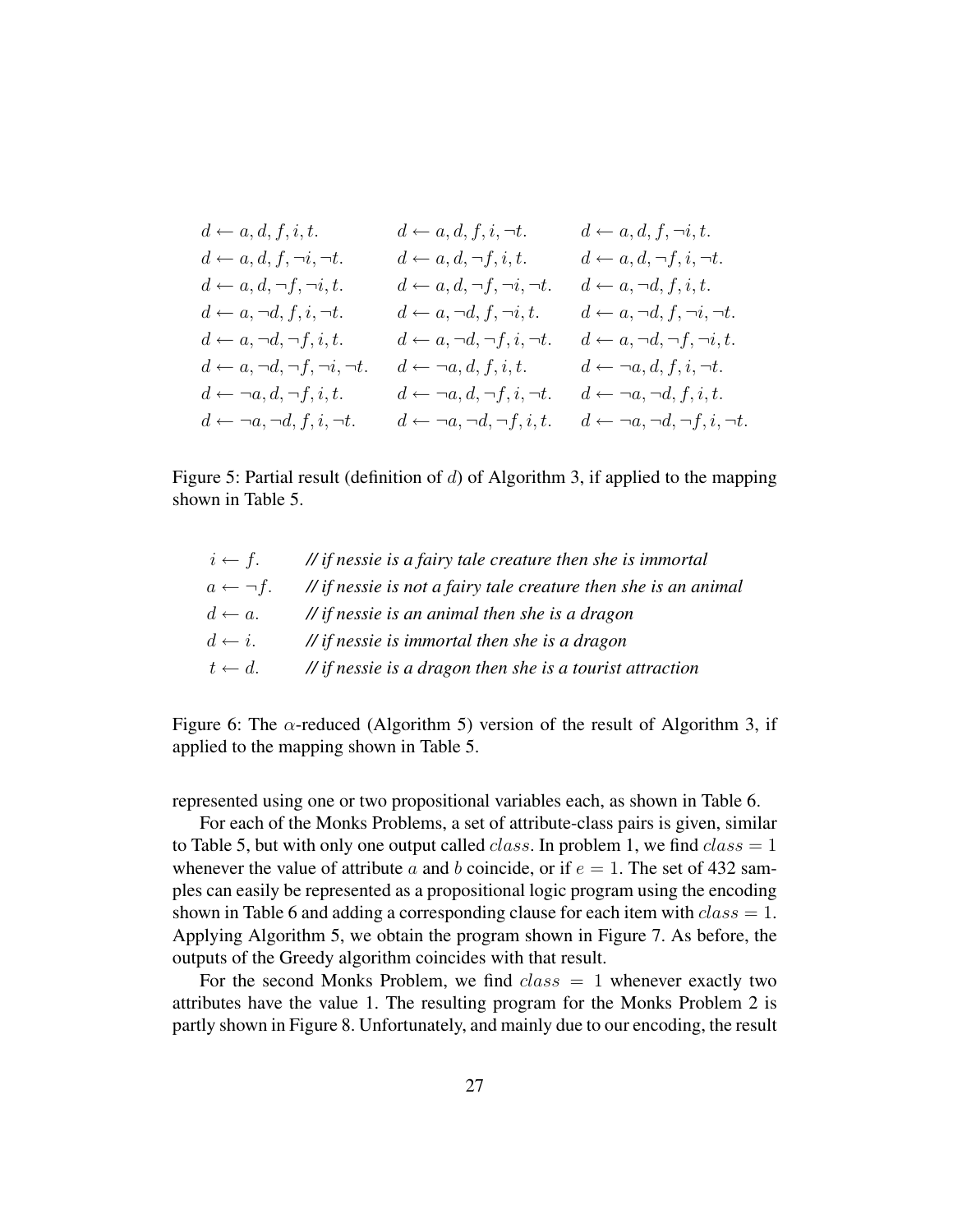|               |                 | Propositional encoding of the different values |                                                     |                |                                                                         |  |  |  |
|---------------|-----------------|------------------------------------------------|-----------------------------------------------------|----------------|-------------------------------------------------------------------------|--|--|--|
| Att.          | Values          |                                                |                                                     |                |                                                                         |  |  |  |
|               | $a = \{1,2,3\}$ |                                                | ${a_1, a_2} \quad {a_1, \neg a_2} \quad {\neg a_1}$ |                |                                                                         |  |  |  |
| b             | $\{1,2,3\}$     |                                                | $\{b_1, b_2\}$ $\{b_1, \neg b_2\}$                  | $\{\neg b_1\}$ |                                                                         |  |  |  |
| $\mathcal{C}$ | $\{1,2\}$       |                                                | ${c_1}$ ${\neg c_1}$                                |                |                                                                         |  |  |  |
|               | $d \{1,2,3\}$   |                                                | $\{d_1, d_2\}$ $\{d_1, \neg d_2\}$ $\{\neg d_1\}$   |                |                                                                         |  |  |  |
| $\epsilon$    | $\{1,2,3,4\}$   |                                                |                                                     |                | ${e_1, e_2}$ ${e_1, \neg e_2}$ ${\neg e_1, e_2}$ ${\neg e_1, \neg e_2}$ |  |  |  |
|               | $\{1,2\}$       | $\{f_1\}$                                      | $\{\neg f_1\}$                                      |                |                                                                         |  |  |  |

Table 6: A propositional encoding of attribute-values for the Monks Problem.

| $monk_1 \leftarrow a_1, a_2, b_1, b_2.$           | // $month_1$ if $a = 1$ and $b = 1$ |
|---------------------------------------------------|-------------------------------------|
| $monk_1 \leftarrow a_1, b_1, \neg a_2, \neg b_2.$ | // $month_1$ if $a = 2$ and $b = 2$ |
| $monk_1 \leftarrow \neg a_1, \neg b_1.$           | // $month_1$ if $a = 3$ and $b = 3$ |
| $monk_1 \leftarrow e_1, e_2.$                     | // $mank_1$ if $e=1$                |

Figure 7: The resulting program for the Monks Problem 1.

consists of 104 clauses, because we can not use an explicit negation. Therefore, the program search does not terminate, as  $2^{104}$  clauses would have to be tested.

As a last experiment, we used the Shuttle Landing Control data set from the UCI repository. Using 6 attributes, it must be decided, whether to use manual or automatic control for the landing procedure of some shuttle. As for the Monks Problems, we encoded the attributes using propositional variables and the full dataset as initial program. The alpha reduced version of this program contains 33 literals, which can be further reduced to 21 literals using the allowed clauses.

Table 7 shows the total number of clauses, the number of valid and the number of allowed clauses for each of the four experiments, together with the corresponding ratios. Furthermore, we found that computing the allowed clause bodies actually solved our problems. This is not necessarily the case as indicated by Example 6.10, i.e., there might be redundant allowed clauses for a given operator. Table 8 shows the different running times of the algorithms for all four experiments. Most of the time was needed to compute the allowed clause bodies, which is not surprising as this basically solved the problem.

This experiments are not meant to be exhaustive, but to show that the algo-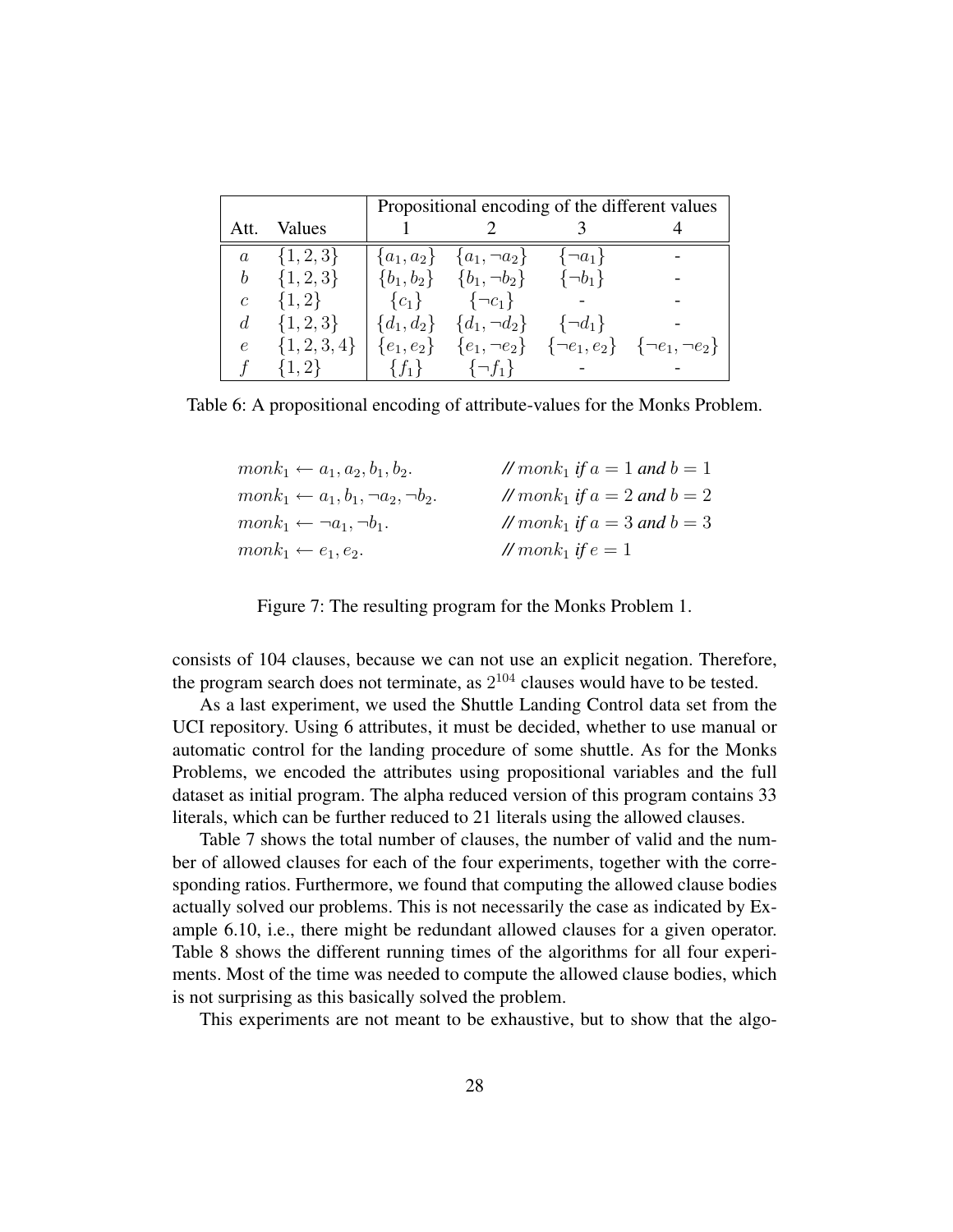$$
monk_2 \leftarrow a_1, a_2, b_1, b_2, \neg c_1, \neg d_1, \neg e_1, \neg f_1.
$$
  
\n
$$
monk_2 \leftarrow a_1, a_2, b_1, b_2, \neg c_1, \neg d_1, \neg e_2, \neg f_1.
$$
  
\n
$$
monk_2 \leftarrow a_1, a_2, b_1, b_2, \neg c_1, \neg d_2, \neg e_1, \neg f_1.
$$
  
\n
$$
monk_2 \leftarrow \underbrace{a_1, a_2}_{a=1}, \underbrace{b_1, b_2}_{b=1}, \neg c_1, \neg d_2, \neg e_2, \neg f_1.
$$

Figure 8: Part of the resulting program for the Monks Problem 2. The four clauses represent the fact that  $a = b = 1$  and none of the other attributes has value 1.

| Clause-type | Nessie $(\%)$ | Monk1 $(\%)$ | Monk2 $(\%)$ | Shuttle $(\%)$ |
|-------------|---------------|--------------|--------------|----------------|
| Possible    | 1,215(100)    | 59,049 (100) | 59,049 (100) | 6,561(100)     |
| Valid       | 243(20)       | 13,689 (23)  | 1,775(3)     | 1,363(20)      |
| Allowed     | 5(0.4)        | 4(0.007)     | 104(0.2)     | 5(0.08)        |

Table 7: Number of clauses occurring in the experiments.

rithms presented here actually work. We showed, how to obtain a reduced logic program from a given input-output mapping. This was done by first converting the mapping into a "complete" logic program which was reduced afterwards. In one aspect the experiments exceeded our expectations. Namely in the effectiveness of the definition of allowed clauses. Even though the pruning results presented in Table 4 indicated a good average performance, the effect on the "real-world" problems was even bigger. For the Nessie-problem, only 0.4% of all clauses are actually allowed (Monk1: 0.007%, Monk2: 0.2%, Shuttle: 0.08%). In our examples, the problems were already solved by computing the allowed clauses. Using Algorithm 6 we have an efficient way to compute these allowed clauses without evaluating the complete  $T_p$  operator for each clause body to analyse.

Overall, all algorithms solve the problems in reasonable time and in most cases were able to extract a minimal program (the exception is  $\alpha$ -reduction on the Shuttle Landing Control example). Again, we want to stress that we consider our results to be of fundamental nature, which means that applying the ideas to very large problems is likely to require approximations, e.g. by dropping the correctness guarantee.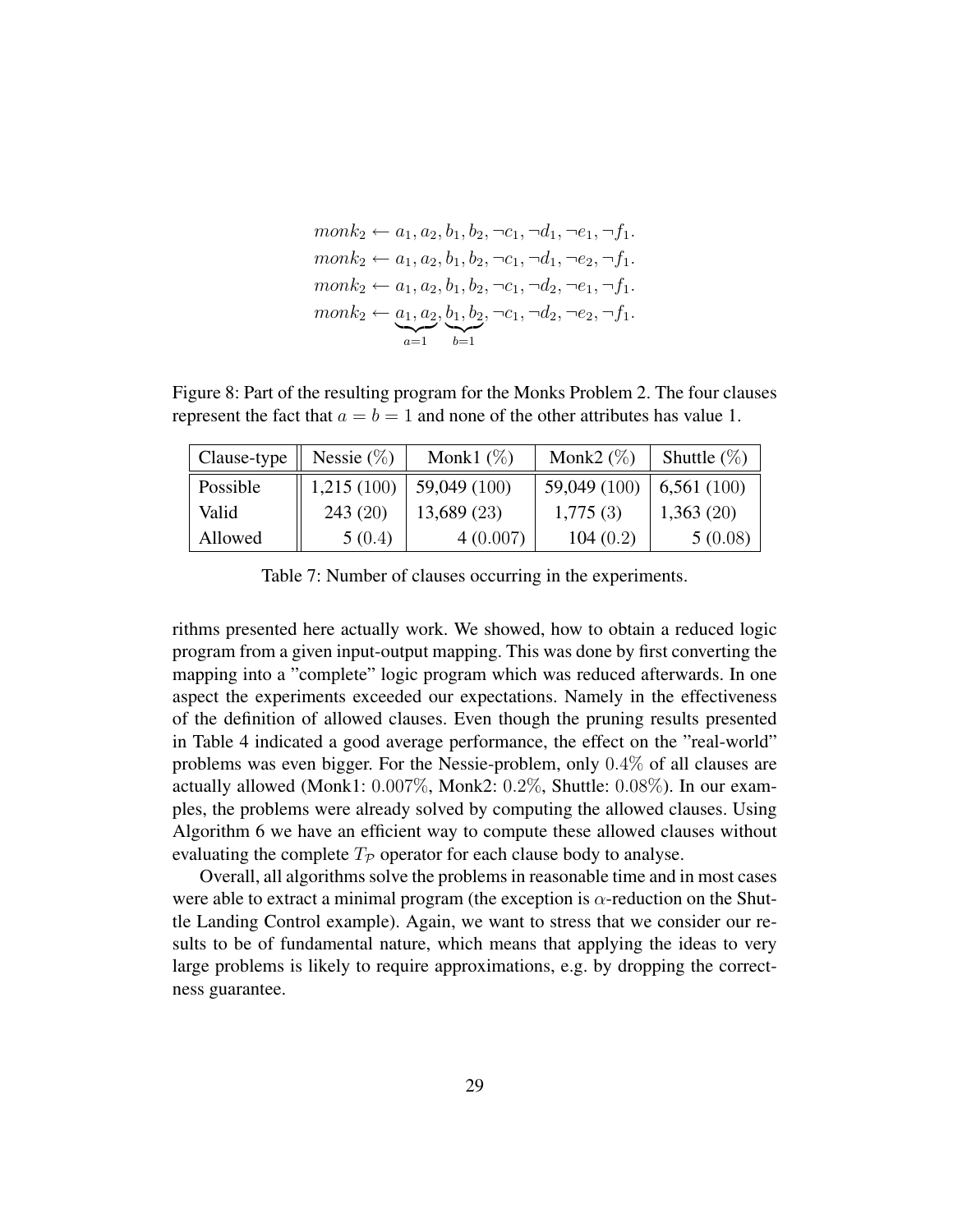|                                     | Nessie | Monk1 | Monk2 | Shuttle |
|-------------------------------------|--------|-------|-------|---------|
| $\alpha$ -reduction (Alg. 5)        | 25     | 2,040 | 900   | 360     |
| Allowed Clauses (Alg. 6)            | 100    | 5,250 | 4,450 | 440     |
| Greedy (Alg. 7)                     | 4      | 56    | 700   | 10      |
| Intelligent Program Search (Alg. 8) |        | ⇁     | റ     |         |

Table 8: Running times (average over 5 runs) in ms of the different algorithms. We used a preliminary implementation in Java 1.5 on a 1.66 GHz PC with 512MB RAM. The program search for Monk2 did not terminate, as  $2^{104}$  different clauses need to be tested. The times for Greedy and Intelligent Program Search are without the time needed for generating the allowed clause bodies.

### 9 Related Work

This work should be understood as part of broader investigations concerning the realization of the neural-symbolic learning cycle depicted in Figure 1. Work on different aspects of this cycle is historically done from a logic programming perspective.

This line of investigation was spawned in [25] by showing that every logic program can be implemented using a 3-layer network of binary threshold units, and that 2-layer networks do not suffice. It was also shown that under some syntactic restrictions on the programs, their semantics could be recovered by recurrently connecting the output- and the input layer of the network and propagating activation exhaustively through the resulting recurrent network. The key idea to [25] was to represent logic programs by means of their associated semantic operators instead of encoding the program directly, i.e. the functional input-output behavior of a semantic operator  $T_P$  associated with a given program P is encoded by means of a feedforward neural network  $N_P$  which, when presented an encoding of some I to its input nodes, produces  $T_P(I)$  at its output nodes. This representation paradigm also underlies our work in this paper. Output nodes can also be connected recurrently back to the input nodes, resulting in a connectionist computation of iterates of I under  $T_P$ , as used e.g. in the computation of the semantics or meaning of  $P$  [31]. The relevance of this rather close relation to [25] lies in the idea of combining learning and reasoning within connectionist systems: While our work here focusses on understanding the knowledge implicit in a trained network, [25] is about reasoning *within the same representation paradigm*. As such, our investigations serve the long-term vision of realising autonomous systems which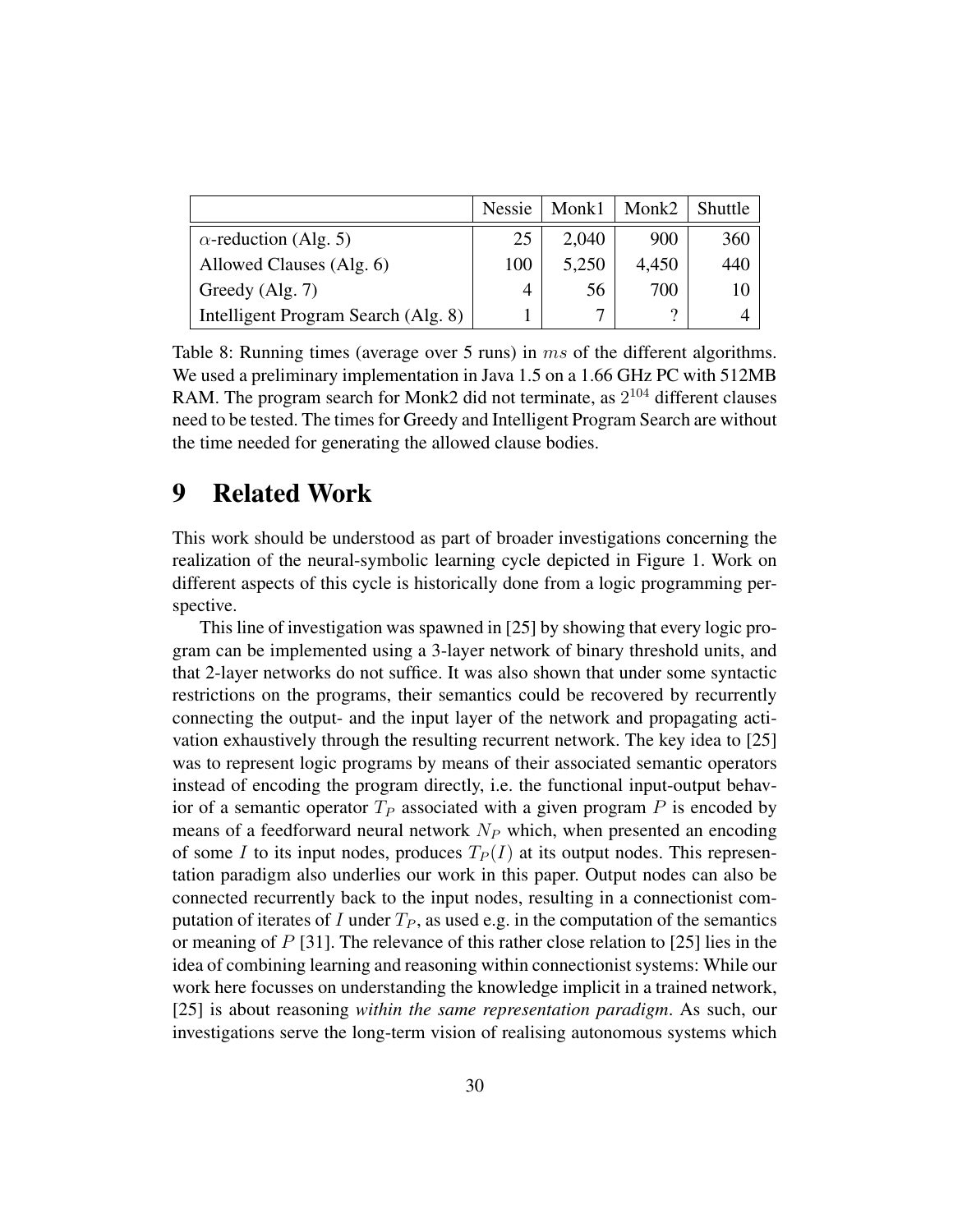can learn and reason while acting in changing environments.

This idea for the representation of logic programs spawned several investigations in different directions. As [25] employed binary threshold units as activation functions of the network nodes, the results were lifted to sigmoidal and hence differentiable activation functions in [21, 17]. This way, the connectionist representation of logic programs resulted in a network architecture which could be trained using standard backpropagation algorithms. The resulting connectionist inductive learning and reasoning system CILP was completed by providing corresponding knowledge extraction algorithms [14]. Further extensions to this include modal [20] and intuitionistic logics [16]. Metalevel priories between rules were introduced in [18]. An in-depth treatment of the whole approach can be found in [15]. The *knowledge based artificial neural networks (KBANN)* [38] are closely related to this approach, by using similar techniques to implement propositional logic formulae within neural networks, but with a focus on learning.

Another work following up on [25] concerns the connectionist treatment of first-order logic programming. [34] and [35] approach this by approximating given first-order programs  $P$  by finite subprograms of the grounding of  $P$ . These subprograms can be viewed as propositional ones and encoded using the original algorithm from [25]. [34] and [35] show that arbitrarily accurate encodings are possible for certain programs including definite ones (i.e. programs not containing negation as failure). They also lift their results to logic programming under certain multi-valued logics [28].

A more direct approach to the representation of first-order logic programs based on [25] was pursued in [26, 22, 23, 5, 9, 4]. The basic idea again is to represent semantic operators  $T_P$  :  $I_P \rightarrow I_P$  instead of the program P directly. In [25] this was achieved by assigning propositional variables to nodes, whose activations indicate whether the nodes are true or false within the currently represented interpretation. In the propositional setting this is possible because for any given program only a finite number of truth values of propositional variables plays a role – and hence the finite network can encode finitely many propositional variables in the way indicated. For first-order programs, infinite interpretations have to be taken into account, thus an encoding of ground atoms by one neuron each is impossible as it would result in an infinite network, which is not computationally feasible to work with.

The solution put forward in [26] is to employ the capability of standard feedforward networks to propagate real numbers. The problem is thus reduced to encoding  $I<sub>P</sub>$  as a set of real numbers in a computationally feasible way, and to provide means to actually construct the networks starting from their input-output be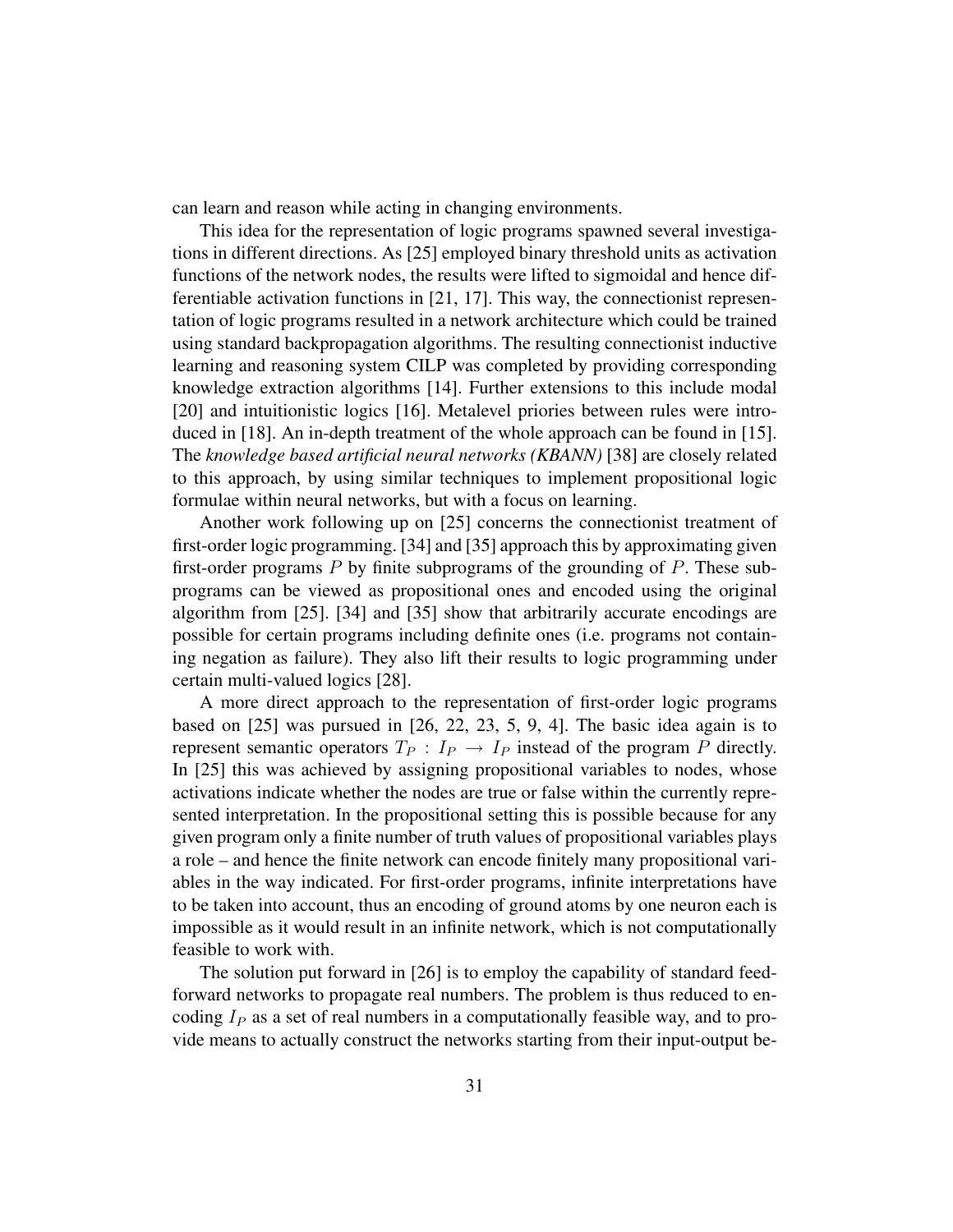havior. Since sigmoidal units can be used, the resulting networks are trainable by backpropagation. [26] spelled out these ideas in a limited setting for a small class of programs, and was lifted in [22] to a more general setting, including the treatment of multi-valued logics. [23] related the results to logic programming under non-monotonic semantics. In these reports, it was shown that approximation of logic programs by means of standard feedforward networks is possible up to any desired degree of accuracy, and for fairly general classes of programs. However, no algorithms for practical generation of approximating networks from given programs could be presented. This was finally done in [9, 4], where also experiments are reported on which show the feasibility of the approach.

There exist two alternative approaches to the representation of first-order logic programs via their semantic operators, which have not been studied in more detail yet. The first approach, reported in [6], uses insights from fractal geometry as in [10] to construct iterated function systems whose attractors correspond to graphs of the semantic operators. The second approach builds on *Fibring logics* [13], and the corresponding Fibring Neural Networks [19]. The resulting system, presented in [5] and extended in [29], employs the fibring idea to control the firing of nodes such that it corresponds to term matching within a logic programming system. It is shown that certain limited kinds of first-order logic programs can be encoded this way, such that their models can be computed using the network.

Apart from the more general perspective on our work by means of the neuralsymbolic learning cycle, this paper addresses the particular point of extracting propositional logic programs from artificial neural networks, and as such is closely related to the respective part of CILP, which was presented in [14]. The latter also addresses heuristics, as we do in the part on normal logic programs, for extracting propositional programs from networks. The perspective and approach taken, however, is entirely different. While CILP analyzes the structure of the network before extracting, we take a globalist view and refine the program. Regretfully, the CILP system is no longer available for an exhaustive experimental comparison.

There is also a considerable body of work on extracting knowledge from recurrent neural networks, usually in the form of finite state machines. This work is not easily comparable to our own, and it shall suffice to point the interested reader to the review article [27].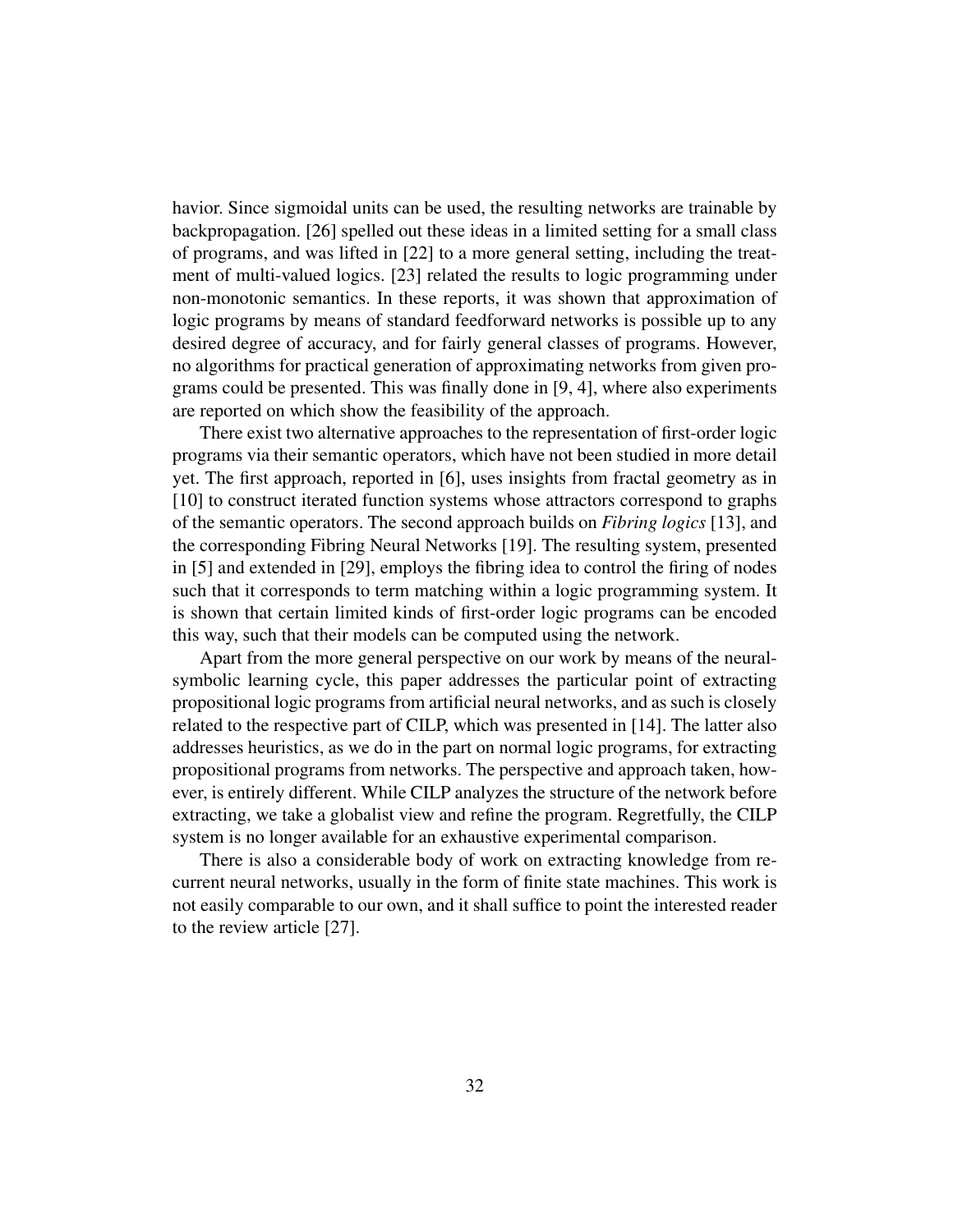# 10 Conclusions

We presented algorithms for extracting definite and normal propositional logic programs from neural networks. For the case of definite programs, we have shown that our algorithm is optimal in the sense that it yields the least program with the desired operator; and it was formally shown that such a least program always exists. For normal logic programs we presented algorithms for obtaining minimal programs, and more efficient algorithms which do produce small but not necessarily minimal programs.

The main contribution of this paper is threefold.

- We investigated the existence of least respectively minimal extracted programs, including a formal proof that least definite programs always exist.
- We have given concrete extraction algorithms, and have shown by evaluations that they are feasible.
- We have addressed and answered fundamental (and obvious) open questions on the extraction of reduced logic programs from artificial neural networks.

We consider the results as a base for investigating the extraction of first-order logic programs, and thus for the development of the neural-symbolic learning cycle as laid out in Figure 1, which has high potential for impact in a variety of application areas.

## References

- [1] R. Alexandre, J. Diederich, and A. Tickle. A survey and critique of techniques for extracting rules from trained artificial neural networks. *Knowledge Based Systems*, pages 373–389, 1995.
- [2] R. Andrews and S. Geva. Rule extraction from local cluster neural nets. *Neurocomputing*, 47(1–4):1–20, 2002.
- [3] S. Bader, P. Hitzler, and S. Holldobler. The integration of connectionism and first-order knowledge representation and reasoning as a challenge for artificial intelligence. In L. Li and K.K. Yen, editors, *Proceedings of the Third International Conference on Information*, pages 22–33, Tokyo, Japan, November/December 2004. International Information Institute.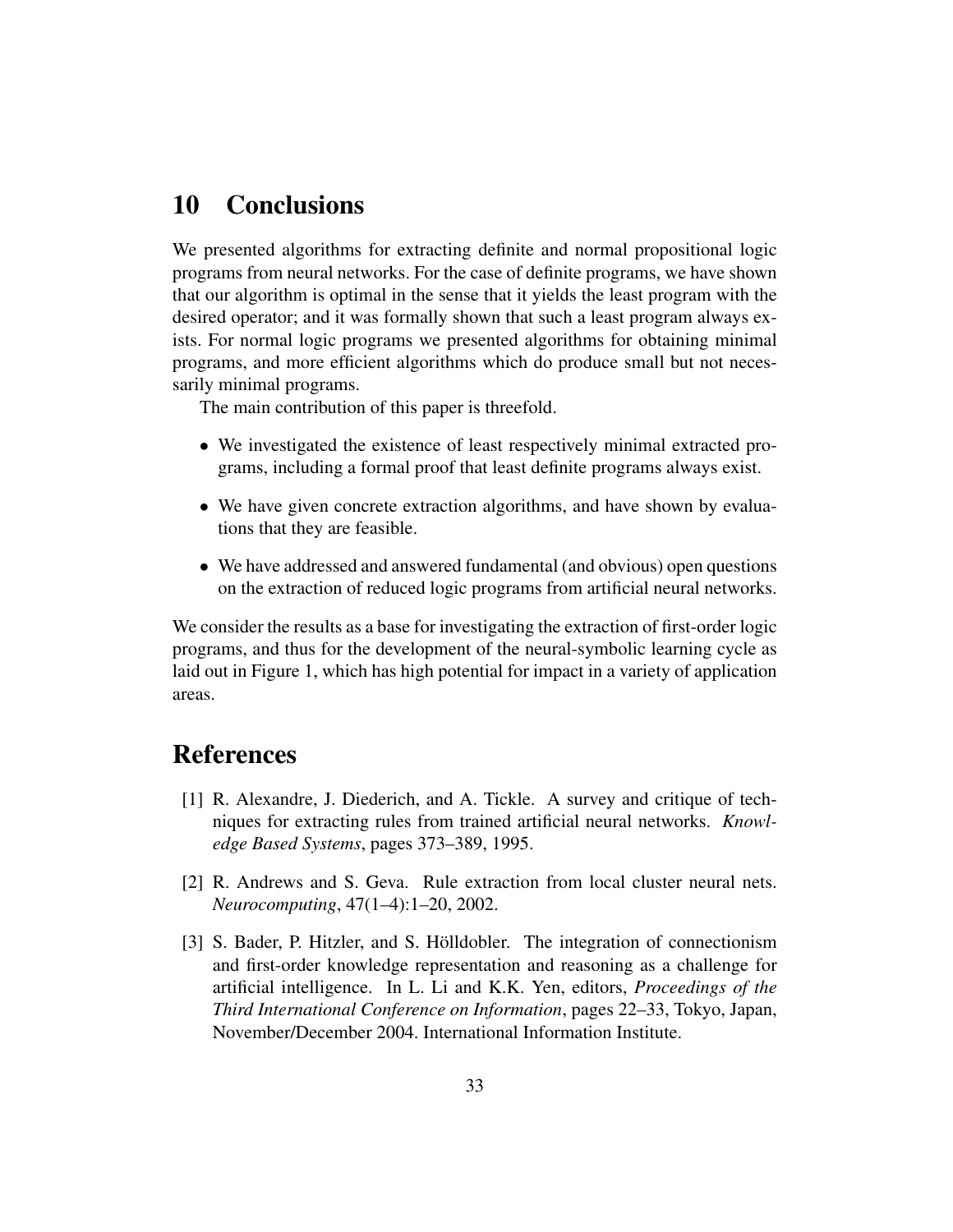- [4] S. Bader, P. Hitzler, and S. Hölldobler. Connectionist model generation: A first-order approach. *Neurocomputing*, 2008. To appear.
- [5] Sebastian Bader, Artur Garcez, and Pascal Hitzler. Computing first-order logic programs by fibring artificial neural networks. In I. Russell and Z. Markov, editors, *Proceedings of the Eighteenth International Florida Artificial Intelligence Research Symposium Conference, Clearwater Beach, Florida, USA*, pages 314–319. AAAI Press, 2005.
- [6] Sebastian Bader and Pascal Hitzler. Logic programs, iterated function systems, and recurrent radial basis function networks. *Journal of Applied Logic*, 2(3):273–300, 2004.
- [7] Sebastian Bader and Pascal Hitzler. Dimensions of neural-symbolic integration – a structured survey. In S. Artemov, H. Barringer, A. S. d'Avila Garcez, L. C. Lamb, and J. Woods, editors, *We Will Show Them: Essays in Honour of Dov Gabbay*, volume 1, pages 167–194. International Federation for Computational Logic, College Publications, 2005.
- [8] Sebastian Bader, Pascal Hitzler, Steffen Hölldobler, and Andreas Witzel. The core method: Connectionist model generation for first-order logic programs. In Barbara Hammer and Pascal Hitzler, editors, *Perspectives of Neural-Symbolic Integration*, volume 77 of *Studies in Computational Intelligenc*, pages 205–232. Springer, Berlin, 2007.
- [9] Sebastian Bader, Pascal Hitzler, Steffen Holldobler, and Andreas Witzel. A ¨ fully connectionist model generator for covered first-order logic programs. In Manuela M. Veloso, editor, *IJCAI 2007, Proceedings of the 20th International Joint Conference on Artificial Intelligence, Hyderabad, India, January 6-12, 2007*, pages 666–671, 2007.
- [10] Michael Barnsley. *Fractals Everywhere*. Academic Press, San Diego, CA, USA, 1993.
- [11] Ch. M. Bishop. *Neural Networks for Pattern Recognition*. Oxford University Press, 1995.
- [12] C.L. Blake D.J. Newman, S. Hettich and C.J. Merz. UCI repository of machine learning databases, 1998.
- [13] Dov M. Gabbay. *Fibring Logics*. Oxford Univesity Press, 1999.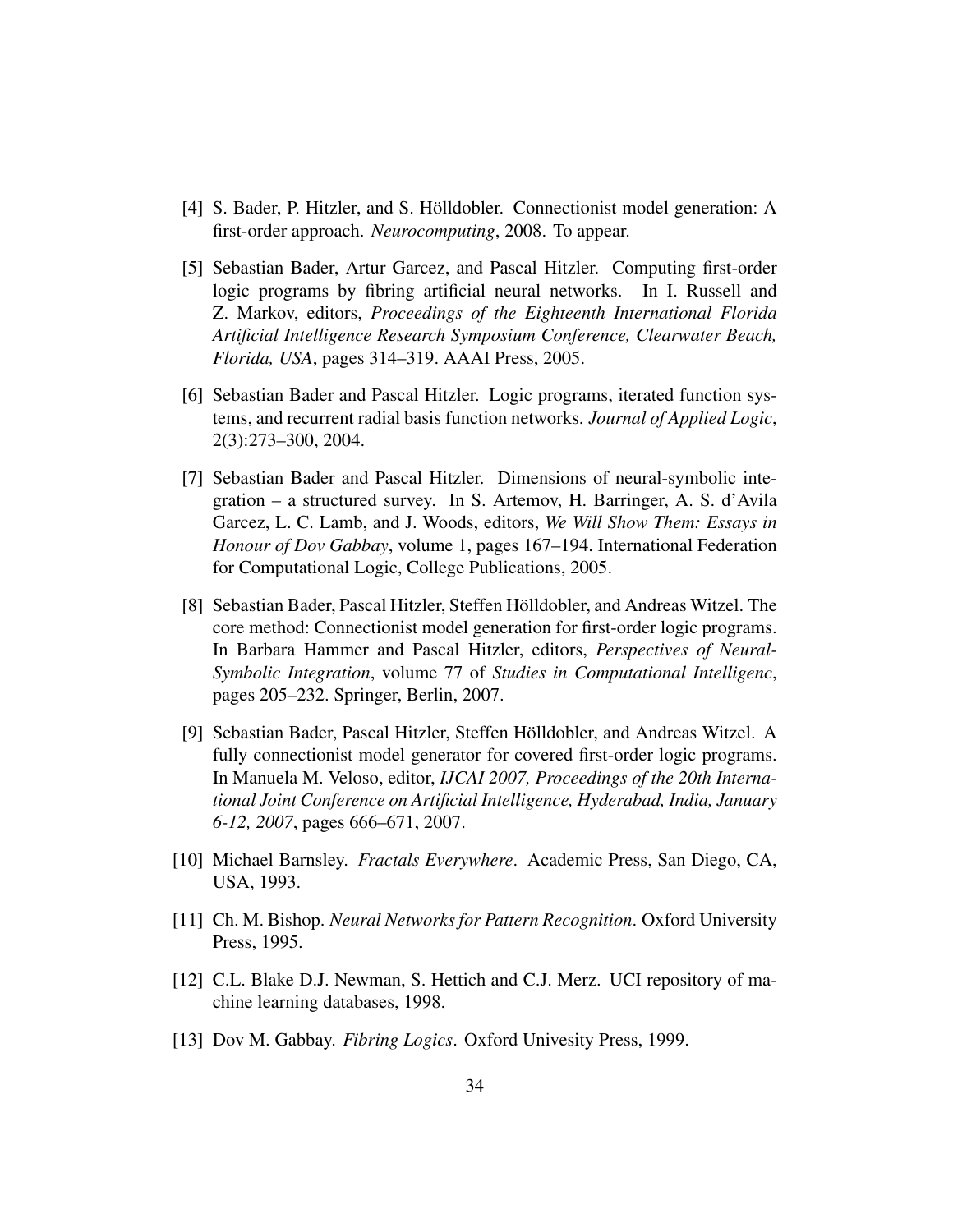- [14] A. S. d'Avila Garcez, K. Broda, and D. M. Gabbay. Symbolic knowledge extraction from trained neural networks: A sound approach. *Artificial Intelligence*, 126(1–2):155–207, 2001.
- [15] A. S. d'Avila Garcez, K. B. Broda, and D. M. Gabbay. *Neural-Symbolic Learning Systems — Foundations and Applications*. Perspectives in Neural Computing. Springer, Berlin, 2002.
- [16] A. S. d'Avila Garcez, L. C. Lamb, and D. M. Gabbay. Neural-symbolic intuitionistic reasoning. In M. Koppen A. Abraham and K. Franke, editors, *Frontiers in Artificial Intelligence and Applications*, Melbourne, Australia, December 2003. IOS Press. Proceedings of the Third International Conference on Hybrid Intelligent Systems (HIS'03).
- [17] A. S. d'Avila Garcez and G. Zaverucha. The connectionist inductive learning and logic programming system. *Applied Intelligence, Special Issue on Neural networks and Structured Knowledge*, 11(1):59–77, 1999.
- [18] A.S. d'Avila Garcez, Krysia Broda, and Dov M. Gabbay. Metalevel priorities and neural networks. In *Proceedings of the Workshop on the Foundations of Connectionist-Symbolic Integration, ECAI'2000, Berlin*, August 2000.
- [19] A.S. d'Avila Garcez and Dov M. Gabbay. Fibring neural networks. In *In Proceedings of the 19th National Conference on Artificial Intelligence (AAAI 04). San Jose, California, USA, July 2004*. AAAI Press, 2004.
- [20] A.S. d'Avila Garcez, L. C. Lamb, and D.M. Gabbay. A connectionist inductive learning system for modal logic programming. In *Proceedings of the IEEE International Conference on Neural Information Processing ICONIP'02, Singapore*, 2002.
- [21] A.S. d'Avila Garcez, Gerson Zaverucha, and Luis A. V. de Carvalho. Logical inference and inductive learning in artificial neural networks. In Christoph Hermann, Frank Reine, and Antje Strohmaier, editors, *Knowledge Representation in Neural networks*, pages 33–46. Logos Verlag, Berlin, 1997.
- [22] P. Hitzler, S. Hölldobler, and A. K. Seda. Logic programs and connectionist networks. *Journal of Applied Logic*, 2(3):245–272, 2004.
- [23] Pascal Hitzler. Corollaries on the fixpoint completion: studying the stable semantics by means of the Clark completion. In D. Seipel, M. Hanus,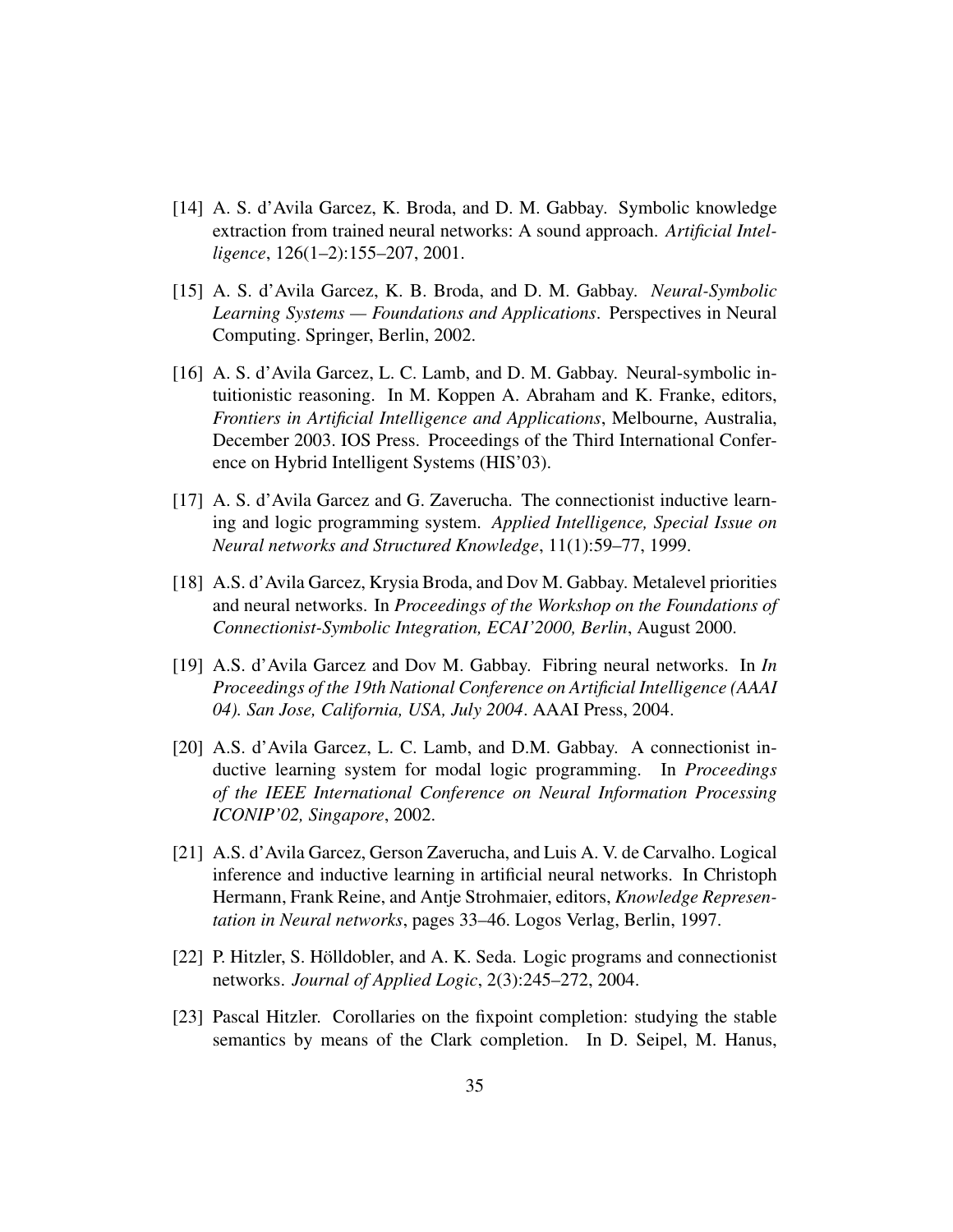U. Geske, and O. Bartenstein, editors, *Proceedings of the 15th International Conference on Applications of Declarative Programming and Knowledge Management and the 18th Workshop on Logic Programming, Potsdam, Germany, March 4-6, 2004*, volume 327 of *Technichal Report*, pages 13– 27. Bayerische Julius-Maximilians-Universität Würzburg, Institut für Informatik, 2004.

- [24] Pascal Hitzler, Sebastian Bader, and Artur Garcez. Ontology leaning as a use case for neural-symbolic integration. In *Proceedings of the IJCAI-05 Workshop on Neural-Symbolic Learning and Reasoning, NeSy'05*, 2005.
- [25] S. Hölldobler and Y. Kalinke. Towards a new massively parallel computational model for logic programming. In *Proceedings of the ECAI94 Workshop on Combining Symbolic and Connectionist Processing*, pages 68–77. ECCAI, 1994.
- [26] S. Hölldobler, Y. Kalinke, and H.-P. Störr. Approximating the semantics of logic programs by recurrent neural networks. *Applied Intelligence*, 11:45– 58, 1999.
- [27] H. Jacobsson. Rule extraction from recurrent neural networks: A taxonomy and review. *Neural Computation*, 17(6):1223–1263, 2005.
- [28] E. Komendantskaya, A.K. Seda, and V. Komendantsky. On approximation of the semantic operators determined by bilattice-based logic programs. In *Proceedings of the Seventh International Workshop on First-Order Theorem Proving (FTP'05), Koblenz, Germany, September 2005*, pages 112–130, 2005.
- [29] V. Komendantsky and A.K. Seda. Computation of normal logic programs by fibring neural networks. In *Proceedings of the Seventh International Workshop on First-Order Theorem Proving (FTP'05), Koblenz, Germany, September 2005*, pages 97–111, 2005.
- [30] F. J. Kurfess. Neural networks and structured knowledge: Rule extraction and applications. *Applied Intelligence*, 12(1–2):7–13, 2000.
- [31] J. W. Lloyd. *Foundations of Logic Programming*. Springer, Berlin, 1988.
- [32] S.H. Muggleton and L. De Raedt. Inductive logic programming: Theory and methods. *Journal of Logic Programming*, 19,20:629–679, 1994.